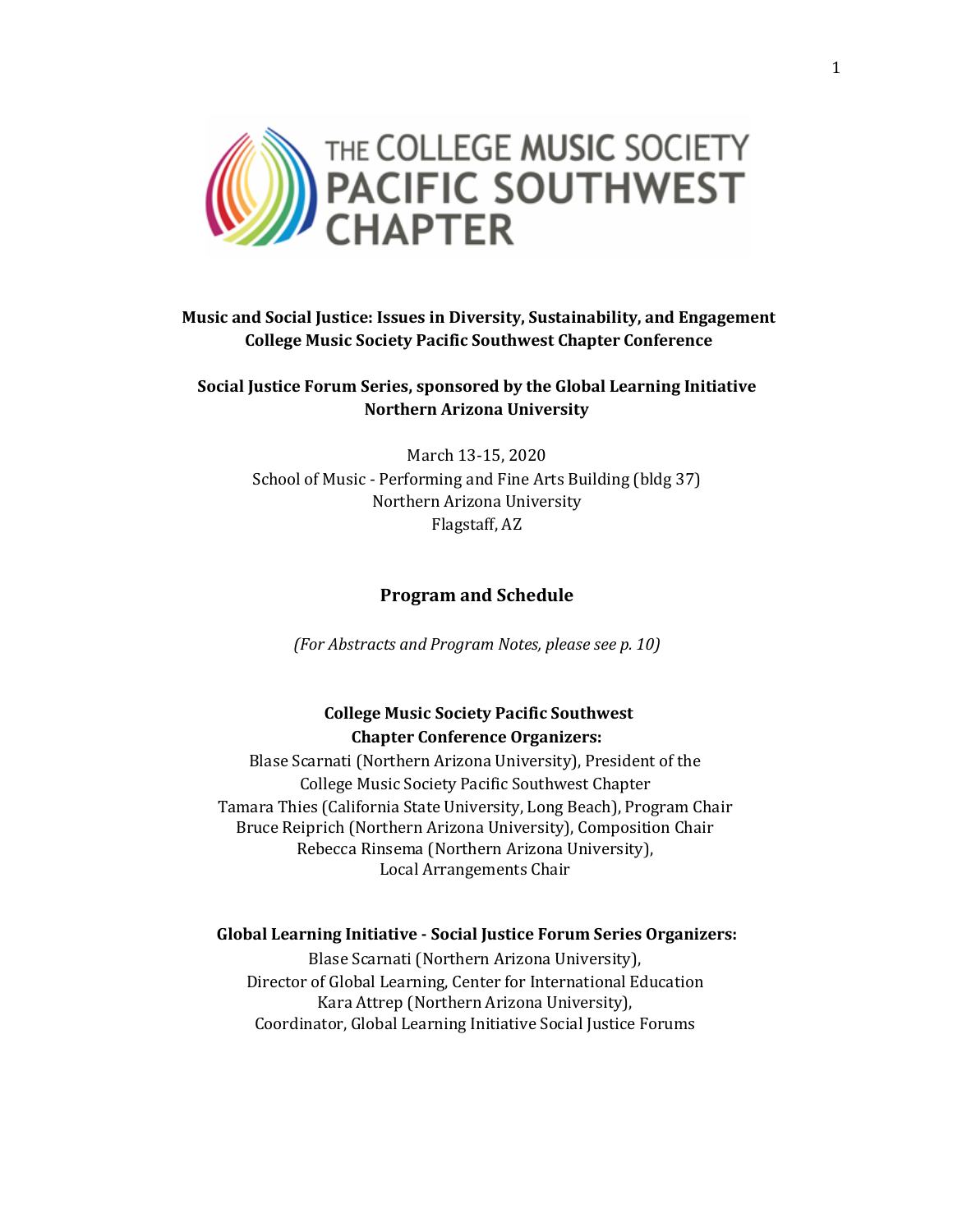# **Friday, March 13**

| 2:30-5:30 PM and<br>6:30-7:30 PM | <b>Conference Registration</b><br>Atrium of the Kitt Recital Hall                                                                                                                                                                                                                                                                                                                                                                                                                                                                                                                                                                                                                                                |
|----------------------------------|------------------------------------------------------------------------------------------------------------------------------------------------------------------------------------------------------------------------------------------------------------------------------------------------------------------------------------------------------------------------------------------------------------------------------------------------------------------------------------------------------------------------------------------------------------------------------------------------------------------------------------------------------------------------------------------------------------------|
| 3:30-4:00 PM                     | <b>Welcome to College Music Society Pacific Southwest</b><br>Chapter Conference members, Honors College students, and<br><b>Social Justice Forum attendees</b><br><b>Kitt Recital Hall</b><br>Blase Scarnati, President of the College Music Society-Pacific<br>Southwest Region, Professor of Musicology in the School of<br>Music, and Director of Global Learning in the Center for<br>International Education, Northern Arizona University<br>Todd Sullivan, Director of the School of Music, Northern Arizona<br>University<br>Kevin Gustafson, Dean of the Honors College, Northern Arizona<br>University<br>Daniel Palm, Associate Vice President for Global Initiatives,,<br>Northern Arizona University |
| 4:00-5:00 PM                     | <b>Social Justice Forum presentation - (Open to all CMS-PSW</b><br>Conference attendees)<br>Kitt Recital Hall<br>Ed Kabotie (Flagstaff, AZ), "An Alter-Native History of the<br><b>United States"</b><br>Sponsored by the Honors College, Office of Native American Initiatives,<br>and the Global Learning Initiative-Social Justice Forum Series,<br>Northern Arizona University<br>Introduction: Kara Attrep, Coordinator of the Global Learning<br>Initiative - Social Justice Forum Series and Lecturer in the<br><b>Honors College</b>                                                                                                                                                                     |
| 5:00-7:00 PM                     | Sound check in the hall for performers on the 7:30 PM Concert<br>Kitt Recital Hall                                                                                                                                                                                                                                                                                                                                                                                                                                                                                                                                                                                                                               |
| 5:00-7:00 PM                     | Dinner on your own                                                                                                                                                                                                                                                                                                                                                                                                                                                                                                                                                                                                                                                                                               |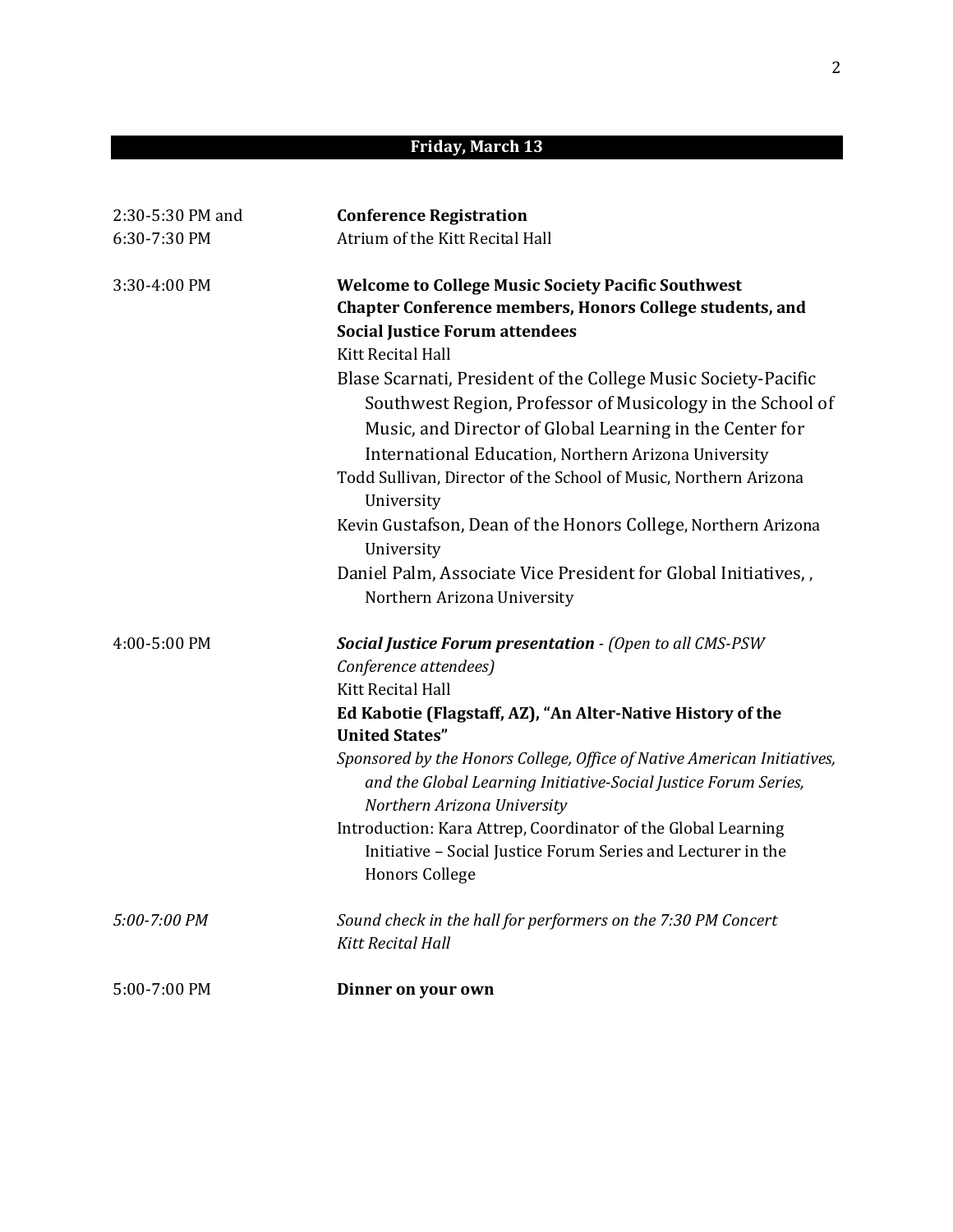## 7:30-9:00 PM **CMS Pacific Southwest Region Composers Concert** Kitt Recital Hall

#### See Program Notes on p. 10

- Daria Binkowski (Long Beach, CA), *Fight or flyte* (2019) Daria Binkowski, piano
- Neal Warner (University of Arizona), *El Amor de la Madre* (2016) Ana Maria Iordache (University of Arizona), guitar Ivo Shin (University of Arizona), flute
- John M. Kennedy (California State University, Los Angeles), *Syrinx: Requies 1, D.M* (2018) John M. Kennedy, double bass
- William Price (University of Alabama at Birmingham), The Sound of Scarlet (2015) James Zingara (University of Alabama at Birmingham), trumpet and flugelhorn
- Tayloe Harding (University of South Carolina), *At the Marion Opera House* (2012) Mary Ann Ramos (Northern Arizona University), cello Rita Borden (Northern Arizona University), piano
- Daniel Morel (Avila University), Ich habe geschwiegen (2016) Judith Cloud (Northern Arizona University), mezzo-soprano
- William Price (University of Alabama at Birmingham) *Triptych-Three Studies in Gesture and Noise* (2014)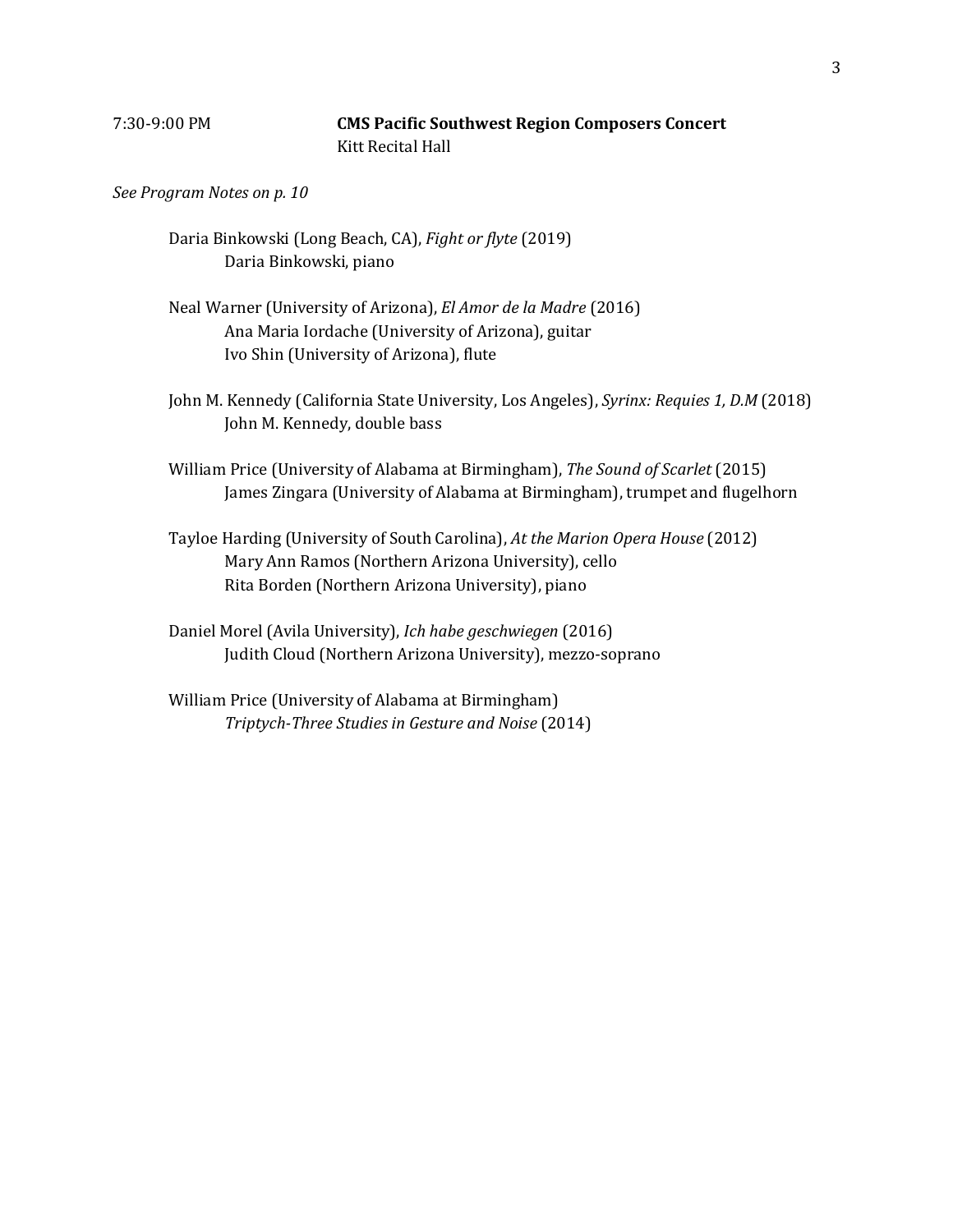**Saturday, March 14** 

| 8:00 AM - 12:00 PM | <b>Conference Registration</b>                                             |
|--------------------|----------------------------------------------------------------------------|
|                    | Atrium of the Kitt Recital Hall                                            |
| 9:30 AM - 1:00 PM  | <b>Mountain Peak Music exhibit</b>                                         |
|                    | Performing & Fine Arts 143                                                 |
| 8:15-8:25 AM       | <b>Welcome from the Pacific Southwest Region President</b>                 |
|                    | Blase Scarnati (Northern Arizona University)                               |
|                    | Performing & Fine Arts 137                                                 |
| 8:30-9:00 AM       | Session 1A: Social Justice Forum presentation - (Open to all CMS-PSW       |
|                    | Conference attendees)                                                      |
|                    | Performing & Fine Arts 135                                                 |
|                    | Session chair: Blase Scarnati (Northern Arizona University)                |
|                    | Matthew Salanga (Northern Arizona University), David Van Ness (Northern    |
|                    | Arizona University), and Zachary DeHaven (Northern Arizona University),    |
|                    | "Biological Evolution of Music"                                            |
| 9:00-10:00 AM      | <b>Session 1B: CMS-PSW Papers</b>                                          |
|                    | Performing & Fine Arts 137                                                 |
|                    | Session chair: Tamara Thies (California State University, Long Beach)      |
|                    | Richard Miller (University of Nevada, Las Vegas), "Understanding Diversity |
|                    | in an Open-Admission Music School"                                         |
|                    | Margaret Schmidt (Arizona State University), "Experiences of First-        |
|                    | <b>Generation College Music Majors"</b>                                    |
| 9:30-10:00 AM      | Sound check in the hall for performers on the 10:15 AM Concurrent          |
|                    | <b>Session 2B: Performances</b>                                            |
|                    | Kitt Recital Hall                                                          |
| 10:00-10:15 AM     | <b>Coffee Break and light snacks</b>                                       |
|                    | Across the hallway from Performing & Fine Arts 144                         |
| 10:15-11:15 AM     | <b>Concurrent Session 2A: Discussion Forum</b>                             |
|                    | Performing & Fine Arts 137                                                 |
|                    | Session chair: Margaret Schmidt (Arizona State University)                 |
|                    | Tamara T. Thies (California State University, Long Beach),                 |
|                    | "Student Voices Empowered: Building an Assets-based Music                  |
|                    | Program"                                                                   |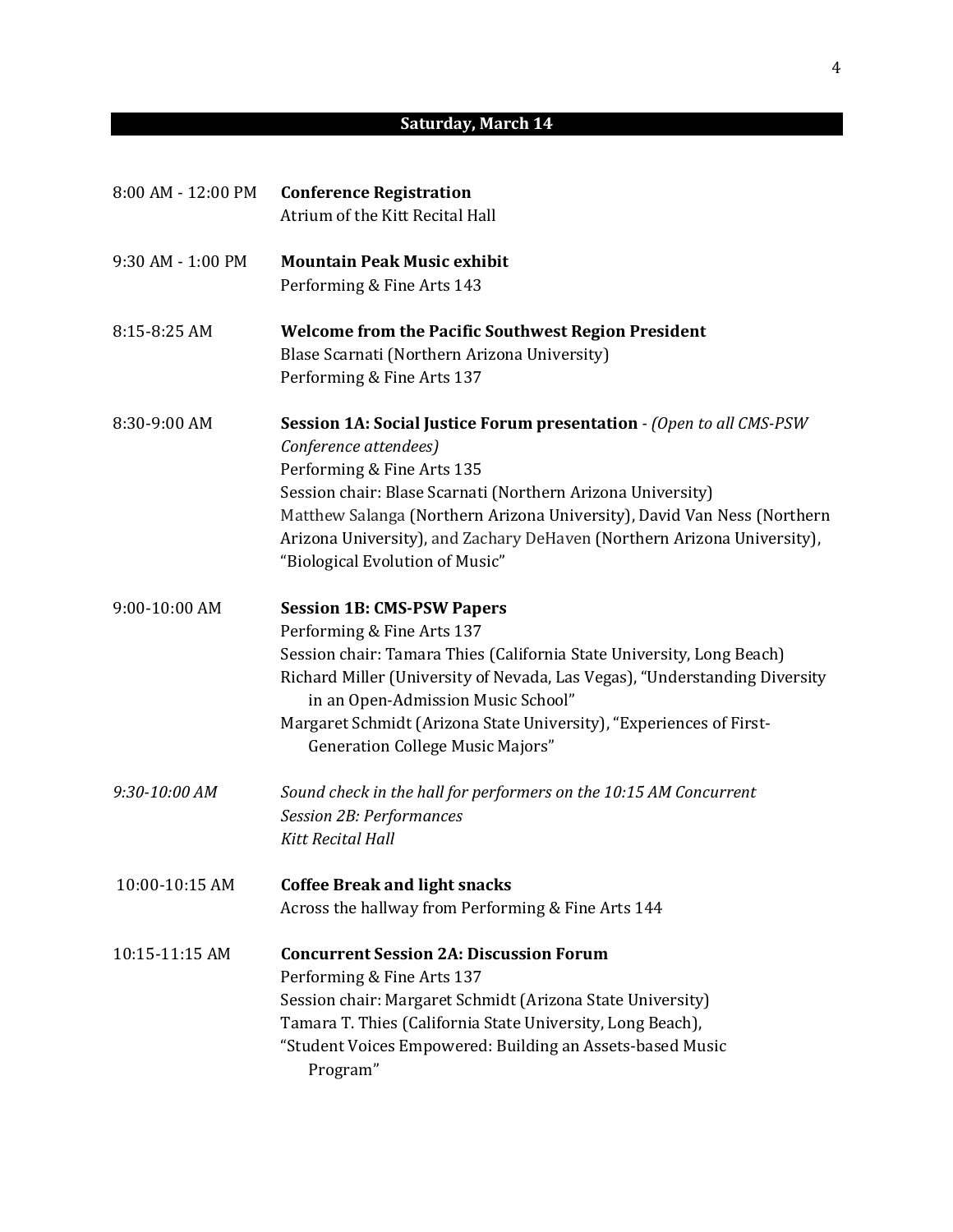| 10:15-11:15 AM    | <b>Concurrent Session 2B: Performances</b><br>Kitt Recital Hall                             |
|-------------------|---------------------------------------------------------------------------------------------|
|                   | Session chair: Bruce Reiprich (Northern Arizona University)                                 |
|                   | Vincent Dominguez (Arizona State University)                                                |
|                   | "Bridging the Borderlands: A Recital of New Works for Clarinet"                             |
|                   | Juan Trigos, Conversiones (2020) - world premiere                                           |
|                   | Conversiones                                                                                |
|                   | Evocación                                                                                   |
|                   | Sarcástico                                                                                  |
|                   | Elegía                                                                                      |
|                   | Ecos                                                                                        |
|                   | Vincent Dominguez, clarinet                                                                 |
|                   | Dr. Olga Kim, piano                                                                         |
|                   |                                                                                             |
|                   | Kurt Mehlenbacher, Where Once Was Safe by (2019)                                            |
|                   | Moving                                                                                      |
|                   | <b>Campfires of Fireflies</b>                                                               |
|                   | Forsaken by the Dust                                                                        |
|                   | Vincent Dominguez, clarinet                                                                 |
|                   | Katrina Clements (Arizona State University), clarinet                                       |
| 11:15-11:45 AM    | <b>CMS-PSW Business Meeting</b>                                                             |
|                   | Performing & Fine Arts 137                                                                  |
| 11:45 AM-12:45 PM | Lunch on your own                                                                           |
| 12:00-1:00 PM     | Sound check in the hall for performers on the 1:00 PM Concurrent                            |
|                   | Session 3B: Lecture-Recital                                                                 |
|                   | Kitt Recital Hall                                                                           |
| 1:00-1:55 PM      | <b>Concurrent Session 3A: Workshop</b>                                                      |
|                   | Performing & Fine Arts 137                                                                  |
|                   | Session Chair: Tamara Thies (California State University, Long Beach)                       |
|                   | Lisa A. Crawford (Geffen Academy at UCLA), "Engaging Music Educators                        |
|                   | Toward Development of Compositional Process Approaches for All"                             |
| 1:00-1:55 PM      | <b>Concurrent Session 3B: Lecture-Recitals</b>                                              |
|                   | Kitt Recital Hall                                                                           |
|                   | Session chair: Bruce Reiprich (Northern Arizona University)                                 |
|                   | Ivan Ivanov (University of Nevada, Las Vegas), "Leonardo Balada and<br>Surrealism in Music" |
|                   |                                                                                             |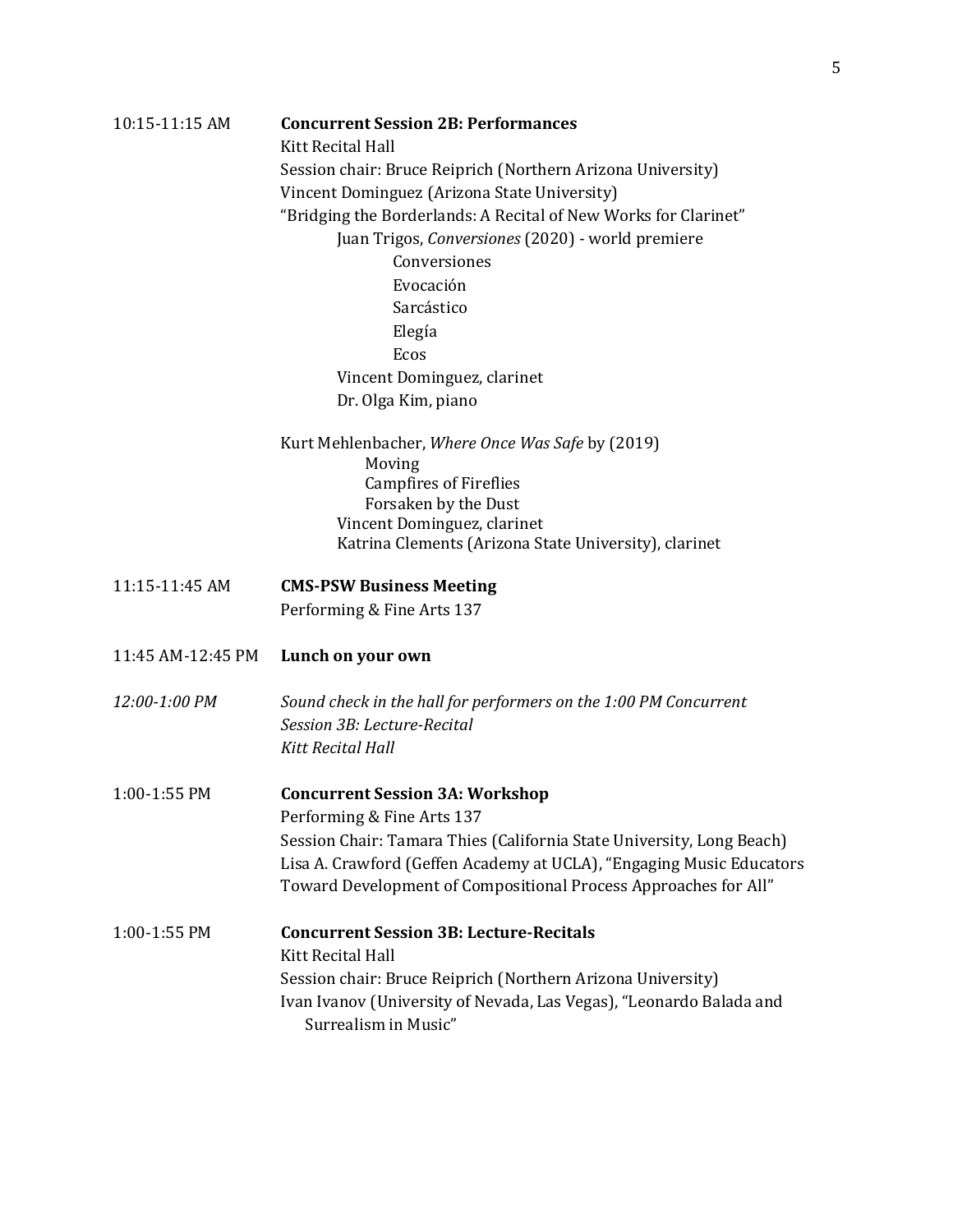|              | John M. Kennedy (California State University, Los Angeles), "Slivers of Time:                                      |
|--------------|--------------------------------------------------------------------------------------------------------------------|
|              | Approaching the Graphic Scores of William Roper"                                                                   |
|              | Emily Mehigh (Chicago, IL), "New(er) Works For Clarinet"                                                           |
| 2:00-3:30 PM | <b>Session 4: Papers</b>                                                                                           |
|              | Performing & Fine Arts 137                                                                                         |
|              | Session chair: Ivan Ivanov (University of Nevada, Las Vegas)                                                       |
|              | Eloy F. Ramirez (University of Arizona), "Intersectionality and Music: The                                         |
|              | Role of Third-Wave Feminism in the Development of Pauline Oliveros's<br>Musical Aesthetic"                         |
|              | Neal Warner (University of Arizona), "Race and Anti-Patriotism in Leonard<br>Bernstein's 1600 Pennsylvania Avenue" |
|              | Ralph Lorenz (Syracuse University), "Memorial to Lidice: A Musical Response<br>to the Atrocities of War"           |
| 3:15-4:00 PM | Sound check in the hall for the 4:00 Keynote speaker                                                               |
|              | Kitt Recital Hall                                                                                                  |
| 3:30-3:45 PM | <b>Coffee Break and light snacks</b>                                                                               |
|              | Across the hallway from Performing & Fine Arts 144                                                                 |
| 4:00-5:00 PM | <b>Keynote Presentation</b>                                                                                        |
|              | <b>Kitt Recital Hall</b>                                                                                           |
|              | Ken Ueno (Jerry and Evelyn Hemmings Chambers Distinguished Professor in                                            |
|              | Music, University of California, Berkeley), "Curating Empathy: Anthropology<br>as Composition"                     |
| 5:00-7:00 PM | Dinner on your own                                                                                                 |
| 5:00-7:00 PM | Sound check in the hall for performers on the 7:30 PM Concert                                                      |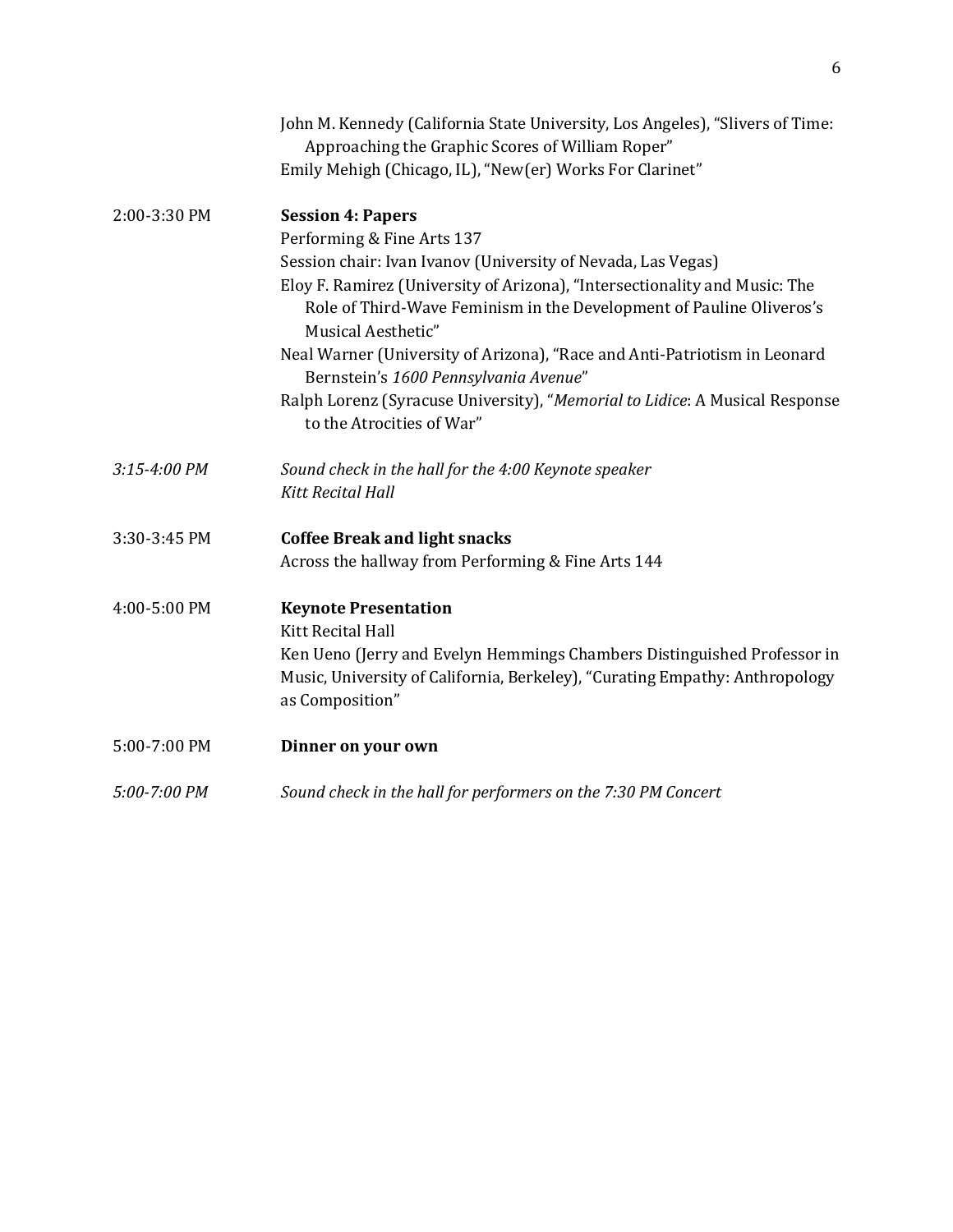7:30-9:00 PM **Concert** Kitt Recital Hall

See Program Notes on p. 22

Matt Doran, *Trio for flute, oboe and clarinet* (2003) Andante Allegro Moderato (Scherzo) Allegretto (Pastorale) Allegro

> Kokopelli Ensemble (Northern Arizona University) Emily Hoppe, Flute Rebecca Kemper Scarnati, oboe Cris Inguanti, clarinet

Judith Cloud, *Botany for the Gods* (2017) Cassandra Rain Song (Homage to Paul Verlaine) Botany for the Gods Decoherence as My Way Out of the Quantum Mechanics of Underpants In a Goolagong Bog Lift Off

Christine Graham (Northern Arizona University), soprano Michelle Wachter (Northern Arizona University), piano

Tom Cleman, 'Veil'd Melancholy,' Fantasy for String Quartet (2018)

Northern Arizona University String Quartet Louise Scott and Rachel Butherus, violins Jacquelyn Schwandt, viola Stephen Brown, cello

#### *Intermission*

Joshua Gardner (Arizona State University), "Gone is Gone" Kurt Mehlenbacher, *Lost and Forgotten* (2016) The Salt River running dry Prodoxidae The Ioshua Tree A Quick and Ceremonious Exodus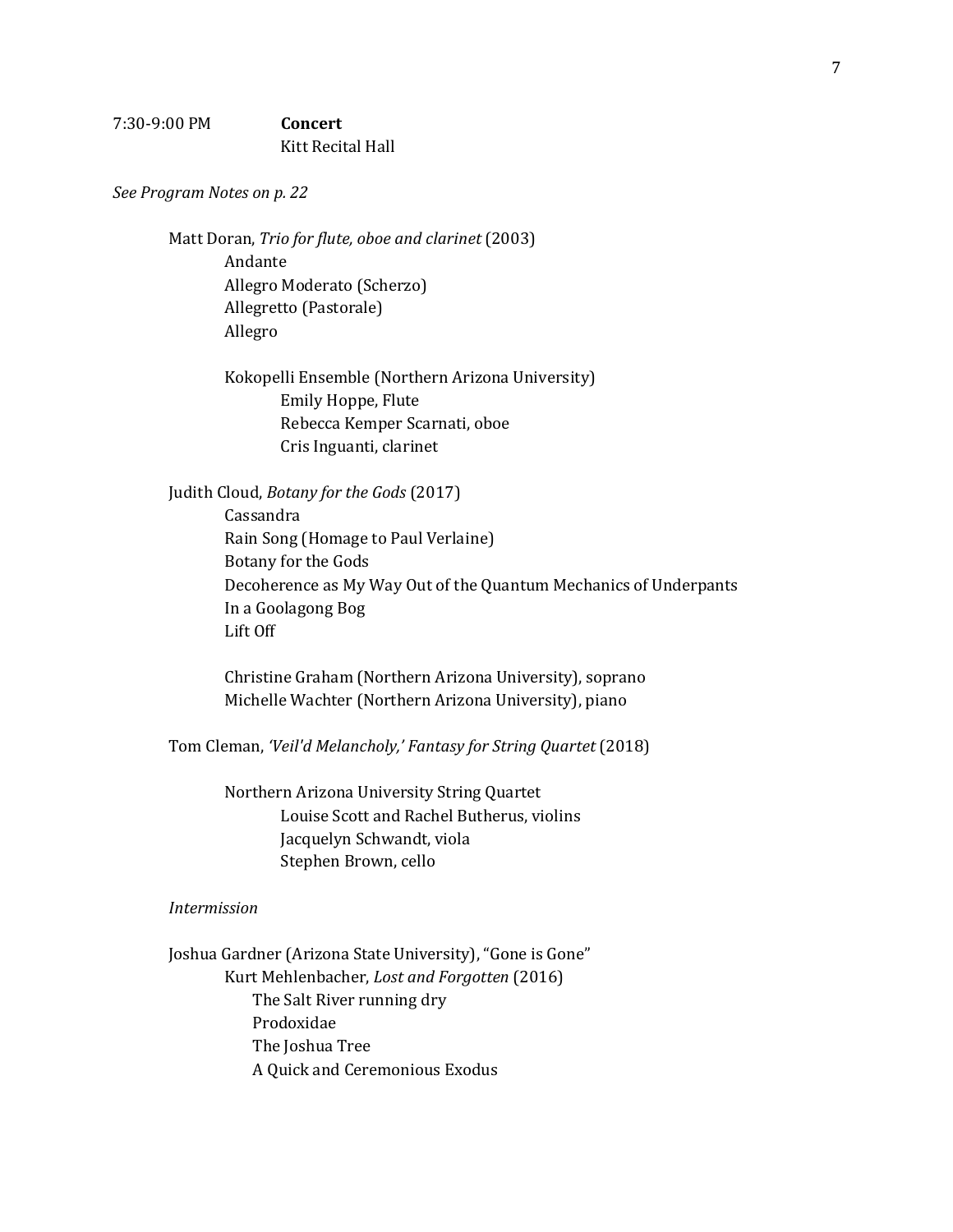John Steinmetz, *Coal Seams* (2019) Under Ground The Devourer Gone is Gone

> Joshua Gardner, clarinet Stefanie Gardner (Glendale Community College), bass clarinet

Stephen Dunn, *An Unworldly Adventure* (2019) Idyllic Beginning Monsters Solemn Prayer Perseverance Merits Reason for Hope

> Elden Brass (Northern Arizona University) Stephen Dunn and Cindy Gould, trumpets Nancy Sullivan, horn David Vining, trombone Benjamin Ordaz, tuba

## **Sunday, March 15**

| $8:00-10:00$ AM     | <b>Conference Registration</b><br>Atrium of the Kitt Recital Hall                                                                                                                                                                                                                                                                                                                                    |
|---------------------|------------------------------------------------------------------------------------------------------------------------------------------------------------------------------------------------------------------------------------------------------------------------------------------------------------------------------------------------------------------------------------------------------|
| $9:30$ AM - 1:00 PM | <b>Mountain Peak Music exhibit</b><br>Performing & Fine Arts 143                                                                                                                                                                                                                                                                                                                                     |
| $8:30-9:30$ AM      | <b>Concurrent Session 5A: Papers - Hip Hop</b><br>Performing & Fine Arts 137<br>Session chair: Rebecca M. Rinsema (Northern Arizona University)<br>Tad Biggs (University of Arizona), "Mi Bandera es Negra': Articulating a<br>Radical Politic for Guatemala through Hip-Hop"<br>John Reid (California State University, Los Angeles), "Polytonality in Late<br>Eighties and Early Nineties Hip-Hop" |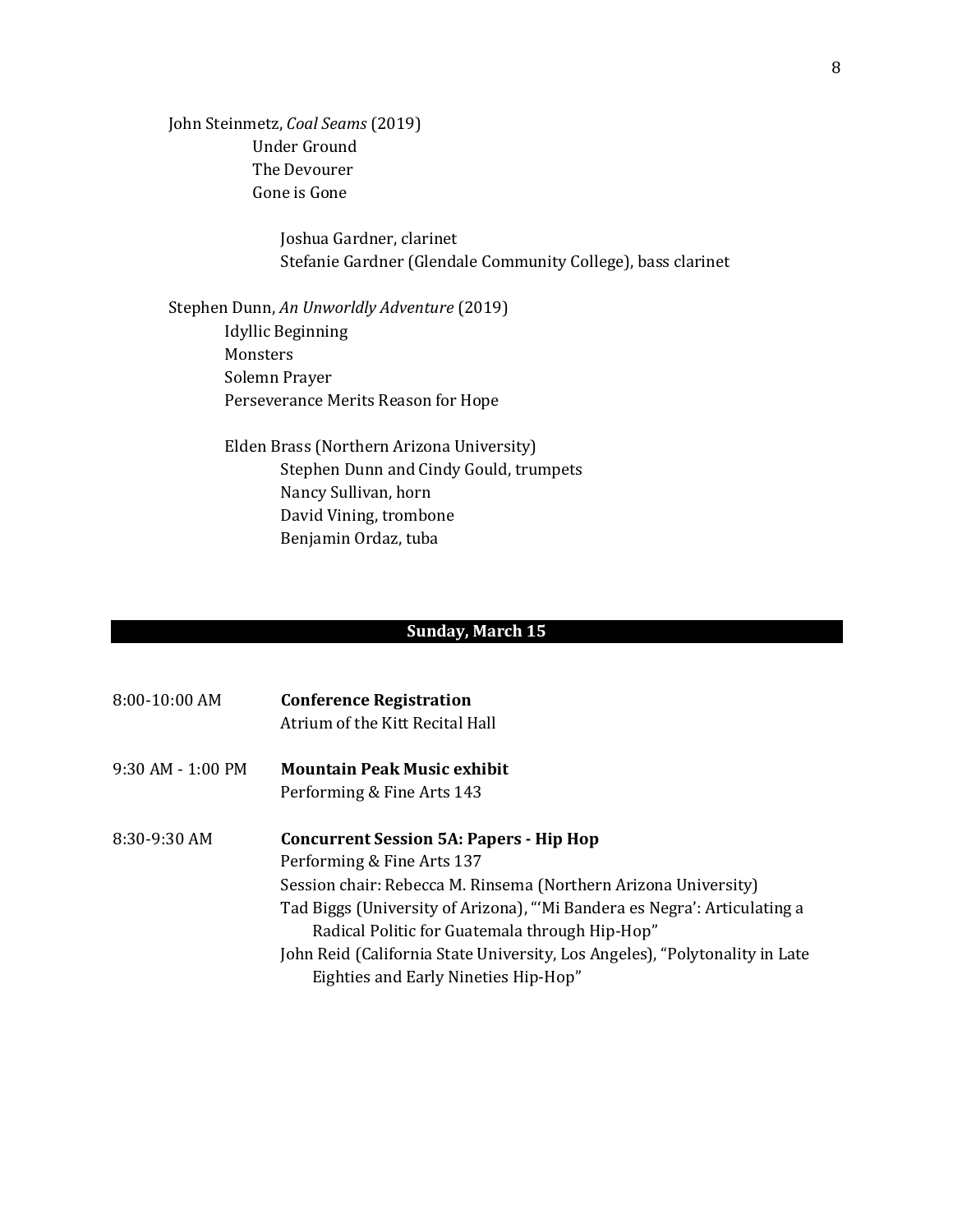| 8:30-9:30 AM      | <b>Concurrent Session 5B: Papers - Pedagogies</b>                            |
|-------------------|------------------------------------------------------------------------------|
|                   | Performing & Fine Arts 135                                                   |
|                   | Session chair: Joshua Kearney (University of Nebraska at Omaha)              |
|                   | Scott Perkins (California State University, Sacramento), "Integrating Non-   |
|                   | Western Music into the Musicianship Curriculum: A Pan-Modal                  |
|                   | Approach to Aural Training"                                                  |
| 9:30-10:30 AM     | <b>Concurrent Session 6A: Paper - Demonstration</b>                          |
|                   | Session chair: Jared Staub (Grand Rapids Community College)                  |
|                   | Performing & Fine Arts 135                                                   |
|                   | Lawrence Van Oyen (North Central College), "Performing a Concert for         |
|                   | Children with Autism and their Families"                                     |
| 9:30-10:30 AM     | <b>Concurrent Session 6B: Papers</b>                                         |
|                   | Session chair: Scott Perkins (California State University, Sacramento)       |
|                   | Performing & Fine Arts 137                                                   |
|                   | Chun Chia Tai (University of California, Riverside), "Singing with Memory:   |
|                   | The Japanese Song Class for Elders in Taiwan"                                |
|                   | Rebecca M. Rinsema (Northern Arizona University), "The Politics of Coming    |
|                   | of Age: Nostalgia for Innocence in Millennial Music"                         |
| 10:30-10:45 AM    | <b>Coffee Break and light snacks</b>                                         |
|                   | Across the hallway from Performing & Fine Arts 144                           |
| 10:45 AM-12:15 PM | <b>Session 7: Papers</b>                                                     |
|                   | Performing & Fine Arts 137                                                   |
|                   | Session chair: Tad Biggs (University of Arizona)                             |
|                   | Jared Staub (Grand Rapids Community College) and Joshua Kearney              |
|                   | (University of Nebraska at Omaha), "Repertoire for a Cause-Social            |
|                   | Justice Programming for the Variable Wind Band"                              |
|                   | Beverly Stein (California State University, Los Angeles), "Giving Students a |
|                   | Voice: Social Justice and Community Engagement in the College Music          |
|                   | Curriculum"                                                                  |
| 12:30 PM          | <b>Conference concluded</b>                                                  |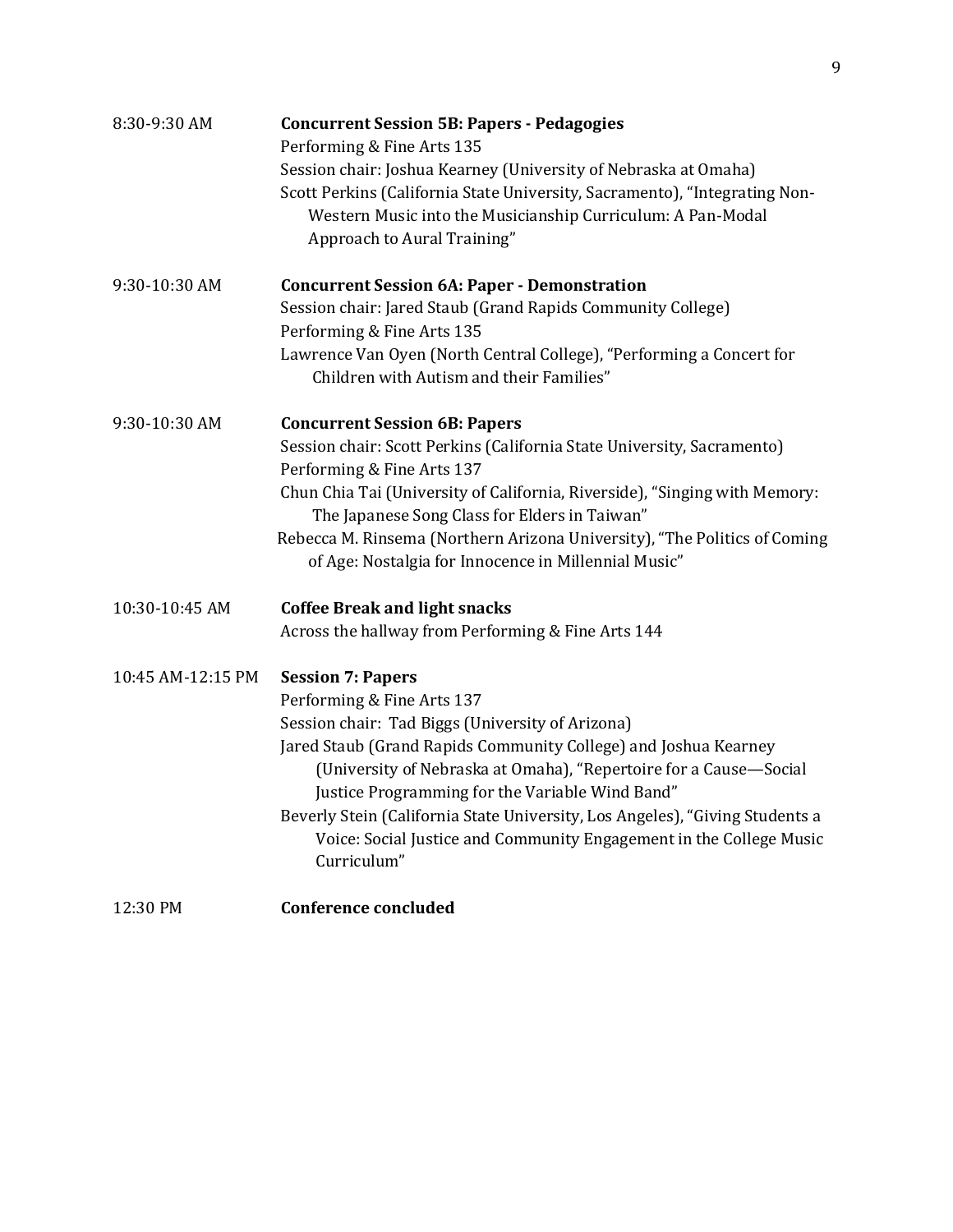## **Abstracts and Program Notes**

## **Friday, March 13**

*7:30-9:00 PM CMS Pacific Southwest Region Composers Concert*

#### **Daria Binkowski (Long Beach, CA), Fight or flyte (2019)**

Daria Binkowski, piano

*Fight or Flyte* began its life as a toy piano trio written for the Figmentum Ensemble in San Diego, California. Best characterized as "tone poem light" (there is no such thing as "tone poem heavy" when toy pianos are involved), *Fight or Flyte* is a whimsical interpretation of the events of the Norse poem, the *Lokasenna*, and a celebratory subversion of the "natural order of things."

*Daria Binkowski* is a flutist, (toy) pianist, composer and musical adventurer. Binkowski is part of Figmentum, an ensemble specializing in works for toy pianos and assorted other instruments. Figmentum has appeared at the Florida International Toy Piano Festival, the CMS Conference (Pacific Southwest Chapter), and the San Diego Toy Piano Festival. Binkowski also created the Toy Piano Library, an online, ever-growing catalog of works featuring toy piano.

When not playing with toy pianos, Binkowski spends their time as an accomplished flutist, having performed at the Music by Women Festival, SEAMUS, Darmstadt International Summer Courses for New Music, Newport Jazz Festival, Beijing Modern Music Festival and the Audio Art Festival in Krakow, among many others. Past ensembles include the Liminal Project, Inverted Space Ensemble, and the Talea Ensemble.

Binkowski holds degrees in music performance (Eastman School of Music and McGill University) and arts administration  $(S$ eattle University), and remains a doctoral candidate at the University of Washington in perpetuity.

#### **Neal Warner (University of Arizona),** *El Amor de la Madre* **(2016)**

Ana Maria Iordache (University of Arizona), guitar

Ivo Shin (University of Arizona), flute

The composer writes that, "One of my earliest musical memories is waking in the morning to the sound of my mother practicing flute etudes in the kitchen of my childhood home. These morning practice sessions have stayed with me throughout my musical career. The first instrument I studied as a child was acoustic guitar. When presented with a commission for classical guitar and flute, my mind immediately went to the musical relationship I share with my mother. *El Amor de la Madre* (*The Mother's Love*) highlights the unique, caring, and sometimes firm bond from a mother to her child."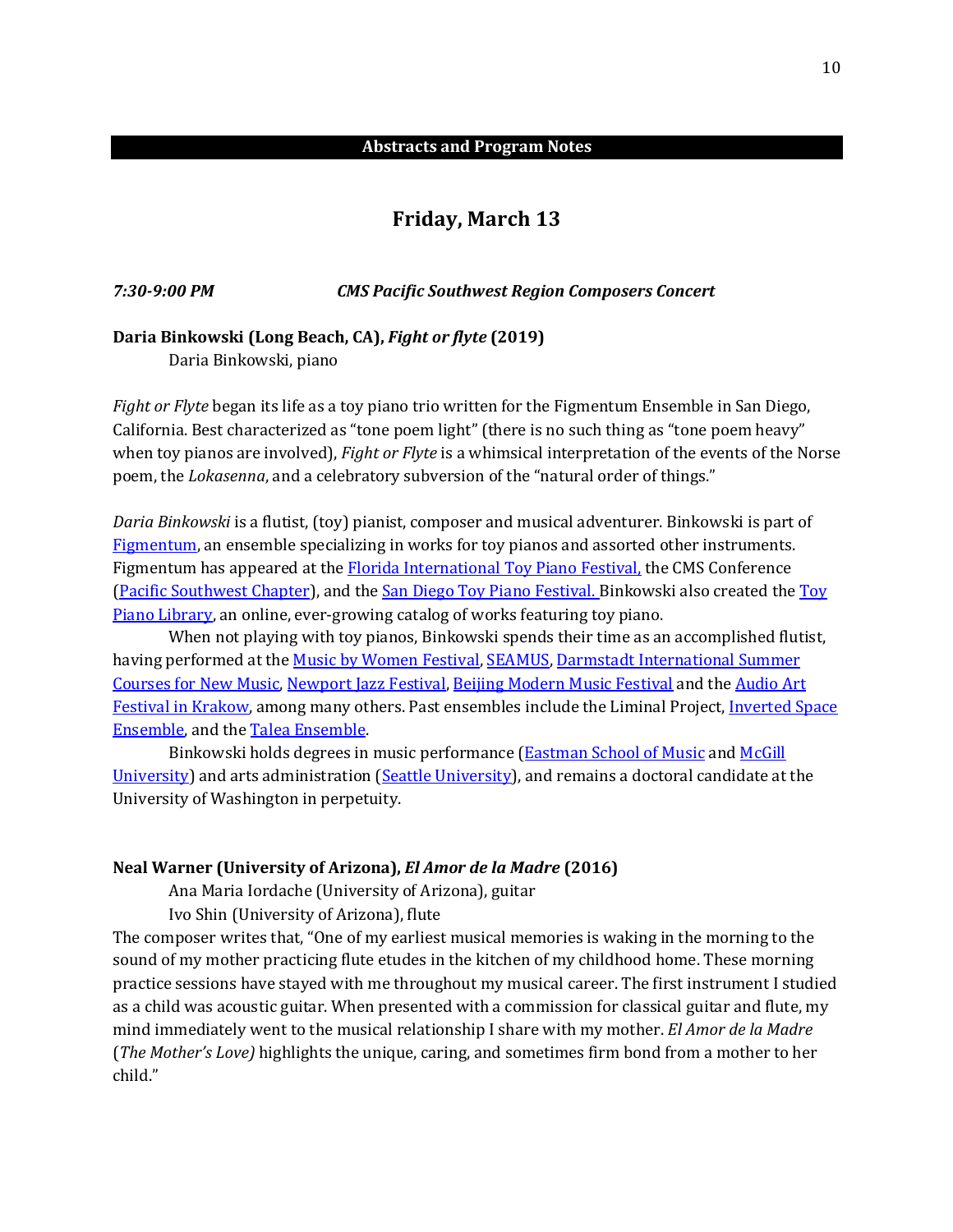Flutist *Ivo Shin* is the winner of several competitions throughout the United States, Ivo Shin is a dedicated solo and chamber performer. Coming from a musical family, Ivo is a Brazilian flutist who strives to provide his listeners with high quality performances with his musical enthusiasm and sensitivity. He is currently serving as principal flutist of the Arizona Symphony Orchestra and has previously held this position at the University of Arizona Wind Ensemble, Federal University of Rio Grande do Norte (UFRN) Symphony and Chamber Orchestras. He has performed in various venues, including Centennial Hall in Tucson, Arizona and the Riachuelo and Alberto Maranhão Theatres in Brazil.

Guitarist *Ana Maria Iordache* is originally from Bucharest, Romania. Ana Maria has been awarded numerous prizes in various international competitions in Romania, Germany, Spain, Portugal and the United States. She received her Bachelor in Music Performance within the National University of Music in Bucharest and graduated Cum Laude from Master in Classical Guitar Performance within the University of Alicante, Spain. Currently she is pursuing her Master's Degree at the University of Arizona with Tom Patterson. In 2017 she released her debut album "Reverie", produced by the Romanian label E&E Music Production.

## **John M. Kennedy (California State University, Los Angeles), Syrinx: Requies 1, D.M (2018)**

John M. Kennedy, double bass

There were two sources that I drew upon for "Syrinx: Requies I, D.M.". Initially, I was asked by David Heyes to write a short solo bass piece to commemorate the  $100$ <sup>th</sup> anniversary of the death of Claude Debussy. Colors of early  $20<sup>th</sup>$  century French music immediately began to be conjured up in my head and I heard the double bass as having the kind of impressionistic sound Debussy may have been drawn toward had he written for the instrument outside of his orchestrations. As March and the centennial approached, we were once again reminded of how evil one can be toward those not like ourselves. A series of mail bombings targeting African Americans in the Austin, Texas area terrorized the people of the region and among the first victims was a young, 17-year old bassist named Draylen Mason. Social media was adorned with pictures of this young man with his bass, some posing with bassists I know in the Los Angeles Philharmonic. Weeks after his death, his family received word that he had been accepted to Oberlin Conservatory for the subsequent fall. "Syrinx: Requies I, D.M." memorializes the expressive legacy of Debussy while reminding us of what music can do best, "express the inexpressible", after the pain of indescribable and unforgiveable loss.

Composer *John M. Kennedy* produces an eclectic range of work from mixed ensemble and solo pieces to multi-media and theatrical works, that draws upon his roots as a Rock and Jazz bassist. Recent compositional highlights include the premieres of "Syrinx: Requires I, D.M." for solo double bass (2020), composer as bassist, "Chaconne-Part 1" for mixed sextet by the French group TM+ (2019), and "Meditation" and "Fury" for solo 'cello by Maksim Velichkin (2019). In Europe his work has been premiered and performed at World Saxophone Congresses in Scotland and Zagreb; in Malta by members of the Malta Philharmonic and the Armed Forces Malta Band; Interensemble of Padova, Italy; the Salzburg Mozarteum; and Asian new music festivals in Bangkok, Kwang-ju and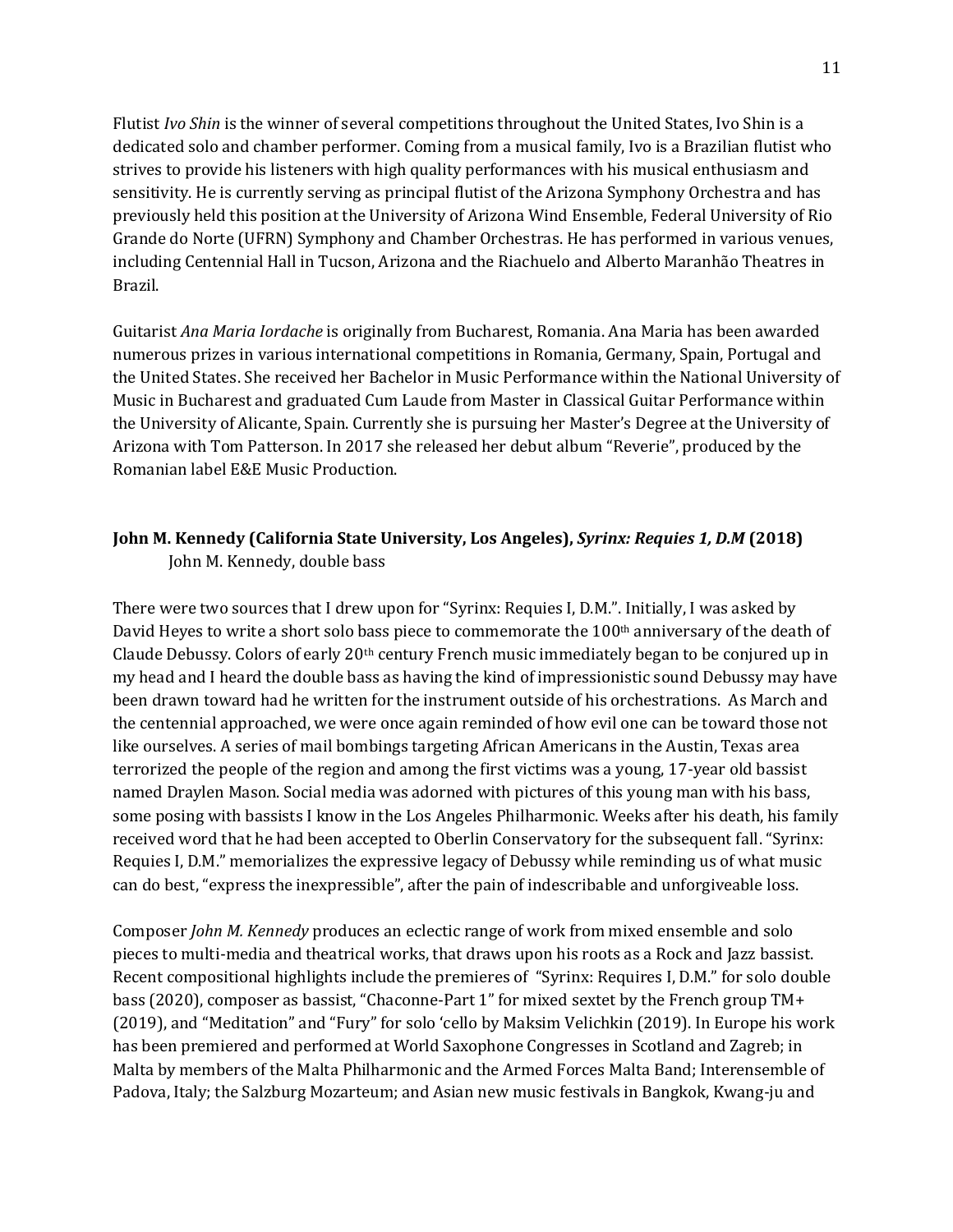Daegu. As a double bassist in February 2019 he premiered William Roper's "New-Opened Eyes-1965", memorializing the Watts Riots, and in June 2019 premiered Roper's entire graphic score suite, "Experience > Dream > Memory - Slivers of Time". Early recognition for his work includes the Charles Ives Prize from the American Academy and Institute of Arts and Letters and a Young Composer Award from ASCAP. His work has been recognized by Meet the Composer (Now New Music USA), ASCAP Plus Awards and Subito grants from the American Composers Forum, Los Angeles. A faculty member of California State University, Los Angeles since 1994, he received an Outstanding Professor Award in 2013. At the University of Michigan, he studied music composition with Leslie Bassett and William Albright, and double bass with Lawrence Hurst and Stuart Sankey.

## **William Price (University of Alabama at Birmingham),** *The Sound of Scarlet* **(2015)**

James Zingara (University of Alabama at Birmingham), trumpet and flugelhorn

*The Sound of Scarlet* (or "Three Digressions and a Refrain") started as an unintended musical digression; an interesting, yet unrelated passage that I excised from a recently completed work for antiphonal brass quintet. After a careful review of the passage, I decided to expand upon the material and write a new work for solo trumpet. *The Sound of Scarlet* is divided into four main sections: a highly chromatic, angular refrain that grows with each occurrence; a "sad, but proud" Coplandesque fanfare; a quasi-modal, jazz inspired passage entitled "... a somber blue light (a commentary for  $\dots$  )"; and an extended reprise of the fanfare.

*William Price's* music has been featured at numerous international and national events, including the World Saxophone Congress, the International Trumpet Guild Conference, the International Saxophone Symposium, the Musica Viva Festival in Portugal, the *Musinfo Journées* Art & Science in France, the Engine Room International Sound Art Exhibition in London, the *Festival Internacional de la Imagen* in Colombia, and the Nanyang Academy of Fine Arts Chamber Music Festival in Singapore. Price's music has received commissions and accolades from numerous organizations, such as the Music Teachers National Association, ASCAP, the Percussive Arts Society, El Centro de Experimentación e Investigación en Artes Electrónicas (CEIArtE) Second International Art!/Climate Competition, the National Association of Composers-USA, the United States Army Band, the Black Bayou Composition Competition, and the Southeastern Composers League.

Price received his M.M. and D.M.A. degrees from Louisiana State University, where he studied composition with Dinos Constantinides and electro-acoustic composition with Stephen David Beck. Dr. Price serves as Professor of Music and Coordinator of Theory and Composition at the University of Alabama at Birmingham (UAB).

*Dr. James Zingara* is currently Associate Professor of Trumpet at the University of Alabama at Birmingham where his responsibilities include applied trumpet and brass methods, coaching and conducting brass ensembles, performing with the UAB Faculty Brass Quintet and the UAB Chamber Trio. He has performed in 32 states as well as England, Denmark, Latvia, Estonia, China and Singapore. From 1989-1996 he served as principal cornet/trumpet soloist with the US Air Force Heritage of America Band. Former positions include the Pensacola Symphony, Northwest Florida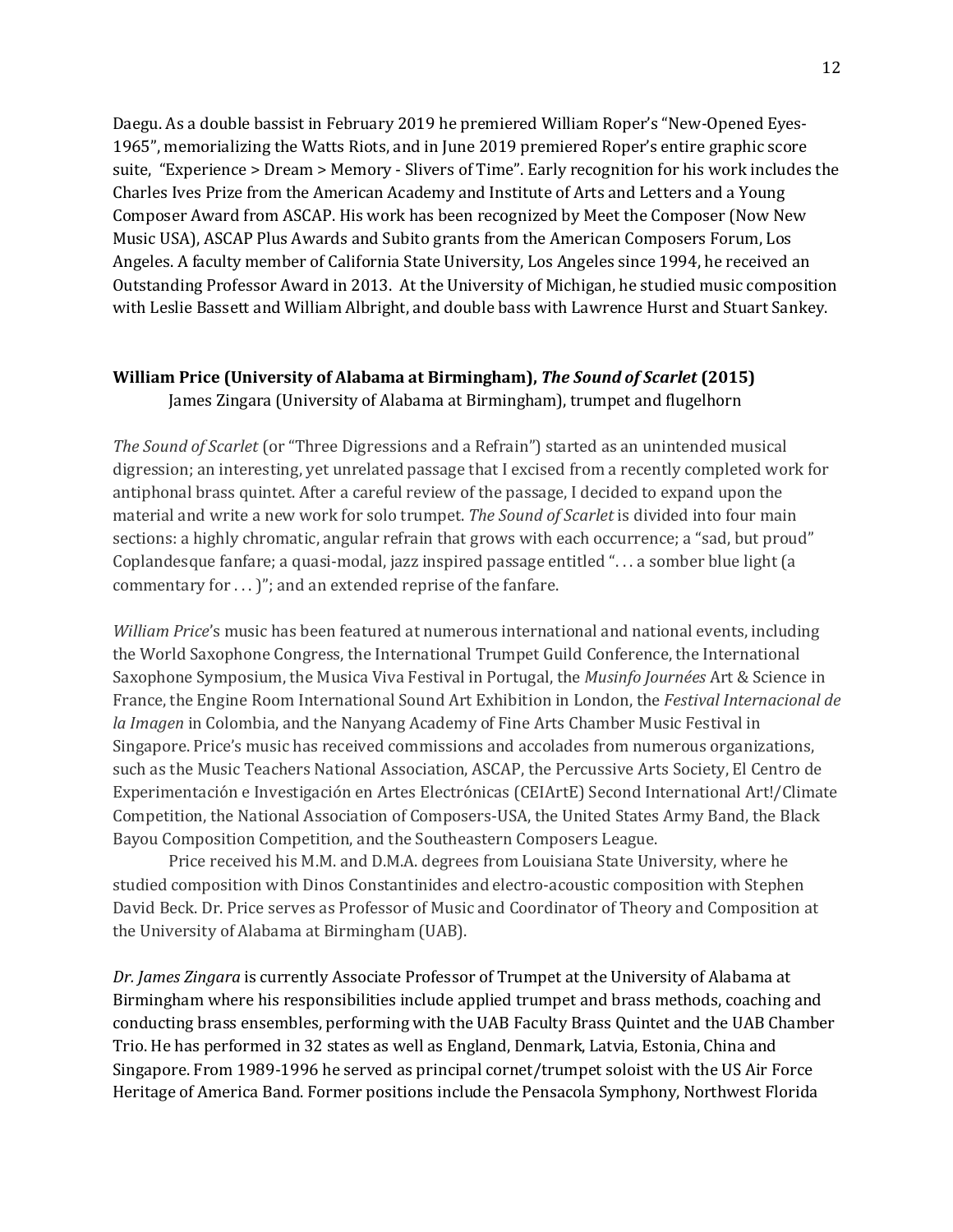Symphony, National Symphonic Winds, Sinfonia da Camera, Illinois Symphony, Virginia Symphony, Wisconsin Chamber Orchestra, and the Cheyenne Symphony. As a chamber musician, he has performed with the UAB Faculty Brass Quintet, the Alabama Trumpet Guild Ensemble, the Chicago Chamber Brass, the University of Illinois Faculty Brass Quintet, Ensemble Screamer, the Heritage Brass and many other regional brass quintets and ensembles. His over 120 solo appearances have included professional, military, university and high school level organizations across the United States. He has recorded on the Telarc, Zephyr, Capstone and Mark labels, including a Grammy Award winning CD in 1994.

Dr. Zingara holds degrees from the University of Wisconsin-La Crosse, East Carolina University, and a Doctor of Musical Arts degree in trumpet performance with a minor in wind conducting from the University of Illinois. He also serves as a trumpet faculty member at the Alabama School of Fine Arts. Dr. Zingara represents Conn-Selmer, Inc. as an endorsing artist for Bach trumpets and cornets.

#### **Tayloe Harding (University of South Carolina), At the Marion Opera House (2012)**

Mary Ann Ramos (Northern Arizona University), cello Rita Borden (Northern Arizona University), piano

The first performance by the Jesselson/Fugo duo was in 1981at the Marion (SC) Opera House. Each of the work's three movements has a very specific former public use of the Opera House as its title and inspiration.

It was at The Pink Tea event that Marion selected its annual participants who would be sent to represent the community at a debutante fashion event in NYC. The first movement is inspired by the formality and etiquette for which this tea was locally famous. Early in the Opera House's history, a part of the main floor was devoted to an almost old-west-style courtroom and jail. Persons accused of every conceivable crime were tried in this courtroom and many of them served time in its long-gone jail cell behind the "bench." A lament for the duo is the result of my imagining what such an occurrence might have been like here. Marioners claim that the Firehouse in the building saved many a locality in its day and what better way to capture the madhouse of volunteers rushing to a town blaze from the old-fashioned fire station than with a circus march. The duo presents the rousing march to close.

*Mary Ann Ramos* has been a member of the cello faculty at Northern Arizona University since 2010. She holds prizes in various competitions, including the Music Teachers National Association Young Artist Performance Competition. She has appeared as a soloist with the Gateway Festival Orchestra and the University City, Alton, and Kirkwood symphony orchestras. In 2010 Dr. Ramos was invited to be the featured soloist at an official state luncheon in honor of the President of Mexico's visit to Washington, D.C., hosted by Vice President Joseph Biden and Secretary of State Hillary Clinton. Since 2018, she has served on the faculty at the Sphinx Performance Academies at the Cleveland Institute of Music and at the Curtis Institute of Music. Previous summer festival engagements have included Festival et Rencontres de Musique de Chambre du Larzac (France), Festival Artístico Coahuila (Mexico), PhoenixPhest (Michigan), Insbrook Institute (Missouri), Chamber Music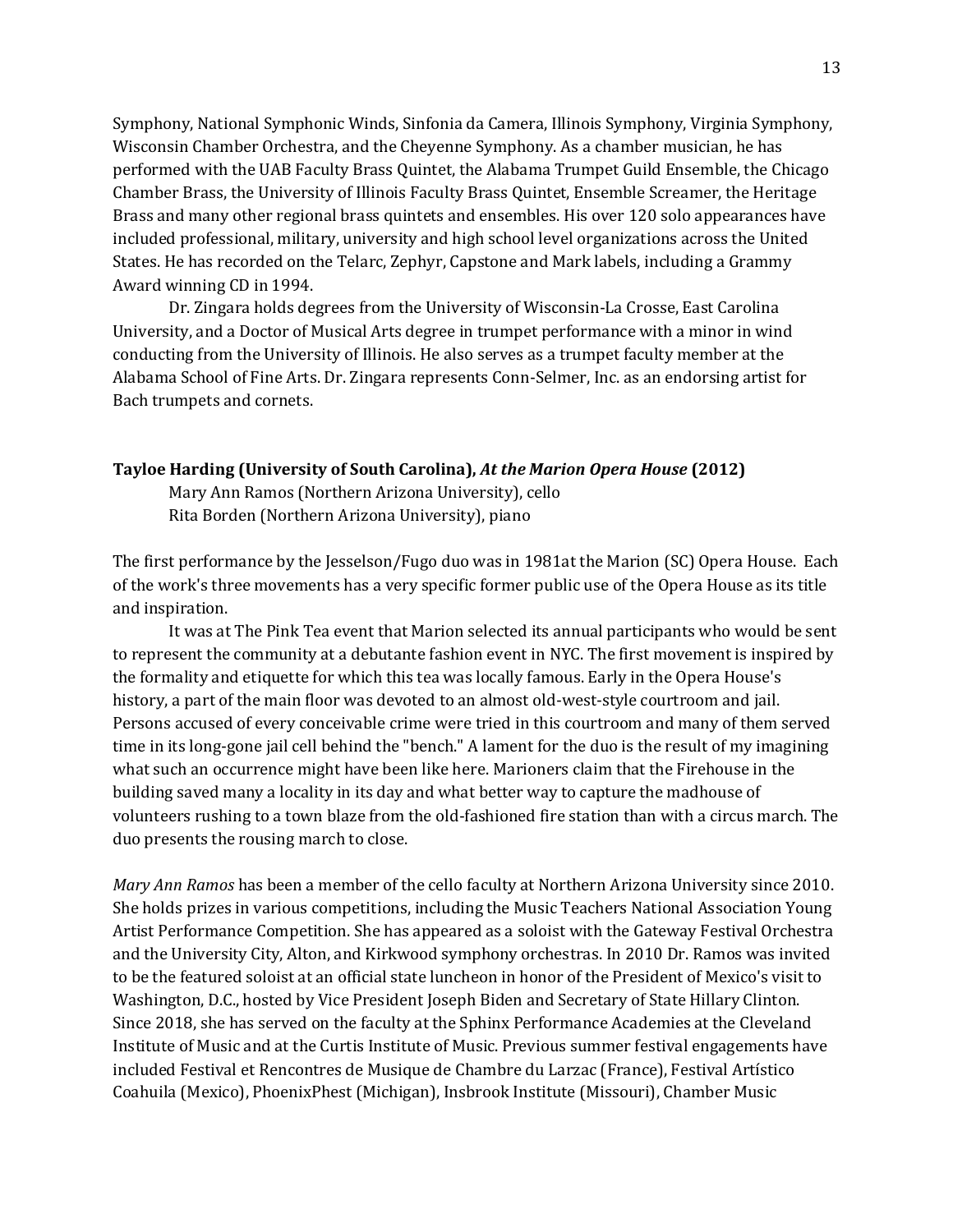Encounter (Missouri), Rocky Mountain Summer Conservatory (Colorado), Peaks to Plains Suzuki Institute's Advanced Chamber Camp (Colorado), and Chamber Music Connection (Ohio). Dr. Ramos completed her bachelor's degree at New England Conservatory as a student of Laurence Lesser, her master's degree at the Cleveland Institute of Music as a student of Richard Aaron, and her doctorate at the University of Michigan as a student of Anthony Elliott.

*Rita Borden* is the Piano Area Coordinator and a Lecturer of Piano in the School of Music at Northern Arizona University.

#### **Daniel Morel (Avila University),** *Ich habe geschwiegen* **(2016)**

Judith Cloud (Northern Arizona University), mezzo-soprano

Martin Niemöller was a Lutheran pastor whose pacifism and anti-war efforts affected several generations of activists after World War II. Imprisoned by the Nazi regime, his body of writings and speeches reflected on the inevitability and disenfranchisement of those who did not speak out against atrocities.

These speeches were eventually distilled into the famous poem:

First they came for the lews And I did not speak out Because I was not a Jew.

Then they came for the Communists And I did not speak out Because I was not a Communist.

Then they came for the trade unionists And I did not speak out Because I was not a trade unionist.

Then they came for me And there was no one left To speak out for me.

The threat of oppression was not unique to World War II Europe. Nor is the humanist reaction to defend friends, families, and even strangers, against such encroachment. This dramatic work for solo soprano touches on just a few of the many reactions to oppression, from World War II Europe to 1970s Latin America and the Middle East at the turn of the 21st century.

The performing experience of mezzo-soprano *Judith Cloud* includes world premiers of contemporary works by American composers to performances with orchestras throughout the United States. She was the mezzo-soprano soloist for the American premier performance of Michael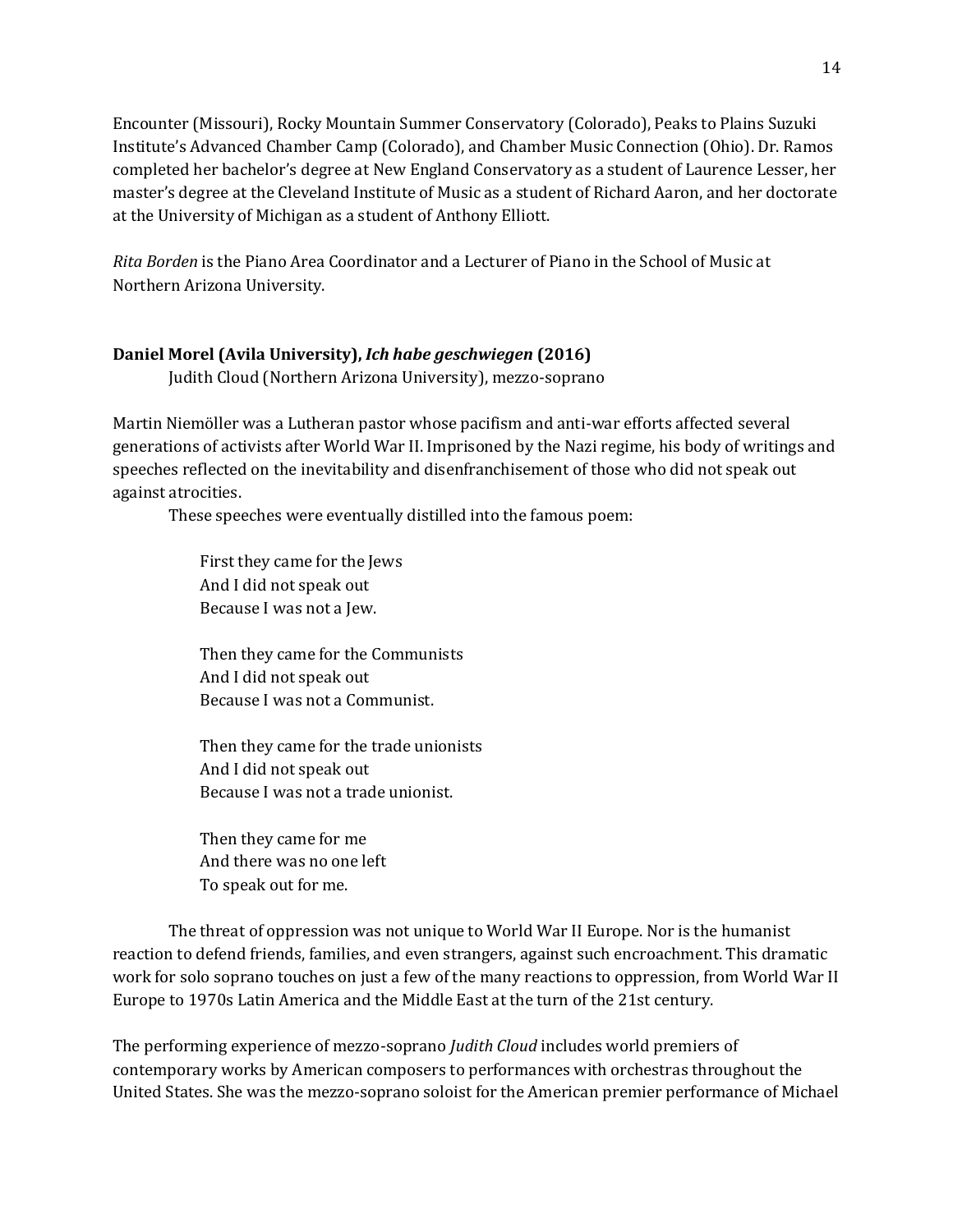Tippett's *A* Child of Our Time with the Winston-Salem Symphony. As a specialist in twentiethcentury vocal music, she has been responsible for several commissions of new vocal works. Another highlight of her career includes singing on the esteemed radio program "Saint Paul Sunday" Morning." At the same time she has developed as a composer herself, and has numerous compositions to her credit, most notably a cantata, *Feet of Jesus*, which is featured on a CD entitled "Spirituals" on the BIS Northern Lights label. She is the recipient of two Sorel Medallions for her choral compositions, receiving first prize for *Anacreontics* for chorus and guitar, performed in Zankel Hall (Carnegie). She is currently Professor of Vocal Studies in the School of Music at Northern Arizona University.

## **William Price (University of Alabama at Birmingham),** *Triptych-Three Studies in Gesture and Noise* **(2014)**

Inspired by the abstract paintings of Gerhard Richter and Francis Bacon, *Triptych: Three Studies in* Gesture and Noise is a two-channel electroacoustic composition that explores and develops artifacts found in the space between recorded sounds. It is a three-part, cyclical assemblage based primarily on noise, musical remnants, and studio debris. Composed using Csound, Cecilia, MacPod, and ProTools software, each part focuses on two to three main gestures: Part I uses as its source material sounds usually associated with the pre-concert ritual (warming-up, tuning, moving stands, and the scrape of a piano bench sliding across a stage floor); Part II unfolds slowly and juxtaposes long, high pitched granular threads with low pitched glissandi, all of which were extracted from the previous bench scrape; and Part III focuses on sculpted noise, sweeping gestures, and extreme changes in timbre and texture.

## **Saturday, March 14**

#### *9:30 AM - 1:00 PM Mountain Peak Music exhibit*

In 2009, *Mountain Peak Music* was born out of the intersection of trombonist David Vining's experience in recovering from embouchure dystonia and ideas that he suspected would prove helpful to others who were struggling. From there it has grown into something much bigger: 90 titles written by 40 different authors for a wide range of instruments. Mountain Peak Music sells books all over the world through our web-site and some 125 dealers worldwide.

Mountain Peak Music seeks to promote the health, wellness and good technique of all musicians by publishing items which are innovative, accurate and unique. We are dedicated to finding new strategies for solving old problems, in addition to addressing areas in traditional pedagogy which have not received adequate attention.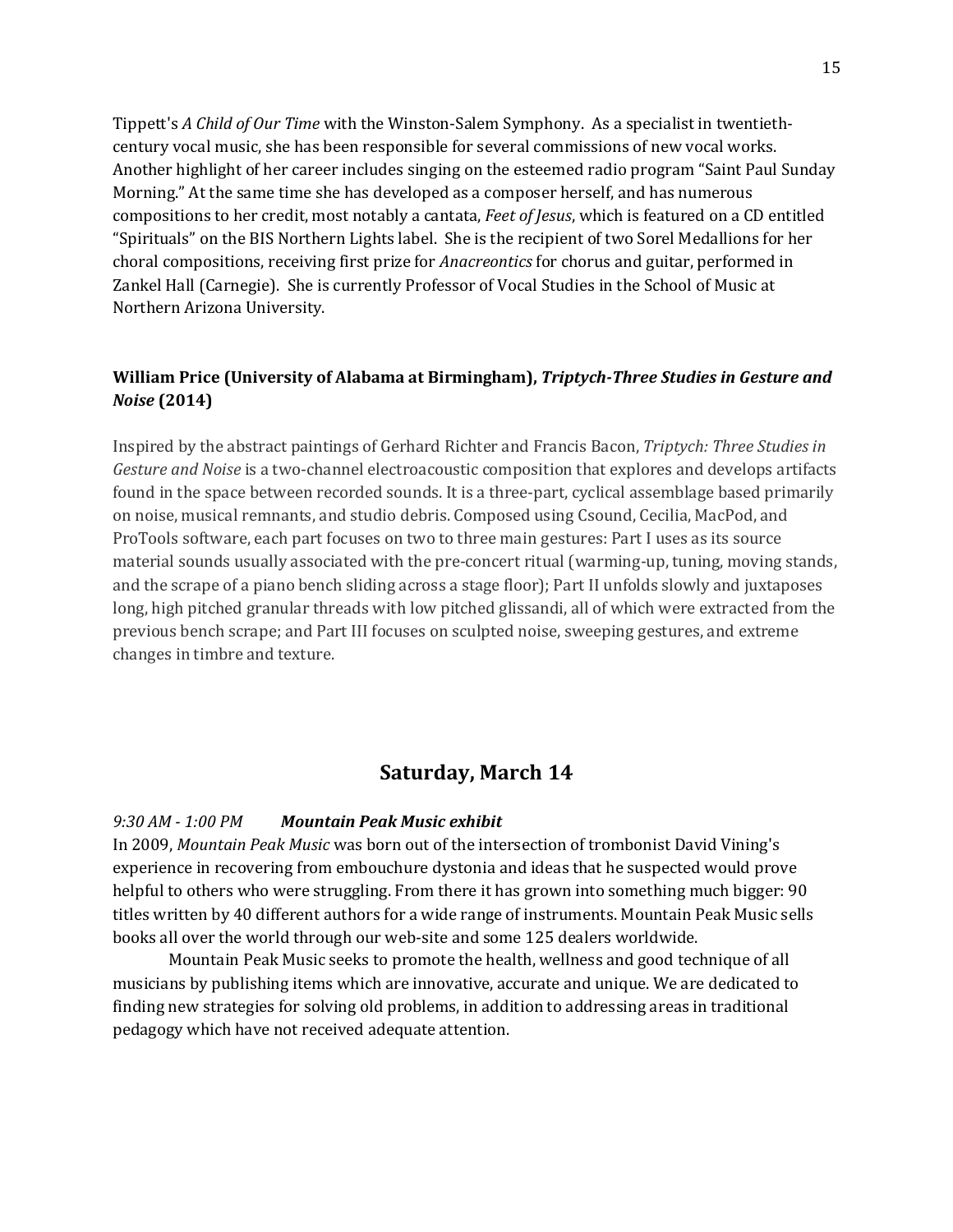## **Matthew Salanga (Department of Biological Sciences, Northern Arizona University), David Van Ness (School of Art, Northern Arizona University), and Zachary DeHaven (Applied Computer Science, Northern Arizona University), "Biological Evolution of Music"**

The Biological Evolution of Music project is a collaboration between artist David Van Ness and biologist Matthew Salanga assisted by NAU Applied Computer Science student Zachary DeHaven. The project aims to create a musical theme from the second movement of Beethoven's piano sonata No 8 in C minor by coding the music score into DNA. Each note is encoded using a computational method which translates musical notes into biological protein sequence. Each note is assigned to a corresponding amino acid by taking into account frequency of musical notes and aligns that with the frequency of amino acid coding of the selected organism we are using to encode the proteins. The output from this approach is a primary amino acid sequence that can be translated and rendered into a theoretical three-dimensional protein structure. With this proof of concept completed, the protein will be virtually exposed to gene-altering drugs, which will change the sequence of the encoded musical score when decoded. The altered score will be rewritten for piano.

The project will also look at the different types of protein structures various musical styles and periods will create.

#### *9:00-10:00 AM Session 1B: CMS-PSW Papers*

#### Richard Miller (University of Nevada, Las Vegas), "Understanding Diversity in an Open-**Admission Music School"**

This study examines how the structures and practices of an open-admission university music department reinforces racial and ethnic inequities in K-12 music education. The school of music under study, located in one of the largest and most diverse populations in the region, draws the majority of its undergraduate students from the surrounding community. Admission to the music major is completely open, with no requirements beyond admission to the university itself. In theory, then, the demographics of the undergraduate student body of the school of music should reflect the diversity of the K-12 student population in community. Using more than eight years of enrollment data, however, this study finds that the undergraduate population of the school of music is significantly whiter than the K-12 population from which it draws. The school district is majority minority, with less than 25% of the students identifying as white; the university music department undergraduate population, however, ranges between  $30\%$  to  $50\%$  white over the years of study. To better understand this diversity gap, I use the concepts and tools of Critical Race Theory to examine the school of music's recruitment, admission, and curriculum practices relative to the surrounding K-12 school system. I suggest that the university's color-blind meritocratic approach to recruitment and the "whiteness" (Koza 2009) of the university music curriculum combine with structural inequities in K-12 music education to discourage incoming students of color from majoring in music, even though there are no formal barriers to entry.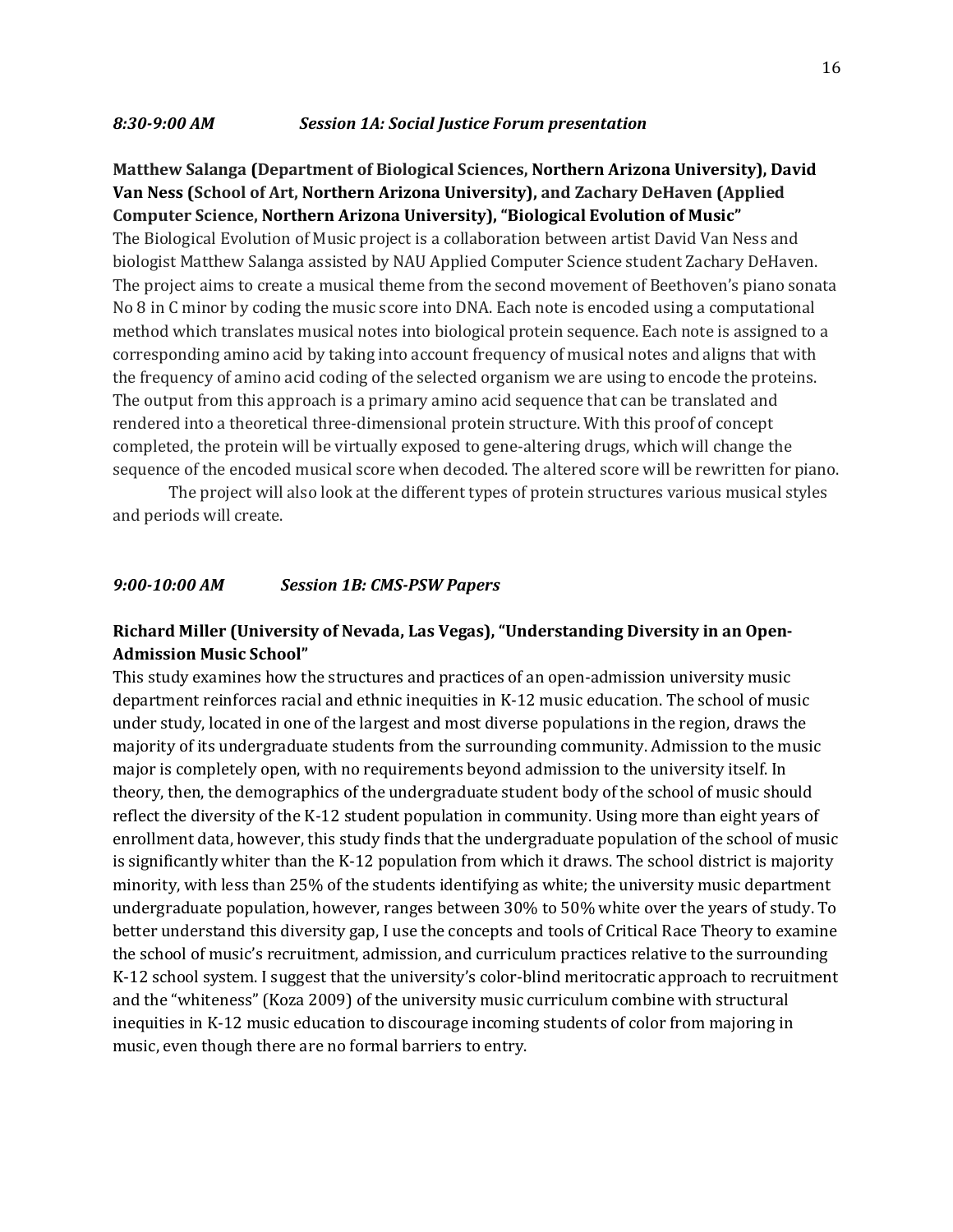## **Margaret Schmidt (Arizona State University), "Experiences of First-Generation College Music Majors"**

As I have provided opportunities for students to discuss issues of equity and access in music, some have mentioned that they are first generation college students or have come from families with limited incomes. Researchers have studied the challenges experienced by students of color in predominantly white university music programs (Fitzpatrick, Henninger, & Taylor, 2014; McCall, 2015). They have also examined the experiences of preservice music educators, with skills in musical styles reflecting their ethnicity, within schools of music where Western classical music is usually valued (Kruse, 2013). However, beyond several large-scale studies (Elpus, 2015), few researchers have focused specifically on the impact of socioeconomic status on students' college experiences. Although it is difficult to separate race and ethnicity from SES for study, students from lower income families speak about challenges different from those specifically having to do with their race and ethnicity.

The purpose of this comparative case study is to better understand the experiences of recent graduates who describe their family's financial situation as lower SES. What were their experiences preparing for college and music school auditions? What supports and challenges have they encountered in completing their college degrees? What adaptations have they had to make? How did their families think about their decisions along the way (e.g., choosing an instrument, teacher requests for private lessons or instrument purchase, applying to college, sticking with college)? From their experiences, what advantages and challenges do they bring to their studies as music majors? What can we learn from them?

#### *10:15-11:15 AM Concurrent Session 2A: Discussion Forum*

## Tamara T. Thies (California State University, Long Beach), "Student Voices Empowered: **Building an Assets-based Music Program"**

Empowering marginalized music students challenges the dominant narrative in higher education music programs. Often, deficit models that focus on missing resources in communities of color dominate our thinking and discourse. By developing an assets-based model through curricular choices, higher education experiences for marginalized populations can empower student voices rather than silencing.

The objectives of this discussion forum are to focus on the voices of students who have been marginalized by higher education practices and to engage participants in meaningful dialogue that facilitates the empowerment of student voices. This forum integrates stories from undergraduate music education student experiences in higher education with assets-based activities. Topics that will be explored and prompted through student stories include: achievement gap vs education debt, deficit- vs assets-based models, stereotype threat, racial battle fatigue, and culturally sustaining praxis.

Building holistic identities that include academic engagement and success requires understanding the institutional obstacles that have limited marginalized students school success intergenerationally. By engaging participants in critical dialogue with student scenarios while being guided by undergraduate music students, participants will have an opportunity to interact, adapt,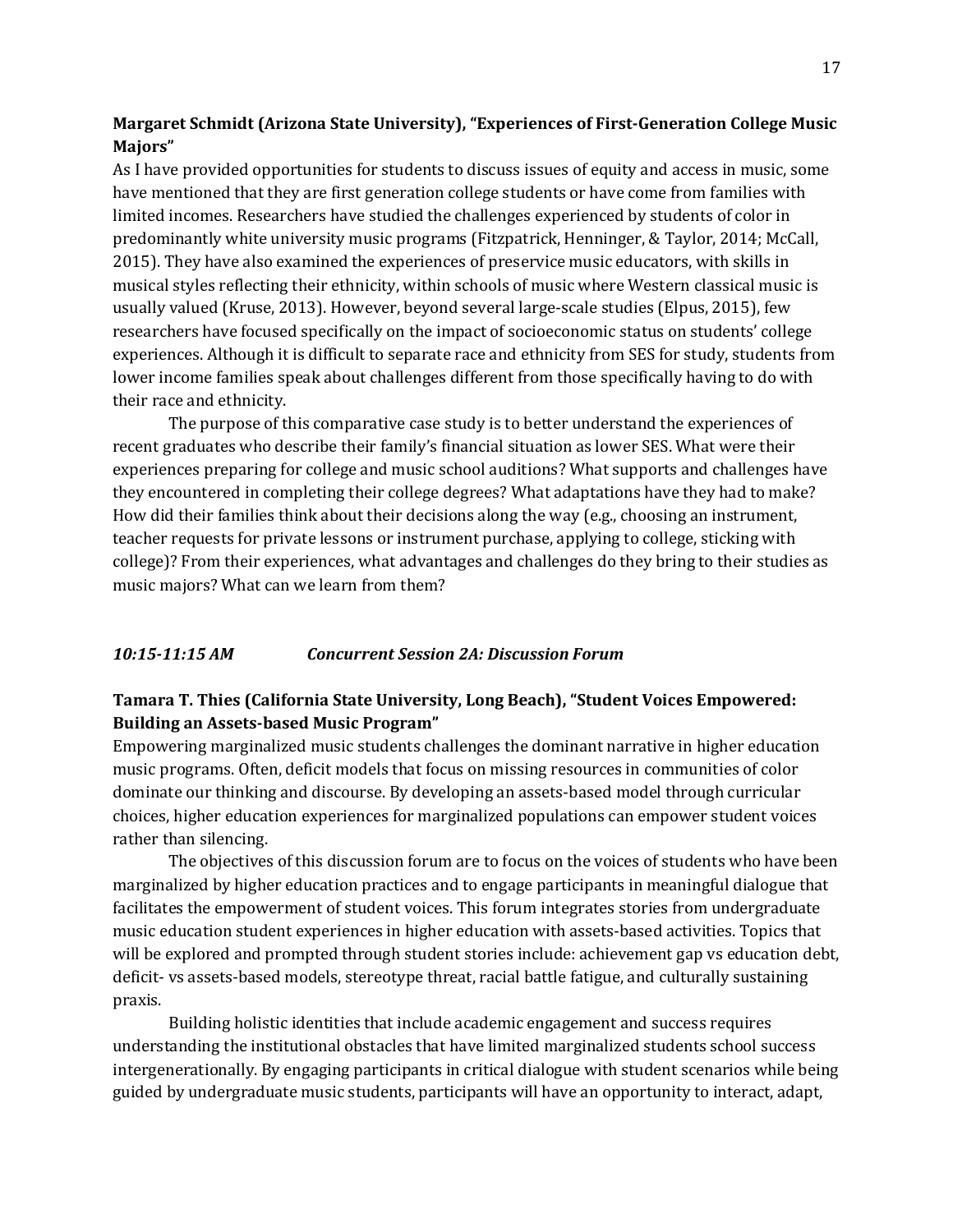and apply techniques to develop assets-based teaching that impacts music programs in higher education.

#### *10:15-11:15 AM Concurrent Session 2B: Performances*

## **Vincent Dominguez (Arizona State University)** "Bridging the Borderlands: A Recital of New Works for Clarinet"

Juan Trigos, *Conversiones* (2020) - world premiere

Conversiones Evocación Sarcástico Elegía Ecos Vincent Dominguez, clarinet Dr. Olga Kim, piano

Kurt Mehlenbacher, *Where Once Was Safe* by (2019) Moving Campfires of Fireflies Forsaken by the Dust Vincent Dominguez, clarinet

Katrina Clements (Arizona State University), clarinet

In an effort to provide greater representation and awareness for sociopolitical issues in Latinx America, the purpose of this recital will be to present two new works for clarinet by composers Juan Trigos and Kurt Mehlenbacher. The inspiration for this program resides in the term 'La Onda,' an umbrella term for Latinx music, translating as "the wave," "sound wave," or "the force." La Onda also signifies the ways the broader public and Latinos have claimed music as their own and how the music has emerged as a reflection and consequence of subordinate experiences living in the United States. As a foundational notion, music has historically provided an arena for gender, class, sexuality, and race politics. For minority communities, specifically Mexicans in the United States and abroad, music provides a mechanism for communicating truth within the counterfactual.

*Conversiones* by Juan Trigos was commissioned by Vince Dominguez as part of his doctoral project at Arizona State University in 2020. *Where Once Was Safe* by Kurt Mehlenbacher was commissioned by Vince Dominguez and Katrina Clements and premiered at the 2019 International Clarinet Association Conference, *Embracing the World*.

#### *1:00-1:55 PM Concurrent Session 3A: Workshop*

## Lisa A. Crawford (Geffen Academy at UCLA), "Engaging Music Educators Toward **Development of Compositional Process Approaches for All"**

Of greatest interest to this author's research is the development of creative experiences of, for, and by music educators- from student teachers through veterans in the field (Barnard & Younker, 2010;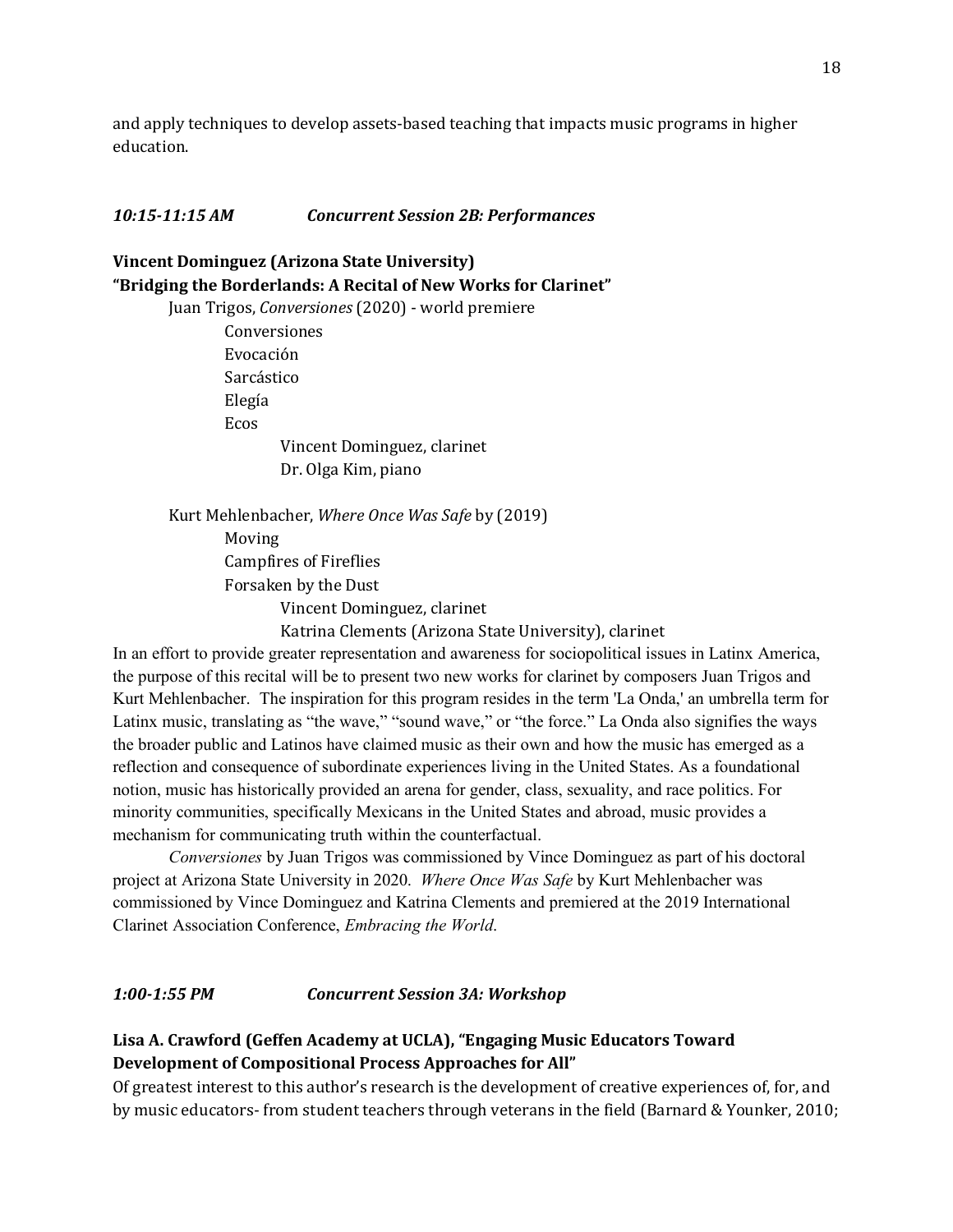Crawford, 2016; Hickey & Webster, 2001; Webster, 2016). Outcomes of students composing music across the diversity of secondary education (grades  $6 - 12$ ) may be affected by engagement of students provided in classrooms by music educators who focus most greatly toward compositional process rather than project outcomes. During the past year, a study was designed (Crawford, n.d.) to understand the impact of music composition for participants in grades 6-11. A survey was used to learn musical interests, music lesson experience, family makeup, and fundamental music theory knowledge of students in a new independent school. Data was collected over the course of three terms of unique students with a fourth term of returning students. While data outcomes will be shared with attendees, this workshop will also focus toward offering a variety of diverse composition project examples with ideas for potential feedback for those working with student teachers and a new process rubric. Educators may also gain experience with:

- approach to offering students focus on developing self-confidence with consideration toward gender and cultural equity
- importance of both internal musical and compositional process
- extend both collaborative and independent work
- development of creativity

#### *1:00-1:55 PM Concurrent Session 3B: Lecture-Recitals*

**Ivan Ivanov (University of Nevada, Las Vegas), "Leonardo Balada and Surrealism in Music"** Leonardo Balada and Surrealism in Music incorporates a diverse range of sources to examine musical expressions of Surrealism, beginning with the rise of several related art movements in the early 20th century, then focusing on the maturation of musical surrealism in the music of Spanish-American composer Leonardo Balada (born in Catalán in 1933). A long-time collaborator prominent Spanish artists Salvador Dalí and Pablo Picasso, as well as the Nobel Prize winning author Camilo José Cela, Balada's composition clearly demonstrate the centrality of transformation to Surrealism, illuminating the works of other composers also associated with the movement. My lecture includes detailed analysis of Balada's music, emphasizing his orchestral work Guernica (1966), the vocal drama María Sabina (1969), and his series of chamber works titled Caprichos (2001-2017). The author brings to this study the synthesis of deep performance experience with Balada's work and extensive knowledge of 20th century musical and artistic movements in global perspective.

Leonardo Balada studied composition with Vincent Persichetti and Aaron Copland, and conducting with Igor Markevitch. He was awarded the position of Professor of Composition at Carnegie Mellon University and retains this title to this day. Balada has influenced and taught such composers as John Zorn, Stephen Hartke etc. His works are being performed by the world's leading orchestras, such as the Philharmonics of New York, Los Angeles, Israel, The Philadelphia Orchestra, The Philharmonia Orchestra London, the symphonies of Pittsburgh, Cincinnati, Dallas etc.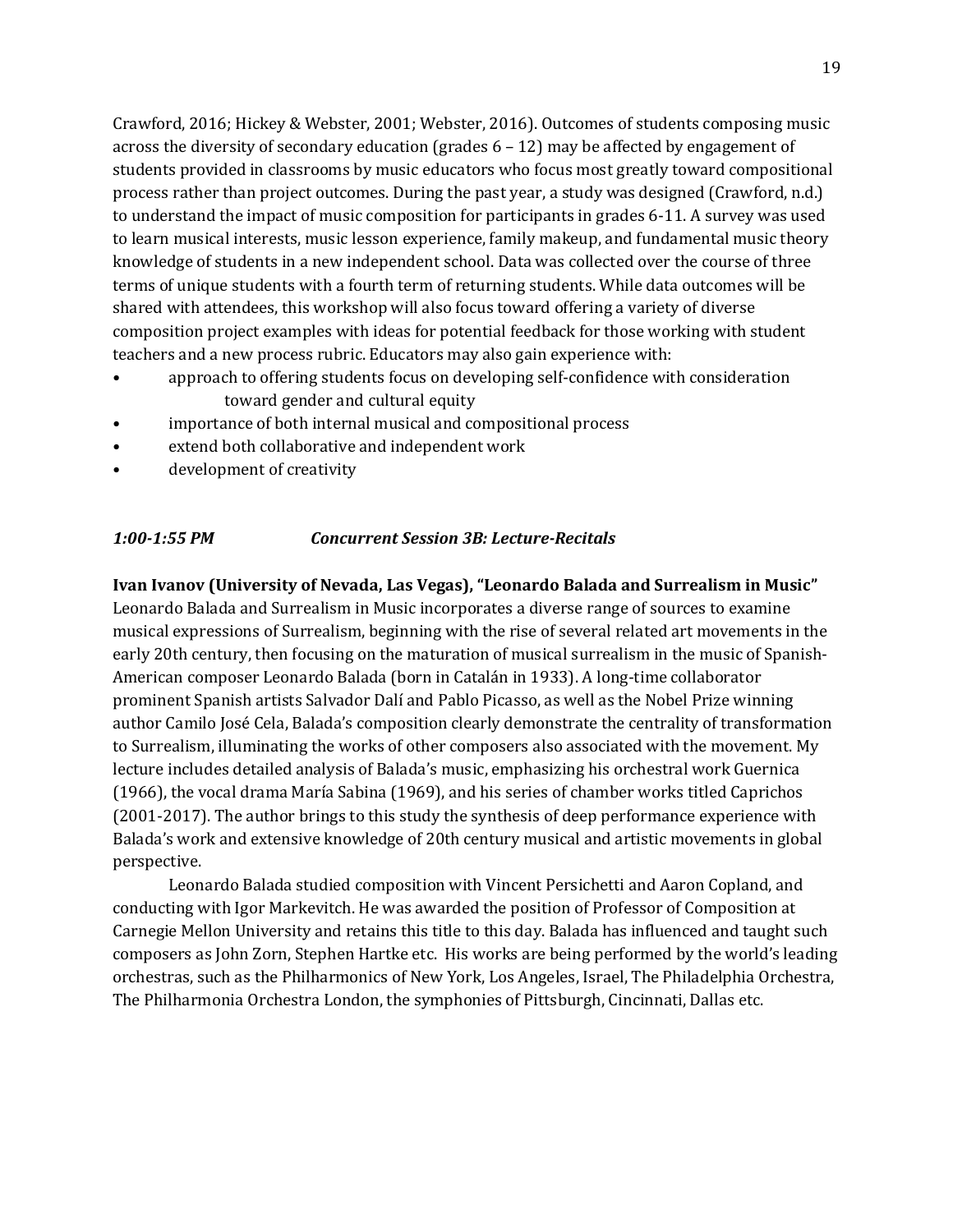## **John M. Kennedy (California State University, Los Angeles), "Slivers of Time: Approaching the Graphic Scores of William Roper"**

The use of graphic scores has challenged the interpretive skills of performers of new music over the last 60 years. Through graphic notation, freedom of interpretation and choice allows the performer to become a part of the creative process with the composer. In the case of the suite of scores by Los Angeles composer William Roper, the detail and artistic quality of the scores themselves can also engage the audience in the narrative and message of the composer's time growing up in LA as an African American in the volatile 1960's. This presentation will discuss how the performer can use the scores to enhance creative choice, express the turmoil of the time and engage the audience in the telling of historic events that need to be remembered in these challenging social times.

The performance-lecture will present a 6-7 minute solo double bass performance of Roper's "New-Opened-Eyes 1965" from the suite "Experience>Dream>Memory: Slivers of Time". The movement memorializes the 1965 Watts Riots through improvisation and elaborate graphic notation. This presentation will also discuss the techniques involved in preparing the performance, the research of the event that informed the performance, and how the graphic score and performance can engage the audience in a deeper understanding of the event from the perspective of the composer. The presentation will conclude with strategies for using this work, and those like it, to promote diversity, social awareness and community engagement through music. The recording is the 2019 premiere of "New-Opened-Eyes 1965", John M. Kennedy, double bass.

#### **Emily Mehigh (Chicago, IL), "New(er) Works For Clarinet"**

Last winter I created a call for scores for new music that featured the clarinet. All were welcome to apply but preference was given to those who were women, transgender, or those whose gender does not conform to the binary. Of the 150 pieces submitted, 17 were ultimately chosen, with 16 of those who identify as female. These pieces range from works for solo clarinet, clarinet with live or fixed media, and small ensembles. Of the 17 I felt that these three works best represented the outcome of this call. "Incantation" is a solo work that transforms from a dark, mysterious ceremony into a wild rush of extended techniques, and back again to a wild finish. "In Which They are Received "was originally written for six clarinets, however it can be performed with five of the parts pre-recorded and the first part played live. Each part performs the same melodic line, but at different intervals, creating a unique, seemingly polyphonic work. Finally, "Looking Glass Changes" is a fast-paced, rhythmic work for clarinet with fixed media. While it appears to start off chaotic, it slowly evolves into a jubilant celebration, including an exciting improvisatory moment right before the conclusion of the piece.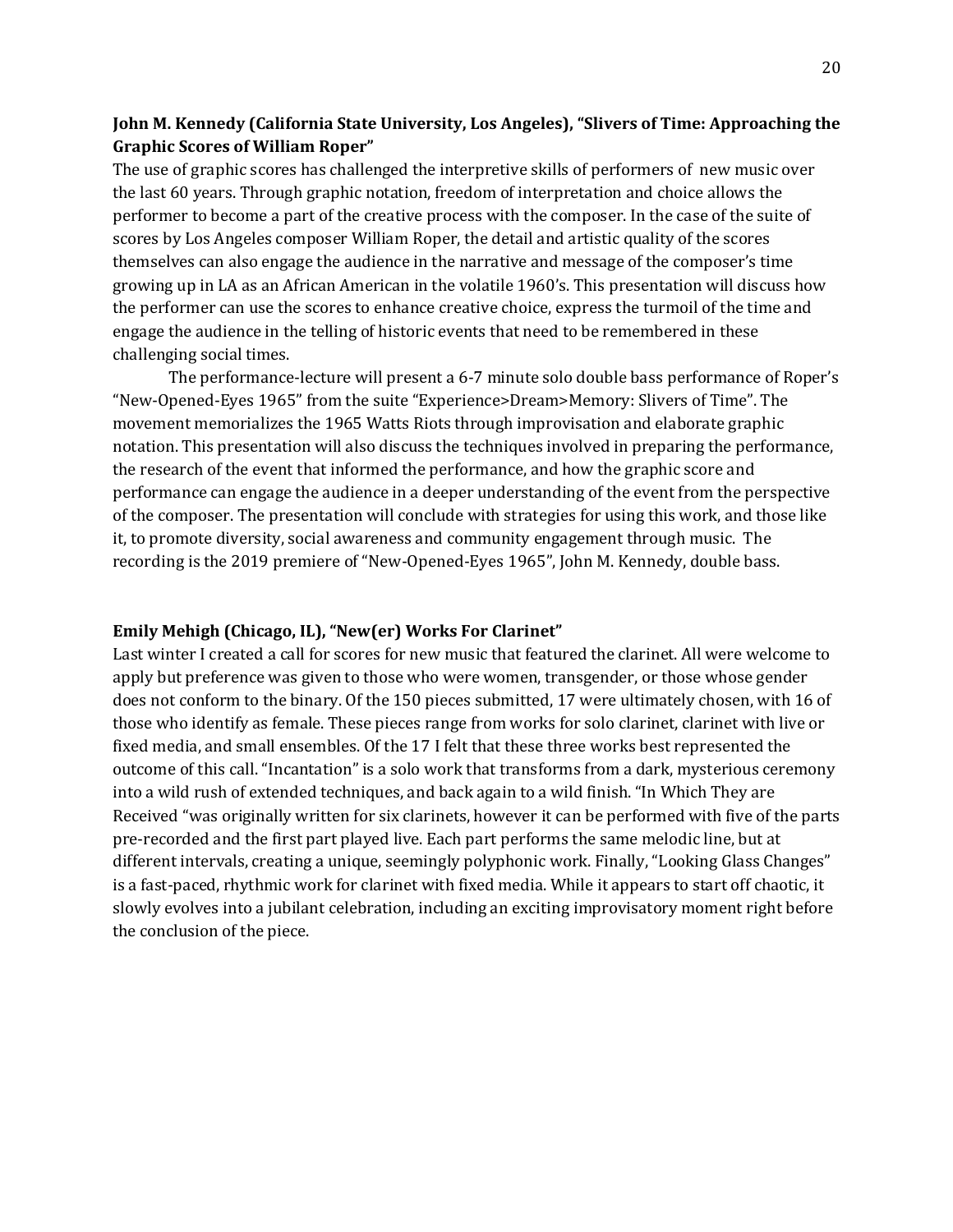## Eloy F. Ramirez (University of Arizona), "Intersectionality and Music: The Role of Third-**Wave Feminism in the Development of Pauline Oliveros's Musical Aesthetic"**

Shifts in feminist and queer movements during the late twentieth and early twenty-first centuries in the United States prompted discourse regarding the intersections between music, backgrounds, and communities of composers from underrepresented groups. Pauline Oliveros's (1932–2016) work in the field of avant-garde music is a powerful case study in this discussion. A lesbian, activist, and witness to second and third-wave feminism, Oliveros's music was shaped by these movements. While third-wave feminism (1992) embraced an all-inclusive form of social equality, the exclusion of lesbians during the second wave  $(1966-1992)$  – along with sexism in the synchronous LGBT movement - resulted in a separatist strand of feminism dubbed Lesbian feminism.

While the conception of Oliveros's *Sonic Meditations* was originally linked with this exclusive brand of feminist thought, and while Oliveros worked solely with women until the composition of *To Valerie Solanas and Marilyn Monroe in Recognition of Their Desperation* (1970), I argue that Oliveros's oeuvre reveals parallels to the more inclusive third-wave feminism before its conception. Inclusivity is central to the latter work, requiring non-hierarchical relationships among performers. Details of Oliveros's life and analysis of *Sonic Meditations*, along with its evolutionary application - from a lesbian feminist performance practice to its incorporation in all-inclusive Deep Listening Workshops – illustrate how bridging second and third-wave feminism played a vital role in her musical aesthetic. Through interviews with contemporaries, archival research, and musical analysis, I demonstrate the significance of Oliveros's collaborations with political activists, her goals for selected compositions, and how her compositional decisions prefigured third-wave ideas.

## **Neal Warner (University of Arizona), "Race and Anti-Patriotism in Leonard Bernstein's 1600** *Pennsylvania Avenue***"**

Leonard Bernstein's final Broadway undertaking, 1600 Pennsylvania Avenue, opened at the Mark Hellinger Theatre on May 4th, 1976. The production, featuring book and lyrics written by Broadway veteran Alan Jay Lerner, is considered a massive flop, as it closed after only four days and seven total performances. Initial issues with the production became apparent during out-of-town tryouts in Philadelphia and Washington D.C., where the production experienced alterations to its metatheatrical concept, editing and condensing of Bernstein's original score (many times without his consent), and the loss of a number of the original production staff. A quote from Bernstein's daughter Jamie reveals another possible reason for failure: "It was maybe ahead of its time. [The show had] a built in problem: Two white Jewish guys were talking about [race]. That automatically put people's hackles up."

While historical accounts often reduce 1600's failures to the lackluster book put together by Lerner, few explore the unsettling problems present in the production's conception and reception. Through personal accounts, interviews, and archival documents, this research will uncover 1600 Pennsylvania Avenue's underlying racist and anti-patriotic sentiments, present in both the nature of the show and the attitudes of its creators and critics. These two sentiments exist as foundational pillars in the creation of 1600, undermining the artistic efforts of Bernstein and Lerner and largely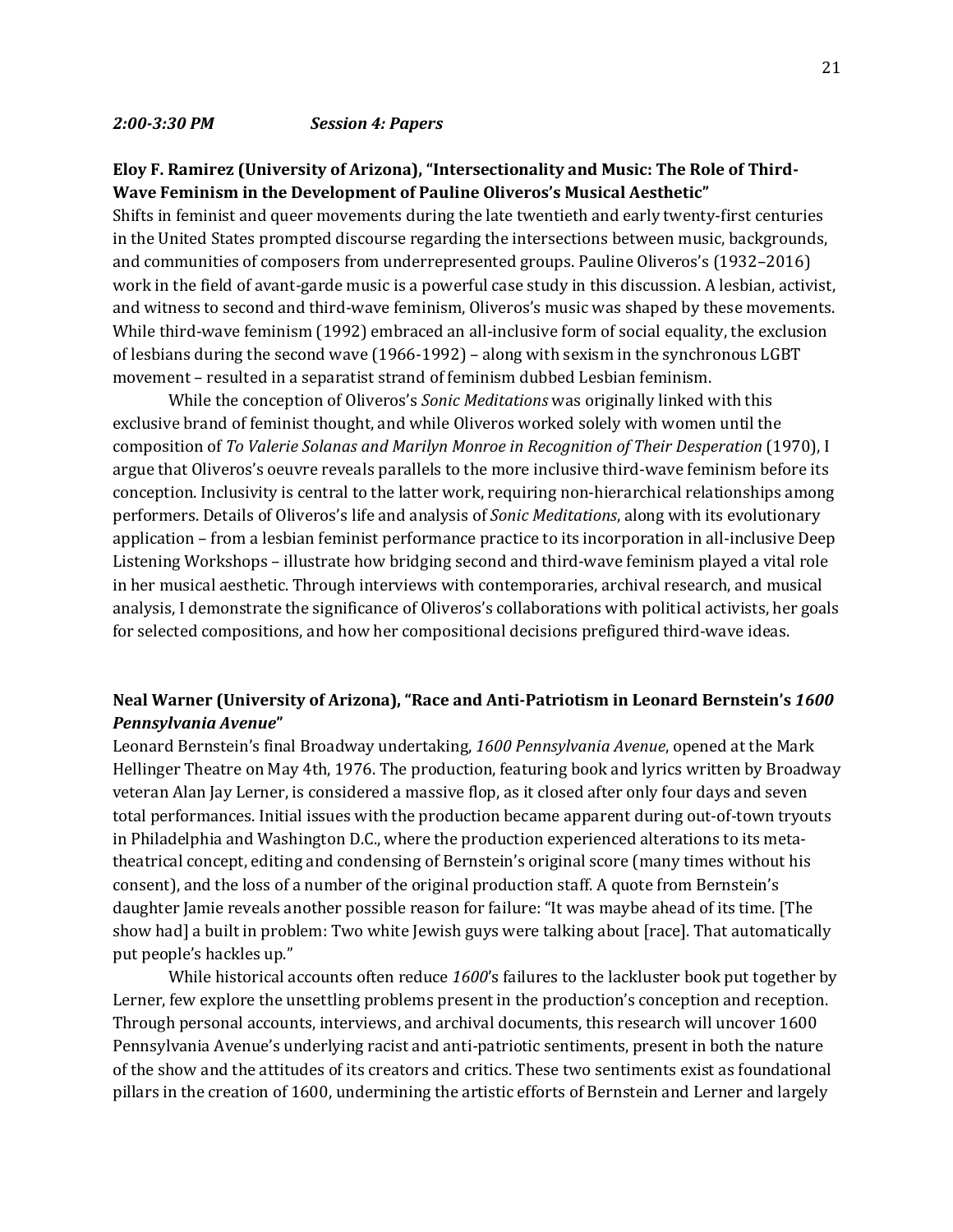contributing to the designation of the production as a non-starter in the landscape of 1976 American theater.

## **Ralph Lorenz (Syracuse University), "***Memorial to Lidice***: A Musical Response to the Atrocities of War"**

In June 1942 the little town of Lidice, Czechoslovakia, was obliterated by the Nazis in retaliation for the assassination of Bohemia/Moravia Reich Protector Reinhard Heydrich. The Nazis filmed and publicized the destruction of Lidice in order to warn enemies and residents about the retribution that would result from similar actions against the Nazi State. This strategy backfired by generating worldwide outrage. Of all the artistic responses to this atrocious event, the most notable musical composition is the orchestral work Memorial to Lidice, composed by Czech native Bohuslav Martinů in 1943 while he was exiled in the United States.

*Memorial to Lidice* is an excellent teaching piece with regard to social justice because of the opportunities it presents to grapple with issues such as religious persecution and brutalities of war. A dramatic quotation occurs when Martinů employs the "fate" motif from Beethoven's Fifth Symphony, which came to be associated with the letter V for victory because of its rhythmic similarity to the Morse code version of "V." The BBC's use of the motif in news bulletins during the war strengthened this association. Martinů also quotes the beloved Czech Hymn to St. Wenceslas to represent intense Czech pride. In this paper I provide formal analysis and discussion of the historical and political context for the work. This short orchestral work is an ideal vehicle to examine how artists can respond to the atrocities of war; Heydrich's role in the Holocaust leads to discussion about issues of violence, politics, religion, and social justice.

#### 7:30-9:00 PM **Concert**

#### **Matt Doran,** *Trio for flute, oboe and clarinet* **(2003)**

 Andante Allegro Moderato (Scherzo) Allegretto (Pastorale) Allegro

Kokopelli Ensemble (Northern Arizona University) Emily Hoppe, Flute Rebecca Kemper Scarnati, oboe Cris Inguanti, clarinet

Flutist and composer *Matt Doran* (1921-2016) was born in Covington Kentucky. He studied composition with Gail Kubik, Peter Korn, Hanns Eisler, Ernest Kanitz and Ernst Toch. In 1953, while at the University of Southern California, he had the distinction of being awarded the very first Doctor of Musical Arts degree in composition granted there. His teaching positions have included Del Mar College, Corpus Christi (Texas), Ball State College, and Mount St. Mary's. He founded and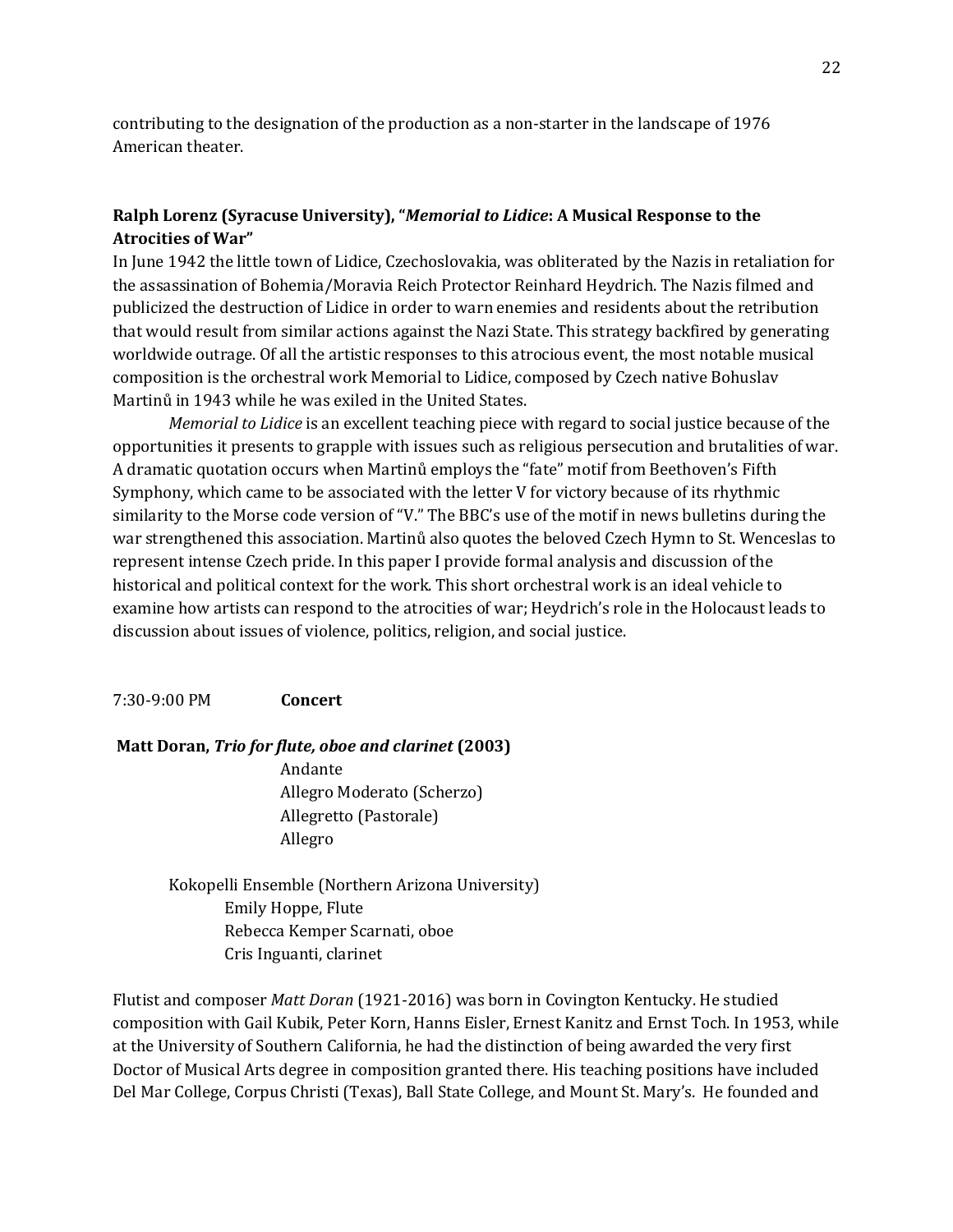conducted three youth orchestras as well as the Palisades-Brentwood Youth Orchestra. He composed 217 works, including ten operas, six symphonies, six concerti, various songs, choral compositions, chamber pieces and sixty-seven works that involve the flute. Major performances of Doran's compositions include three performances at Carnegie Recital Hall, many programs on radio station KFAC in Los Angeles, an evening of Doran works at the Strauss Conservatory in Munich, and opera performances in Los Angeles, New York, Texas, Oregon, and Kansas. After he retired, he moved to Vancouver, Washington where he founded the Vancouver Flute Club.

*Emily Hoppe* is Associate Professor of Flute, Associate Director for Graduate Studies, and flutist of the NAU faculty woodwind quintet, the Kokopelli Ensemble. Dr. Hoppe has performed and presented master classes at Arizona State University, University of Arizona, Penn State University, Stephen F. Austin University, Kutztown University, Franklin and Marshall College, Bloomsburg University, Elizabethtown College, Tyler Junior College, University of Wisconsin-Milwaukee, Phoenix College, Mesa Community College, and Glendale Community College as well as secondary schools throughout Arizona, Nevada, and California. Performances and presentations include guest artist features for the Los Angeles Flute Guild, Arizona Flute Society, and Great Southwest Flute Fest. Dr. Hoppe served as Associate Instructor of Flute and Chancellor's Doctoral Fellow at Indiana University where she performed with the Indianapolis Symphony Orchestra, Columbus Indiana Symphony Orchestra, and the Indiana University Festival Orchestra. In addition, she served as Applied Faculty of Flute at Elizabethtown College and York College of Pennsylvania, and as Interim Faculty of Flute at West Chester University. She performed with the Harrisburg Opera Association, Lancaster Opera Company, Gettysburg Chamber Orchestra, Altoona Symphony, Penn's Woods Festival Orchestra, and as the featured soloist of the American Wind Symphony Orchestra. Dr. Hoppe is a graduate of Penn State University, Carnegie Mellon University, and received her Doctor of Music in Flute Performance and Music Literature degree from the Jacobs School of Music at Indiana University. Her teachers include Thomas Robertello, Jeanne Baxtresser, Alberto Almarza, Jeffrey Khaner, and Eleanor Duncan Armstrong.

*Rebecca Kemper Scarnati* joined the faculty at Northern Arizona University in 1991 where she is Professor of Oboe and also teaches chamber music and ear training. She earned her doctor of musical arts degree from University of Arizona and both her bachelor and master of music degrees and the performer's certificate in oboe from Indiana University. Her principal teachers have included Jerry Sirucek of Indiana University and John Mack of the Cleveland Orchestra. She is the principal oboist of the Flagstaff Symphony, and oboist for the Kokopelli Ensemble and performs with the Arizona Musicfest in Scottsdale. She has been a member of the Flagstaff Festival of the Arts Orchestra, the Wagner Festival Orchestra (Arizona Opera), and the Desert Symphony (Palm Springs) and gives frequent recitals at Chautauqua Institution. She has been principal oboist with the Binghamton Symphony, Tri-Cities Opera, Corning Philharmonic, and Elmira Symphony and has performed with the Spoleto Festival Orchestra, Evansville Philharmonic, Owensboro Symphony, Wheeling Symphony, and Chautauqua Festival Orchestra. Touring for three years in the United States and Europe as the oboist with the Con Spirito Woodwind Quintet, based in Pittsburgh, she has also been a faculty member at the State University of New York at Binghamton, Ohio University, Indiana University, and the Symphony School of America.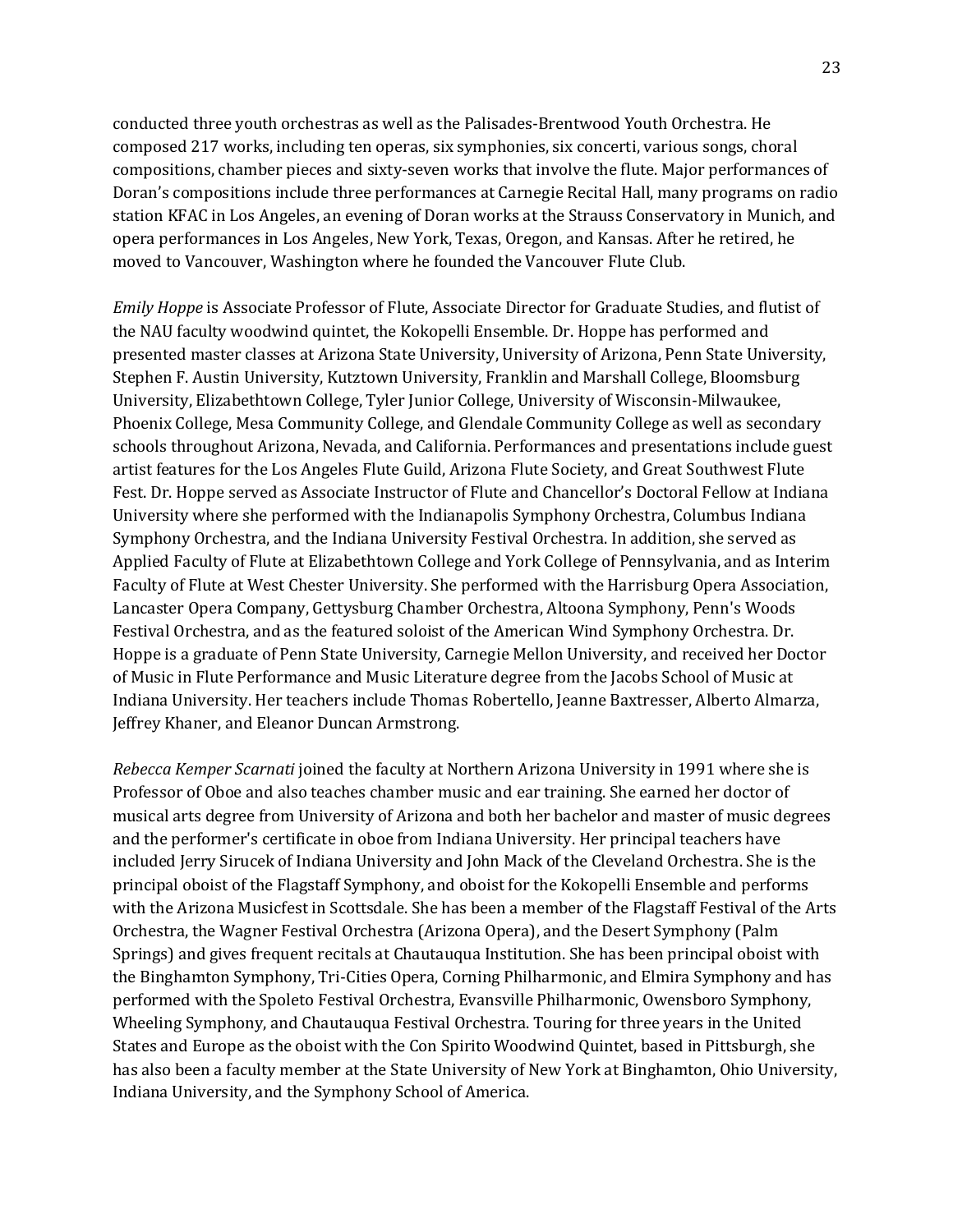*Cris Inguanti* joined the woodwind faculty at Northern Arizona University in the fall of 2014 after serving as the assistant principal and bass clarinetist of the Vancouver Symphony Orchestra for seventeen seasons. He has also been a member of the Pacific Northwest Ballet and Houston Ballet Orchestras, the New York City Opera National Company Orchestra, and the New Philharmonia of Portugal. He has appeared as a soloist with orchestras and in recital in Europe and North America, and has also performed with a wide variety of chamber ensembles. As a member of the Manhattan Wind Quintet, Mr. Inguanti has appeared in numerous chamber music series, and has commissioned and recorded a number of new works for the genre, resulting in the release on Albany Records of "When Angels Speak". Other recording ventures include the Mozart "Sinfonia Concertante for Winds" with the New Philharmonia of Portugal, and two solo CD's (one of which, "Vox Terra", was nominated for best CD in the Western Canada Music Awards). He is also heard on many CBC recordings with members of the Vancouver Symphony Orchestra. Since arriving in Arizona, Mr. Inguanti has been a frequent guest artist with the Phoenix Symphony Orchestra, the Arizona Ballet Orchestra, and the AZ Music Fest orchestra. At NAU, he performs regularly as a member of the Kokopelli and Flageolet ensembles, and is a frequent soloist on a myriad of faculty recitals. Prior to NAU, Mr. Inguanti taught at the University of British Columbia and the Vancouver Academy of Music.

#### **Judith Cloud,** *Botany for the Gods* **(2017)**

Cassandra Rain Song (Homage to Paul Verlaine) Botany for the Gods Decoherence as My Way Out of the Quantum Mechanics of Underpants In a Goolagong Bog Lift Off

Christine Graham (Northern Arizona University), soprano Michelle Wachter (Northern Arizona University), piano

The composer writes that, "I began working on the songs in the sanctuary of the Community Presbyterian Church in Lake City, Colorado. I was left alone most of the time and that setting proved to be a perfect place for me to compose for long hours before and after lunch. Janet Joyner's poetry was working its magic and fueling my creativity.

"The songs introduce Janet Joyner, an award-winning poet whose 'voice,' I felt, deserves to be better known. In addition, I was eager to compose some songs for Christine Graham, my new colleague and interestingly enough, my private voice student at Northern Arizona University when I began teaching there 1989. This song set was composed specifically for her dramatic and vocal prowess and was my first foray into composition for lyric coloratura, with all the "bells and whistles" one associates with that voice type. Janet Joyner was my French teacher at the North Carolina School of the Arts in the early 1970's and I also considered her to be one of my mentors. *Rain Song*<sup>-</sup>-*Homage to Paul Verlaine*, with it's beginning ("Splendide, Splendide, Splendide," Sings the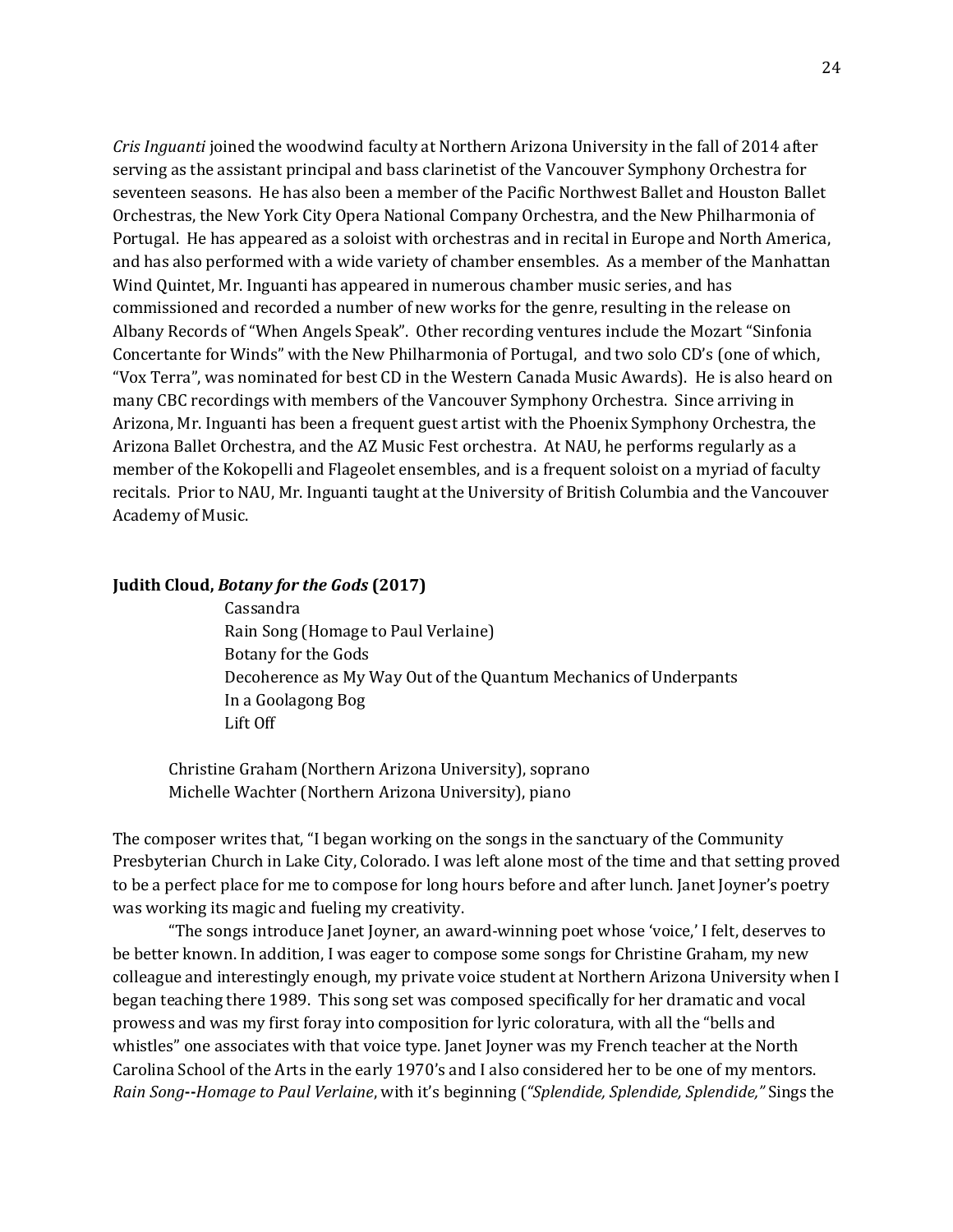rain in French) suggested Debussy's own setting of Verlaine's "Il pleure dans mon coeur." *Cassandra* is the most challenging rhythmically and has an extended range with melismatic passages. The final song of the set *Lift Off*, contains the most beautiful melodies and allows the soprano to demonstrate her pianissimo high notes, especially in the final phrase "the lift off into the blue."

#### **Cassandra**

What if you could have the gift of prophecy, the kind of foresight that could save the known world, or even just your own people, From a terrible, long war that will change the balance of power forever, and exchange for just one little kiss? Not anything big like your virginity, just a single kiss. You wouldn't have to mean it. And it's not as though he's ugly. Being Greek and all. But of course she was young and idealistic and only knew what she knew. Which was not that the snakes had already licked her ears. And so she spat in his mouth.

#### **Rain Song**

*Homage to Paul Verlaine "Splendide, Splendide, Splendide,"* Sings the rain in French drenching water with water in the river's moving trench ever flowing, ever going, never stilled, despite the sinking swimmer's skill, or will at holding out against the flow.

As soon a drowning lover cede to holding out against the tow of sun to blade, of year to song,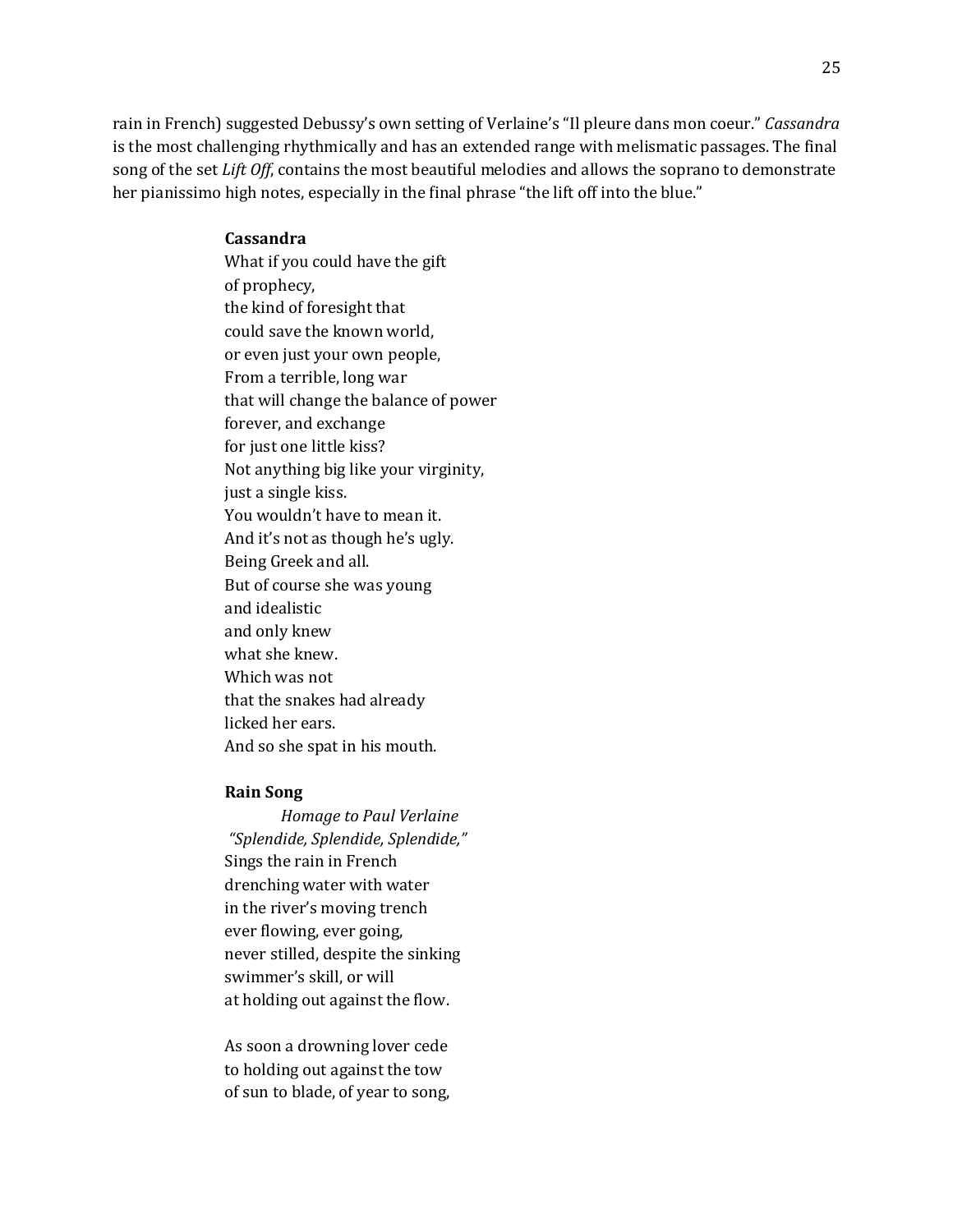eye to one form, brow to brow, hand to breast, touch to long touch holding out against the tide, against the ride to where the river's waters always go.

#### **Botany for the Gods**

OK, maybe this is how it went down. She just decided she was supposed to be a tree to start with, to just go straight for the tree, you know, skip the girl part, the rape thing, and step right into the tree. Grow a little. Die a little. Each year a little fatter, a little wider, higher, deeper. Stay connected to the water, to the river where the Father was. Alarms into limbs. hair into laurel leaves. Her crowning, crowning her. That was easy. It was the girl thing that was the hard part. And Apollo feels like crap, seeing how it all turned out.

## **Decoherence as My Way Out of the Quantum Mechanics of Underpants**

Although I'd long since switched to a destination brand Of modest extravagance, and upped from size six to nine, It took me fifteen years to discard the last pair of underpants surviving a failed marriage. Sorting the wash, I'd come upon them with surprise, Like encountering a forgotten classmate, and each time replay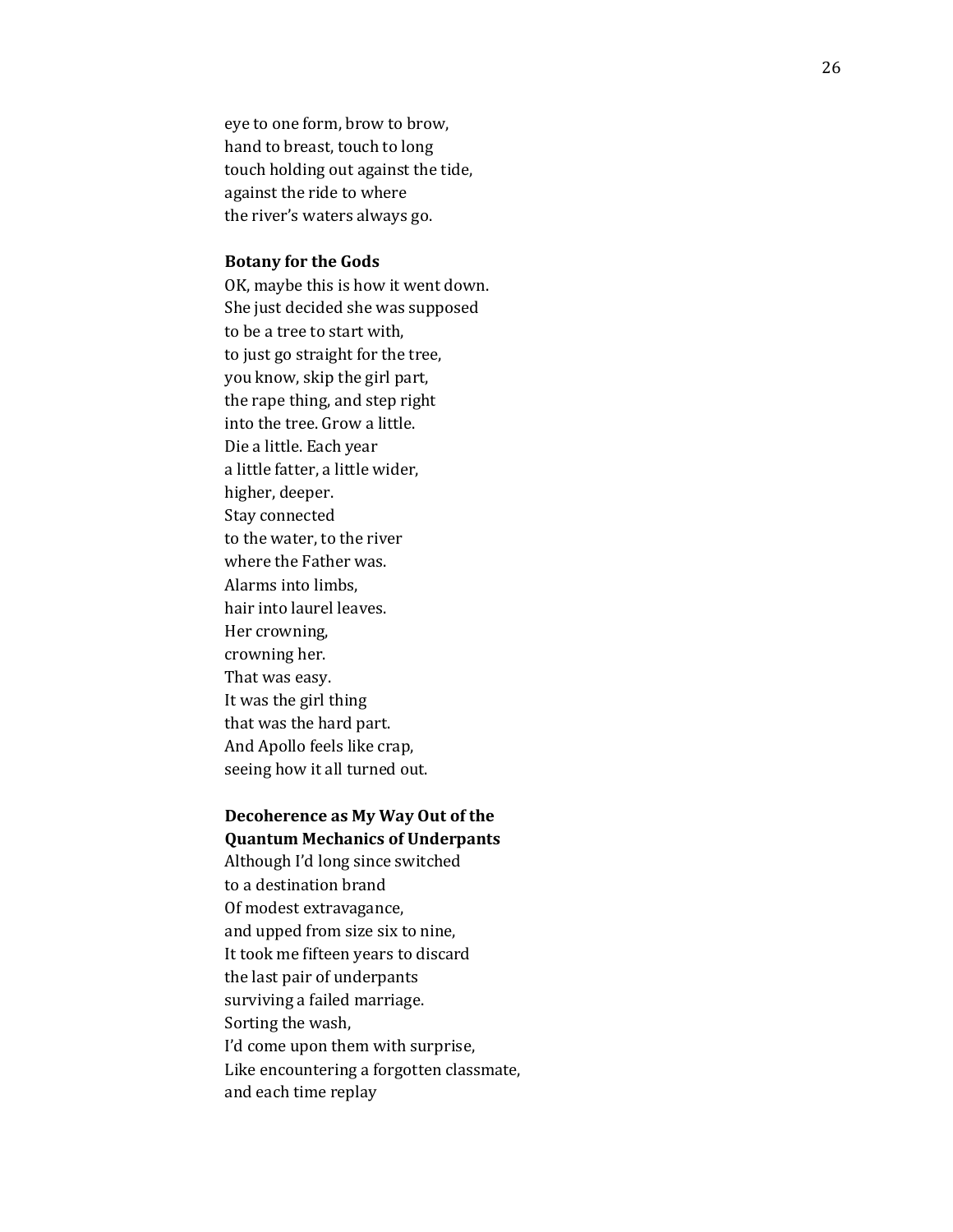color -fast resentment not likely to fade. Because the elastic still held. or the holes were small and few, I'd say, until the whole garment one day collapsed, decohered, before my very eyes. My undies fell out of information ambivalence and signified. One of the problems with scaling up is fidelity, while prime factorization, like the scrambling of eggs, is easy, but only in one direction.

#### **In A Goolagong Bog**

What wood would you be if you could be wood, said she. Some spice that's nice like the bark of a cinnamon tree, he replied. Won't fly, said the fly on the sly. Why not, asked the Hottentot passing by? No sin among us won't do, ventured the rye, stalking wryly. O yyy yes, with nnno need to to bl-bleed,wh..wh.oo will heed the c-cardamon-a mo-mong us, st--stuttered the frog in his Goolagong bog.

#### Lift Off

What I want to say about the grace I went to in my own skin in that space where we melted, or it felt like we did, melted the way gelatin thickens water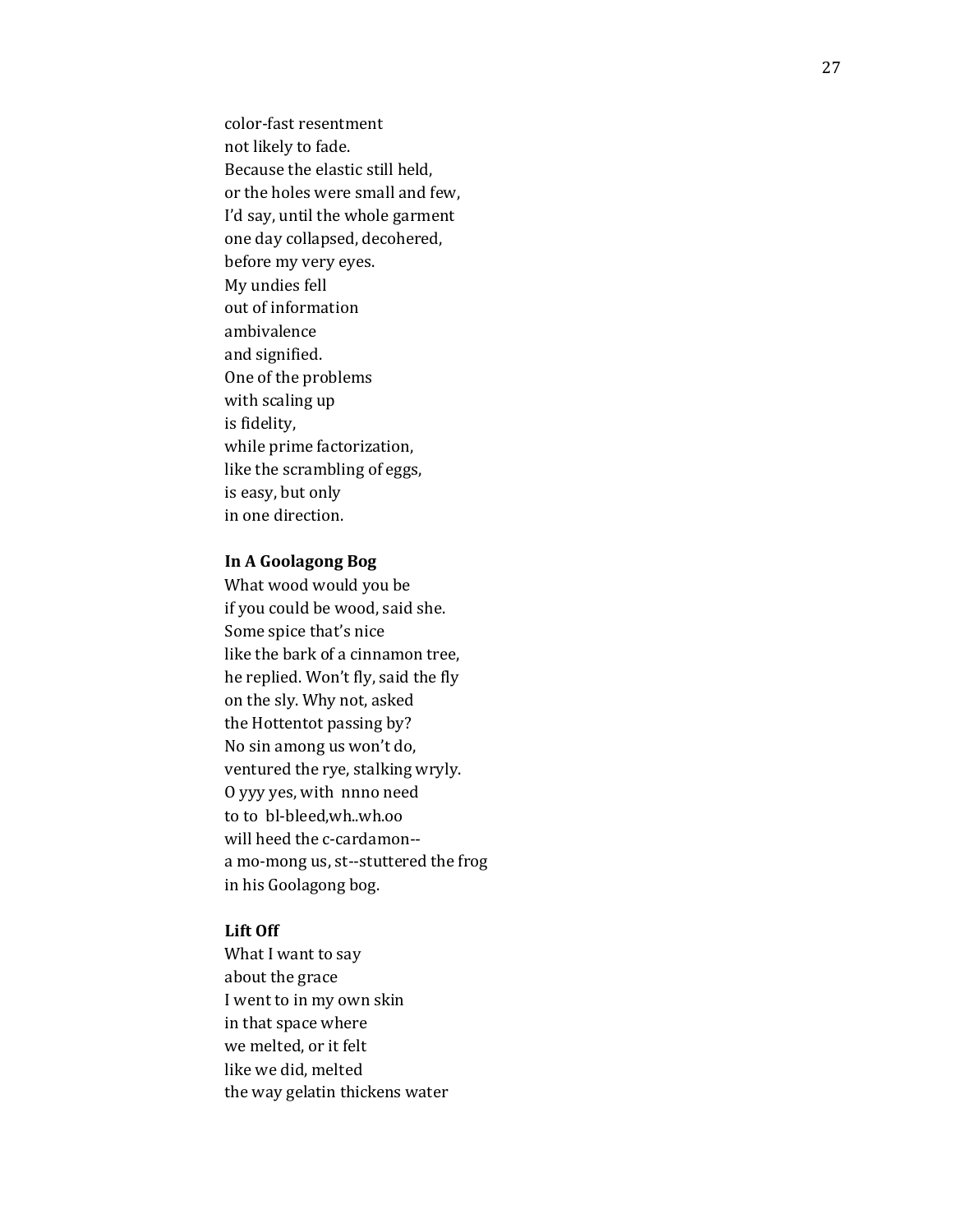[for that brief moment]\* before it takes over, filling all the water's cells with its own self, briefly, with the exact swiftness of the moment it takes to turn *is* into *was*, to turn the gelatinous into bone, into the breast bone, say, of a heron, is that I, too, knew the heft, the lift off into the blue.

#### Janet Joyner

\*Not set by the composer

Music: Botany for the Gods  $@$  2016 CloudWalk Press. Lyrics are the poems by Janet Joyner: "Cassandra", "Botany for the Gods," "Rain Song," "Decoherence as My Way Out of the Quantum Mechanics of Underpants" and "Lift Off" from the poetry collection Waterborne currently published by Logan House  $@$  2015 by Janet Joyner, 2014 Holland Prize Winner. ISBN: 978-0-9910139-4-4

Award-winning composer *Judith Cloud* is well-known for her vocal writing that originates out of her own experiences as an accomplished mezzo-soprano soloist. Her songs have been described as "eminently singable, displaying a rich harmonic palate with an audience-entrancing sense of vocal line that is both dramatic and beautiful." Her work, not limited to art song, includes instrumental pieces and a concerto for soprano saxophone. *HiJinx!*, commissioned by Peter Wright, principal clarinet with the Jacksonville Symphony, was premiered on September 26, 2014. A monodrama, *Beethoven's Slippers*, received its first performance on November 3, 2016, in Ardrey Auditorium on the NAU campus. *Botany for the Gods* (Janet Joyner), composed for Christine Graham, is one of her most recent song sets. She is Professor of Voice at Northern Arizona University in Flagstaff.

Coloratura soprano *Christine Graham* received a Bachelor of Music from Northern Arizona University, and a Master of Music from the University of Washington, before going on to the opera studio at the Deutsche Oper am Rhein in Düsseldorf. From there, she continued to perform in German opera houses for two decades, singing roles from traditional operas, like Mozart's Queen of the Night or Richard Strauss' Zerbinetta, to works of living composers such as Peter Eötvös' Love and Other Demons in Bremerhaven and Helmut Lachenmann's *Das Mädchen mit den Schwefelhölzern* in Frankfurt, gaining her a reputation as an excellent interpreter of 20<sup>th</sup> and 21<sup>st</sup> century music. She was a two-time winner of the Metropolitan Opera National Council Auditions at the district level, and winner of the Northwest Regional District. She returned to Arizona to join the voice faculty at NAU in the Spring semester of 2016, and since then has performed with the Faculty Chamber Players, solo recitals and as a guest artist of the student production of Mozart's *Die* Zauberflöte, as well as the Flagstaff Symphony.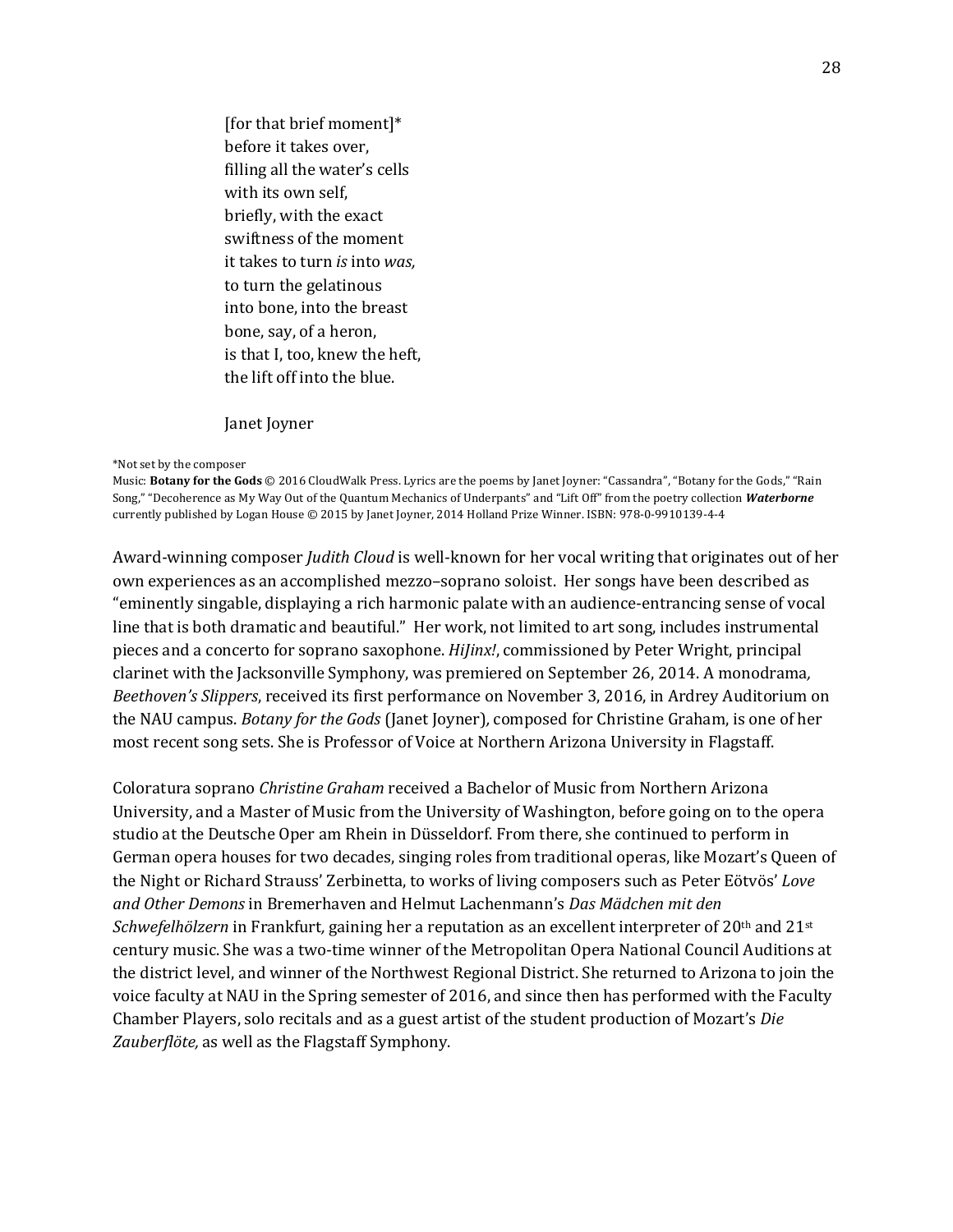*Michelle Wachter*, DMA, is Lecturer of Class Piano at Northern Arizona University. She serves on the editorial board of *Piano Pedagogy Forum* and is editor of the 2013 and 2015 *Proceedings of the National Conference on Keyboard Pedagogy*. 

#### **Tom Cleman,** *'Veil'd Melancholy,' Fantasy for String Quartet* **(2018)**

 Northern Arizona University String Quartet Louise Scott and Rachel Butherus, violins Jacquelyn Schwandt, viola Stephen Brown, cello

The composer writes that, "Though not inspired by Keats' 'Ode on Melancholy,' in retrospect, I found that the musical substance of the *Fantasy*, lyrical and freely tonal in nature, had about it a certain bitter-sweet quality inherent in the harmonic givens with which I was working. Hence, the final stanza of Keats' great 'Ode,' reflecting on the inextricable relationship between human delight and melancholy—knowing each by the other—offered, at least in mood, a suggestive title."

> She dwells with Beauty - Beauty that must die; And Joy, whose hand is ever at his lips Bidding adieu; and aching Pleasure nigh, Turning to Poison while the bee-mouth sips: Ay, in the very temple of Delight Veil'd Melancholy has her sovran shrine. Though seen of none save him whose strenous tongue Can burst Joy's grape against his palate fine; His soul shall taste the sadness of her might, And be among her cloudy trophies hung. (from "Ode on Melancholy" by John Keats)

Composer *Tom Cleman* is a Professor Emeritus of Humanities at Northern Arizona University where he has held an appointment since 1969. Prior to that, he had a year's post doctoral position as Composer in Residence at Macalester College in St. Paul, Minnesota. After joining the faculty at NAU he taught courses in comparative arts and values, as well as the occasional music class, and served for many years as chair of the Department of Humanities, Arts, and Religion. He was, for several years, editor of the American Society of University Composers *Newsletter* - now Society of Composers, Inc. (SCI) – and a contributor of reviews to the *Journal of the American Music Library Association, Notes.* Dr. Cleman has composed for a variety of media, including orchestra, chamber ensembles, solo winds, piano, choir and solo voice. He is a member of SCI, the College Music Society, and the Association of Anglican Musicians. He holds a BA in music theory and composition as well as a Soloist's Diploma in piano from Whitman College, an MA in composition from the University of California, Berkeley, and a DMA in composition from Stanford University . He studied composition with Seymour Shifrin and Leland Smith and piano with David Burge and Robert Helps.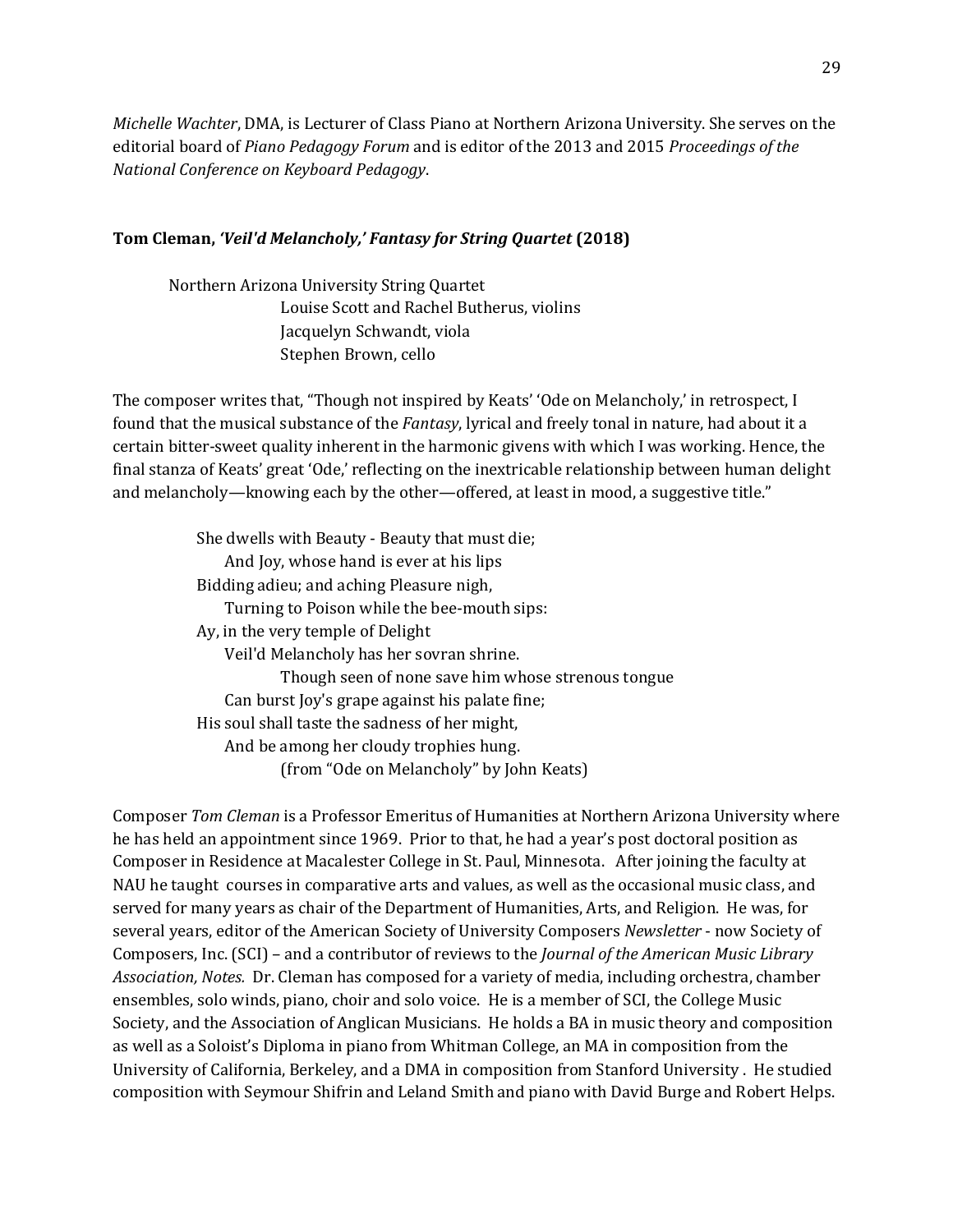Louise Scott is Professor of Violin and Pedagogy in the School of Music. She holds a BME and MM degree from Michigan State University and a DMA from the University of Arizona with further study at Indiana University. She came to NAU, first as part-time faculty in 1977, and then full-time in 1984. Her major teachers include; Walter Verdehr, Josef Gingold, Tadeusz Wronski, John Kendall and John Ferrell. After 25 years in the position of Concertmaster of the Arizona Opera, based in Phoenix and Tucson, she retired in May of 2019. She remains as Concertmaster of the Flagstaff Symphony. In addition to her orchestral work, she is actively involved in performing chamber music with her colleagues. Dr. Scott regularly gives workshops across the country in violin, especially with advanced students in the Suzuki method. Dr. Scott initiated the Suzuki teacher training program for violin at NAU, which now offers an undergraduate certificate in Suzuki Pedagogy and a Master of Music in Suzuki Pedagogy (violin). Her students are teaching and playing across the United States and many have earned master and doctoral degrees in prestigious music schools.

*Rachel Butherus* received her undergraduate degree in Violin Performance from the University of Northern Colorado, where she studied under Richard Fuchs and Margaret Soper-Guiterrez, and a Master of Music degree in Suzuki Pedagogy at Northern Arizona University, where she studied under Louise Scott. Butherus has toured with orchestras and played in chamber festivals across Italy, Germany, England, and the Czech Republic. Rachel is currently a member of the Skylight City String Quartet.

*Jacquelyn Schwandt* enjoys a varied career as a teacher, chamber musician, orchestral musician and recitalist. She currently serves as Associate Professor of Viola at Northern Arizona University, Principal Viola with the Flagstaff Symphony Orchestra, and on the string faculty of the NAU Academy for Music and Dance. She has taught at music camps and master classes both domestically and abroad, and has been a featured soloist with several orchestras including the Flagstaff Symphony, the Newport Symphony in Oregon, and the Musica Sacra Chamber Orchestra in Denver, Colorado, where the Denver Post praised her "smooth, warm tone." She has served as violist with symphony orchestras across the US and Europe, participated in several orchestral and chamber music festivals and completed recital tours to Taiwan and Spain. Dr. Schwandt holds degrees from the University of Oregon (DMA), Wichita State University (MM), and Southern Methodist University (BM).

*Stephen Brown* is Professor of Music Theory at Northern Arizona University, where he also coordinates the Theory and Composition Area. He earned his BA in Music and History at Harvard, and his PhD in Music Theory at Yale, studying under Allen Forte. Prior to NAU, Brown taught at the University of Connecticut and at Oberlin, where he was promoted to Associate Professor with tenure. Brown does research in post-tonal theory and analysis, as well as the music of Shostakovich more specifically. His articles have appeared in *Music Theory Spectrum*, *Music Theory Online*, *Music Analysis*, and the *Journal of Music Theory*, among other publications. He originally came to music through playing the cello, and after a long hiatus is enjoying returning to the instrument in the last several months.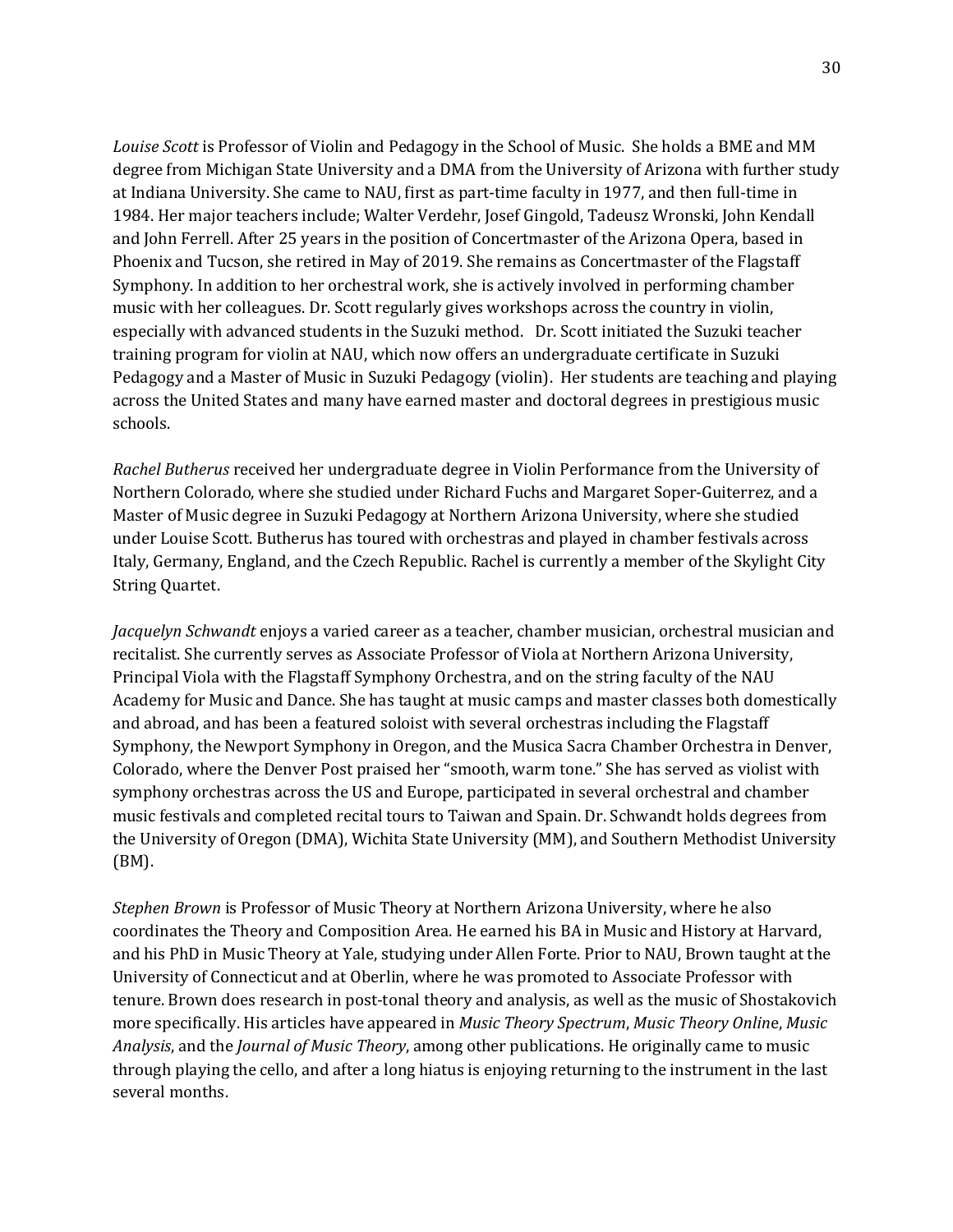#### *Intermission*

#### **Joshua Gardner (Arizona State University), "Gone is Gone"**

 Kurt Mehlenbacher, *Lost and Forgotten* (2016) The Salt River running dry Prodoxidae The Ioshua Tree A Quick and Ceremonious Exodus

John Steinmetz, *Coal Seams* (2019) Under Ground The Devourer Gone is Gone

> Joshua Gardner, clarinet Stefanie Gardner (Glendale Community College), bass clarinet

The composer, *Kurt Mehlenbacher*, writes that, "Lost and Forgotten strives to comment on the state of the environment. The work as a whole is structured around the fading beauty of the American southwest, a region that both the composer and performers have called home.

"The Salt River running dry" is in reference to just that. A once lush basin of cottonwood trees with glistening white water, the Salt River now stands as a discarded snakeskin of its former self, having been diverted for irrigation nearly a century ago. The dry riverbed is a startling image to anyone new to the Phoenix area, as it can been seen snaking its way through the metro area without reason or purpose. Since its damming occurred so long ago, there is not anyone around that remembers the region when flowing water readily existed, lending an ever more eerie presences to the dead body of water.

"Prodoxidae" and the "Joshua Tree" are a more publicly known environmental loss. Curiously, *prodoxidae* (the Latin name for the yucca moth) and joshua trees form a closed ecosystem, the former needing the latter for food and the latter requiring the former for pollination. No other specimen can fill these roles, and as the climate of the southwest continues to dry and warm, both creatures are crawling closer to extinction. It is thought that the available habitat for the joshua tree will be reduced by up to 90% in the next quarter century, restricting its growth to higher elevations that lack adequate atmospheric protections for the yucca moth. Both are ultimately destined to be reduced to illustrations in a children's book and nothing more.

"A Quick and Ceremonious Exodus" closes the piece with a satirical "march", alluding to humanity's exit should we continue to stall drastic action towards combating climate change. Like the Salt River, we all may end up being lost and forgotten."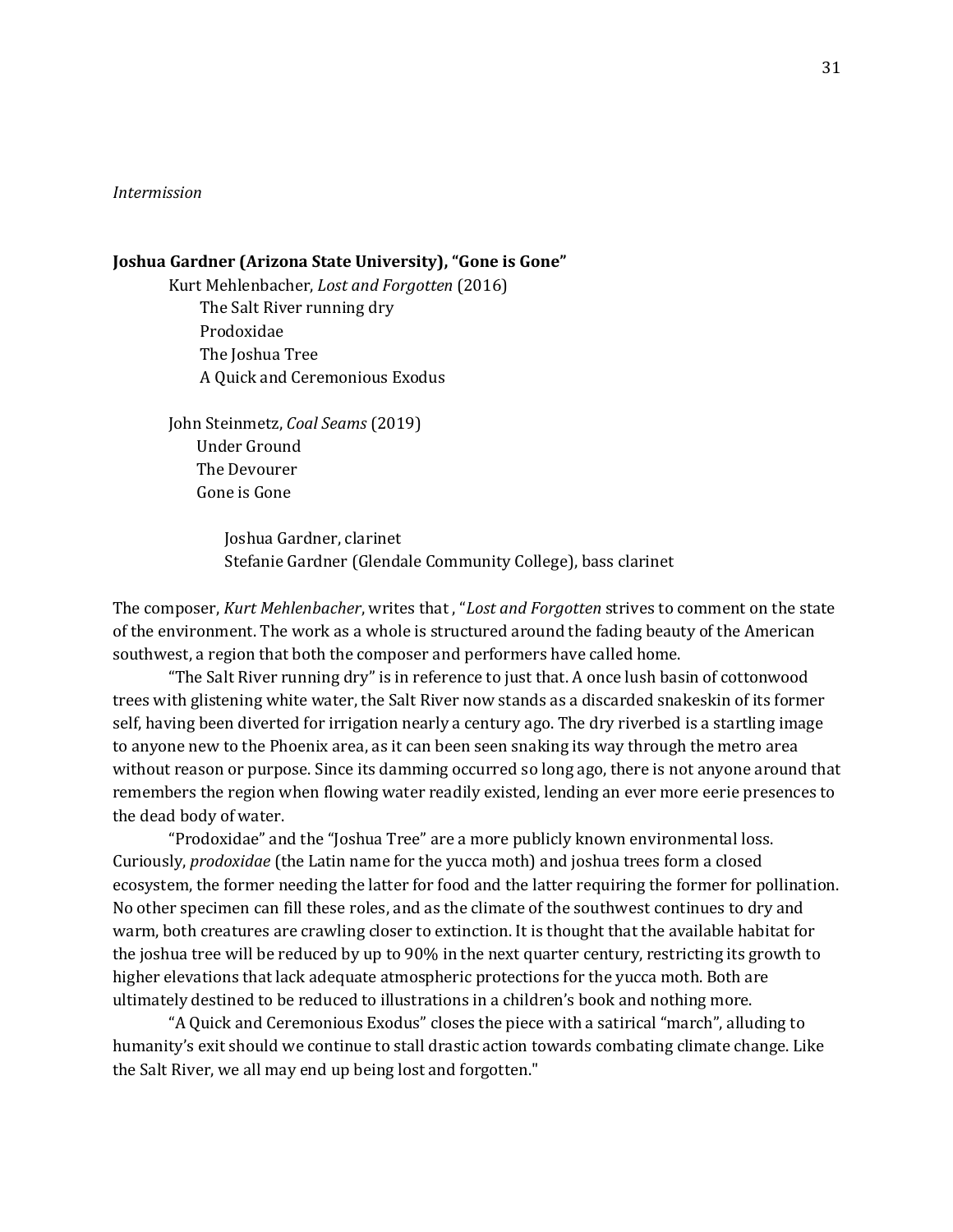The composer, *John Steinmetz*, writes that, "I haven't visited coal country in Appalachia, but readings, songs, and images from the region moved and disturbed me, and led into these musical explorations. This piece enters coal country via imagination, digging around in three seams of impressions and emotions."

"Under Ground" imagines descending into the earth, into the dark.

"The Devourer" starts playfully, then one instrument steals notes from another, and eventually they tussle and crash. The music evokes an imaginary being, endlessly hungry for wealth and power, that leaves devastation in its wake. Yet deep inside itself, the Devourer wails with unfilled need.

"Gone is Gone," a made-up folk song, mourns what is lost and broken: lives, communities, landscapes. The idea here, and the hope, is that acknowledgement and mourning might help to honor the people, the places, and the need for renewal.

Joshua and Stefanie Gardner commissioned Coal Seams for their duo, Égide, that uses music to confront issues in the world. While discussing possible directions for the piece, I learned that Joshua Gardner grew up in coal country. His arresting photographs of landscapes affected by mining gave the piece its direction.

The music touches only a few of the images, ideas, and feelings that came my way. Some of the things that stuck with me: Miners loving their families and their work. Unsafe, illegal conditions in mines. Insufficient inspections. Black Lung afflicting younger miners. A bankrupt mining company, unable to pay miners' medical expenses, reappearing under a different name. Forests and rivers buried. Cities hungry for electricity. Coal smoke polluting air and raising temperatures. Industry dominating state politics.

*Joshua Gardner* is Clinical Associate Professor of Music and Director of the Performance Physiology Research Laboratory at Arizona State University, where he has taught since 2011. He maintains an active performance career, performing with several ensembles, including the internationally recognized Paradise Winds and Égide Duo, and is a frequent soloist with high school and college ensembles. He has performed and lectured at conferences for the International Clarinet Association, European Clarinet Association, International Double Reed Society, and North American Saxophone Alliance and has been featured on American Public Radio's *Performance Today*.

In addition to performing and teaching, Gardner has a strong interest in woodwind pedagogy and research. He won first prize at the International Clarinet Association Research Competition in 2008 and has presented lectures on tongue motion during clarinet performance throughout the US, often accompanied by live tongue imaging. He is currently exploring the use of ultrasound for quantified research and performance diagnostics. As part of the PPR Lab, Gardner often mentors student research initiatives ranging from examining embouchure force dynamics using thin-film force transducers to exploring non-articulatory tongue motion during saxophone performance using ultrasound imaging. He is also a member of the interdisciplinary ASU research group, SAMBA - Science of Art, Music, and Brain Activity. The group plans to integrate ecologicallybased perceptual scene-analysis theory, music performance and education principles, and neural brain modeling tests to further our understanding of music perception and education. They recently won a collaborative grant with neuroscientists from the Mayo Clinic to develop pre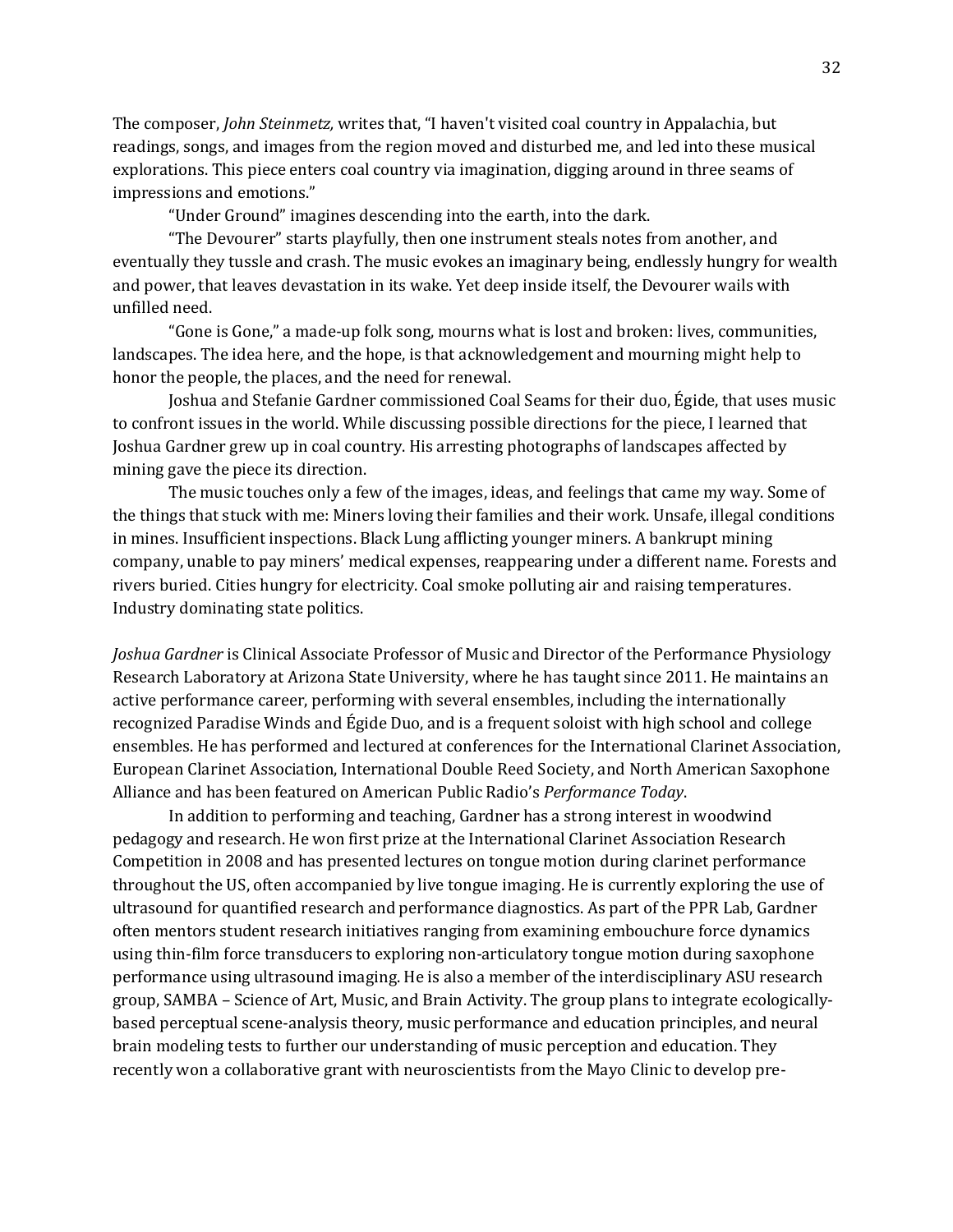surgical mapping procedures to preserve cognitive functions important to professional musician patients.

Dr. Gardner received Bachelor's degrees in Music Education and Clarinet Performance from the University of Kentucky and the Doctor of Musical Arts degree from Arizona State University. Gardner is a Henri Selmer Paris/Conn-Selmer Performing Artist playing Privilege clarinets, a Silverstein Pro Team Artist, and uses Vandoren mouthpieces.

*Stefanie Gardner* teaches clarinet, chamber music, and music theory at Glendale Community College and Ottawa University. Previously, she served on the faculty at Northern Arizona University and Mesa Community College. Gardner maintains an active performance career, performing with Arizona Opera, the Phoenix Symphony, Red Rocks Chamber Music Festival, Seventh Roadrunner, the internationally recognized Paradise Winds, and grant-winning Égide Duo, whose mission is to commission, record, and perform music inspiring social change. She has performed in conferences for the International Clarinet Association, the International Double Reed Society, the North American Saxophone Alliance, and the International Viola Congress. Gardner's chamber music albums are recorded on the Soundset label and can be heard on iTunes, Spotify, and YouTube. In addition to performing and teaching, Gardner has a strong interest in woodwind pedagogy. In 2012, Gardner won first prize at the International Clarinet Association Research Competition with her study, "An Investigation of Finger Motion and Hand Posture during Clarinet Performance," where she collaborated with the Center for Cognitive Ubiquitous Computing at ASU to study hand posture and finger motion during clarinet performance using CyberGloves®. Recently, she was awarded "Outstanding Contributions in Private Teaching" by Arizona State University, and has been hired by Norton Publishing Company to review theory and aural skills textbooks. Dr. Gardner received the Bachelor, Master, and Doctor of Musical Arts degrees in Clarinet Performance from Arizona State University studying with Robert Spring. Gardner is a Henri Selmer Paris/Conn-Selmer Performing Artist playing Privilege clarinets, a Silverstein Pro Team Artist, and uses Selmer mouthpieces.

#### **Stephen Dunn,** *An Unworldly Adventure* **(2019)**

 Idyllic Beginning Monsters Solemn Prayer Perseverance Merits Reason for Hope

Elden Brass (Northern Arizona University) Stephen Dunn and Cindy Gould, trumpets Nancy Sullivan, horn David Vining, trombone Benjamin Ordaz, tuba

The composer writes that, "an *Unworldly Adventure* was composed in 2019 and is programmatic, relating to how suppressed traumatic memories have the ability to cause major havoc and even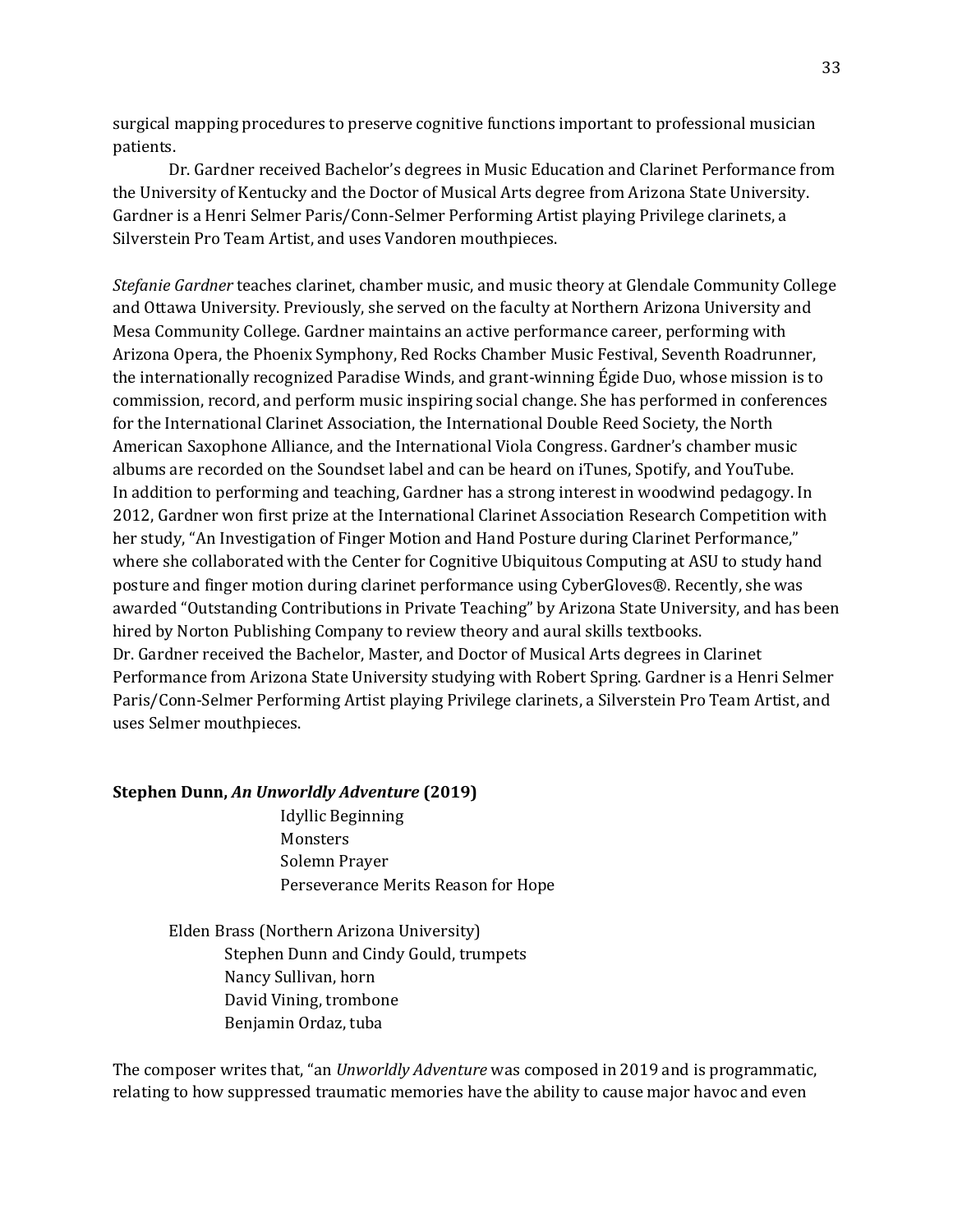sheer terror. Hopefully uncovering hidden demons will lead to a process of healing and eventually recovery. The flugelhorn mutes in the third movement employ a digital delay phone app. routed through small Bluetooth speakers."

*Stephen Dunn* is a professor of music at Northern Arizona University, where he joined the faculty in 2005. At NAU, he teaches trumpet, directs Jazz Ensemble II and performs with the Elden Brass Quintet. Previous to his appointment at Northern Arizona University, Mr. Dunn served on the faculties of University of Oregon, Lamont School of Music at the University of Denver and Fort Lewis College in Durango, CO. Dr. Dunn is an active performer and performs regularly with the Flagstaff Symphony Orchestra and the Music in the Mountains Festival Orchestra (Durango, CO) in summers. He is the former principal trumpet of the Oregon Festival of American Music Orchestra and a former member of the Oregon Brass Quintet, Aries Brass Quintet, the Denver Brass and the Ballet West Orchestra. Dunn has performed with numerous professional orchestras, including the Utah, Eugene, Tucson and Phoenix symphony orchestras, and has traveled as a soloist throughout the U.S., Germany and Italy. Dunn can be heard on the trumpet and percussion recordings *Steps* and *Old News* (Equilibrium) and recorded the trumpet works of Anthony Plog. He has also recorded with the Denver Brass, Oregon Brass Quintet, Music in the Mountains Festival Orchestra, and for several motion picture soundtracks. Dunn earned his music degrees from Arizona State University (DMA), Northwestern University (MM), and University of North Texas (BME). He is the author of *Daily Routines for Trumpet* (Mountain Peak Music) and has composed several pieces for Trumpet and Percussion, Trumpet and Electronics, Trumpet Ensemble and Brass Quintet.

*Cindy Gould* has been principal trumpet of the Flagstaff Symphony Orchestra since 2001. She is also principal with Arizona Philharmonic Orchestra (Prescott), Verde Valley Sinfonietta (Sedona) and regularly performs with the Prescott Pops Symphony, San Juan Symphony in Durango, CO and NAU Elden Brass Quintet. Ms. Gould received her Master's Degree in trumpet performance and literature from the Eastman School of Music and Music Education degree from the University of Montana.

*Nancy Sullivan* has been on the music faculty at Northern Arizona University since 1994, where she teaches horn and chamber music. Nancy is principal horn with the Flagstaff and San Juan Symphonies, member of the Kokopelli Woodwind Quintet, EldenBrass, NAU Faculty Chamber Players, has been a member of the Atlanta Opera and Ballet Orchestras, the Arcadian Winds, and has performed with the Atlanta, Omaha, Phoenix, Portland, Madison, Columbus, Greenville and Mexico City Symphony Orchestras. Appearances as soloist include the New England Chamber Orchestra on tour in Europe/Asia, the Flagstaff Symphony, Omaha Youth Orchestra, NAU Symphony Orchestra and Wind Symphony, and the Prescott Symphony.

Trombonist *David Vining* is the founder and co-owner of Mountain Peak Music, a publishing company devoted to offering innovative, healthy teaching methods for all musicians. Mountain Peak Music represents Mr. Vining's personal mission, combining his extensive performing and teaching background with insights learned through his remarkable recovery from embouchure dystonia. His Mountain Peak Music publications include the Breathing Book series, Daily Routines, Cross Training for Musicians, Teaching Brass, and Rangesongs, to name a few. Currently Professor of Trombone at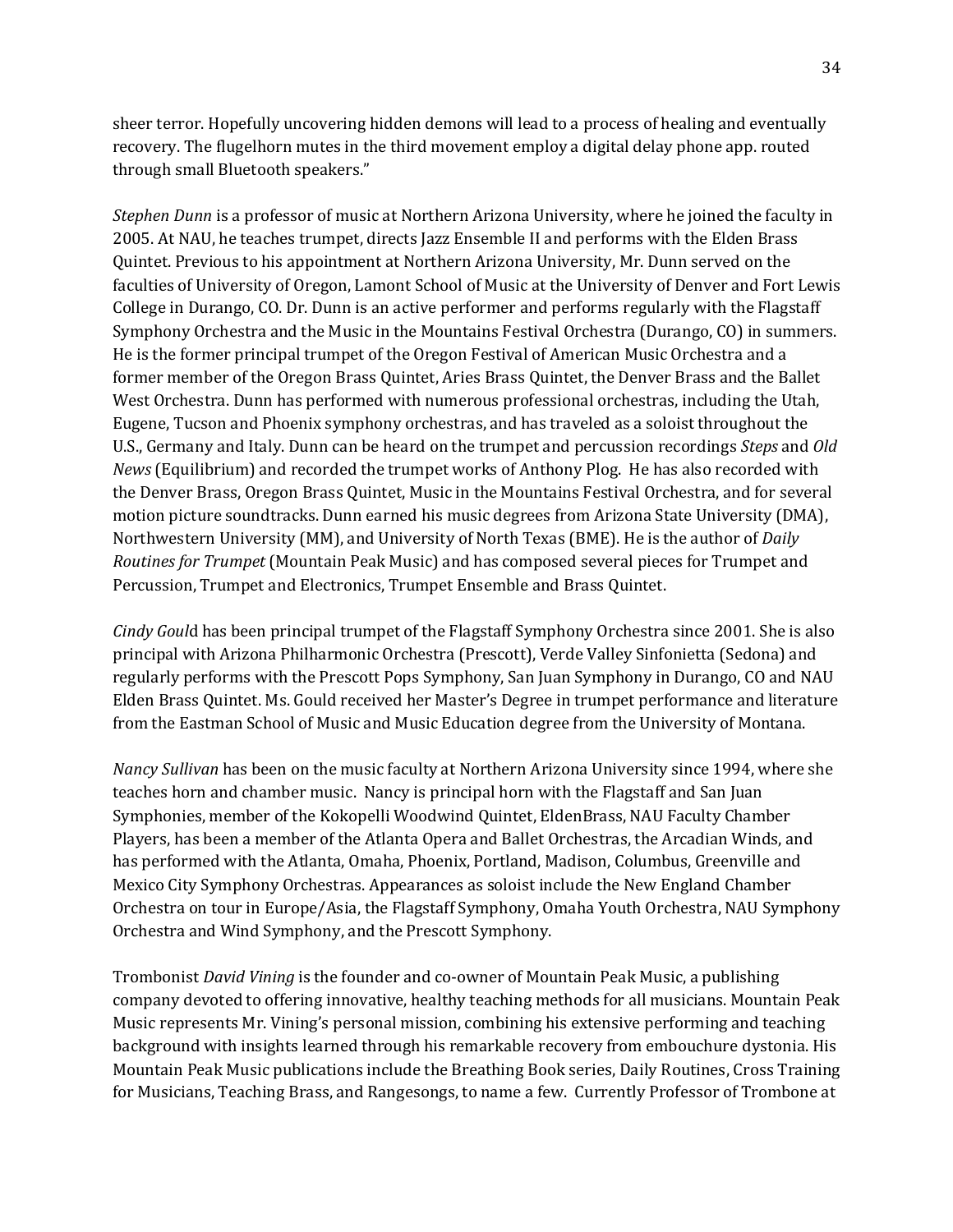Northern Arizona University in Flagstaff, Arizona, Mr. Vining has also served on the faculties of the University of Cincinnati's College-Conservatory of Music and the University of Kansas. Professor Vining's teaching transcends his trombone specialty, covering a wide range of topics appealing to musicians of every discipline. He is equally at home teaching trombone technique, helping instrumentalists and vocalists become more efficient, and helping musicians cope with injuries, among other topics.

*Benjamin Ordaz* is currently Lecturer of Tuba & Euphonium at Northern Arizona University. Previously, he was director of bands at Cheyenne and Cotton Boll elementary schools in Peoria (AZ) Unified School District. Additionally, he has served on the faculty of El Sistema Utah and Cibola High School (NM). As a performer, Dr. Ordaz is member of the nationally-renowned Salt River Brass Band and Elden Brass Quintet. He has also performed with groups such as the Iceland Symphony, Phoenix Symphony, Utah Symphony, New Mexico Philharmonic, and Music in the Mountains (CO) Festival Orchestra.

## **Sunday, March 15**

*9:30 AM - 1:00 PM Mountain Peak Music exhibit*

*8:30-9:30 AM Concurrent Session 5A: Papers - Hip Hop*

## Tad Biggs (University of Arizona), "'Mi Bandera es Negra': Articulating a Radical Politic for **Guatemala through Hip-Hop"**

In this paper I offer an analysis of Guatemalan hip-hop artist Rebeca Lane's use of hip-hop to challenge sexism, violence against women, heteronormativity, indigenous persecution, and capitalism while promoting an intersectional feminism rooted in anarchist ideology. A close analysis of three songs by Rebeca Lane, "Bandera Negra," "Ni Una Menos," and "La Cumbia de la Memoria," provide a case study in the globalization of hip-hop and the ways in which subaltern communities have rearticulated counter-hegemonic narratives in popular music. Lane views her work as a necessary method of (re)education about the Guatemalan Genocide and revolutionary history of the Guatemalan people as a response to the limited access to education. Hip-hop music and culture are not mainstream in Guatemala and operate underground, thus relying on informal modes of distribution. Lane's discography presents a variety of musical styles including hip-hop, reggae, and R&B. Her music often features a mixture of indigenous, Guatemalan, and Latin American musical idioms integrated into mainstream hip-hop styles. This, coupled with the globalization of hip-hop, has helped to spread Lane's music across Latin-America and the larger global market, while the inclusion of culturally specific musical signifiers helps call attention to local issues such as Guatemalan femicide. Lane founded Somos Guerreras, a network creating space for Latin-American women in hip-hop and challenging pervasive sexism in hip-hop culture. Lane's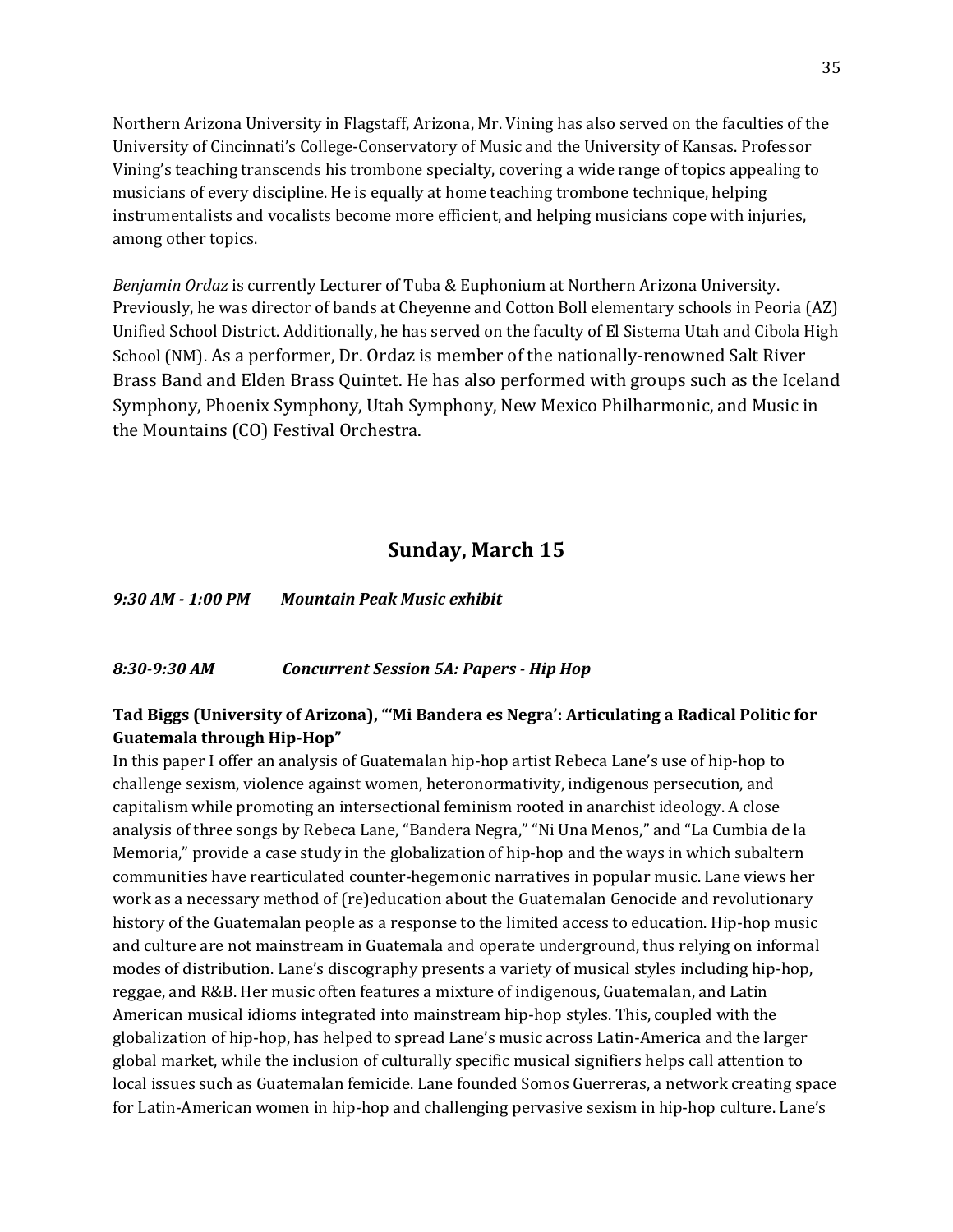organizing demonstrates a commitment to anarchist principles and connects her to a longer history of subversive, feminist musical movements like that of Riot Grrrl and the Crunk feminist collective.

## **John Reid (California State University, Los Angeles), "Polytonality in Late Eighties and Early Nineties Hip-Hop"**

This study analyzed instances of polytonality in Hip-Hop from 1988 through 1994, and examined the musical context in which producers created polytonality. Popular music has generally eschewed combining disparate tonal centers. But examples from Public Enemy, Wu-Tang Clan, and others have shown that polytonality is definitely used in some popular Hip-Hop, albeit rarely. Nas' "Halftime," produced by Large Professor, utilized B minor, F minor, and Eb minor, while Notorious B.I.G.'s "Unbelievable," produced by DJ Premier, used Eb Mixolydian, Db Mixolydian, and G minor. Because this was an introductory study, much more work is needed to realize the full extent of polytonal Rap production. But the research herein indicated that the use of multiple keys in Hip-Hop is limited to late eighties and early nineties recordings created in and around New York City. The analyses of these songs demonstrated that their polytonal nature is derived horizontally, from the counterpoint between melodies in different keys, as opposed to how the Petrushka Chord achieves polytonality vertically. In addition, this study explored how listeners can remain unaware of multiple tonal centers when they encounter them.

#### *8:30-9:30 AM Concurrent Session 5B: Papers - Pedagogies*

## Scott Perkins (California State University, Sacramento), "Integrating Non-Western Music into **the Musicianship Curriculum: A Pan-Modal Approach to Aural Training"**

Many music theory programs are looking for ways to broaden the scope of the repertoire they teach to encompass non-Western music. At the same time, they want to maintain or increase the level of rigor of their teaching of Western art music. Both of these goals can be met in the aural skills or musicianship curriculum.

One way to introduce chromaticism is to engage music of non-Western traditions that is based upon different scales. After one semester of major/minor work and learning new chromatic variants of scale degrees through the diatonic church modes, students can begin to combine familiar scale degrees in unfamiliar patterns. Scales used in Sephardic and Klezmer music, Arabic maqāmāt, and Hindustani raags can be related to the church modes. Thus, while students are becoming flexible with combinations of different chromatic variants of scale degrees, they are also engaging music outside the traditional Western canon. A carefully planned sequence of the introduction of additional scales, modes, and raags increases students' ability to navigate different patterns of tonal colors, preparing them to tackle tonal aspects of highly complex Western music while advancing cultural and ethnic diversity in their music studies. In this paper, I will outline such a musicianship curriculum; detail expected learning outcomes; give examples of how units, lessons, and activities can be structured; and explain how I am implementing such a program at my academic institution.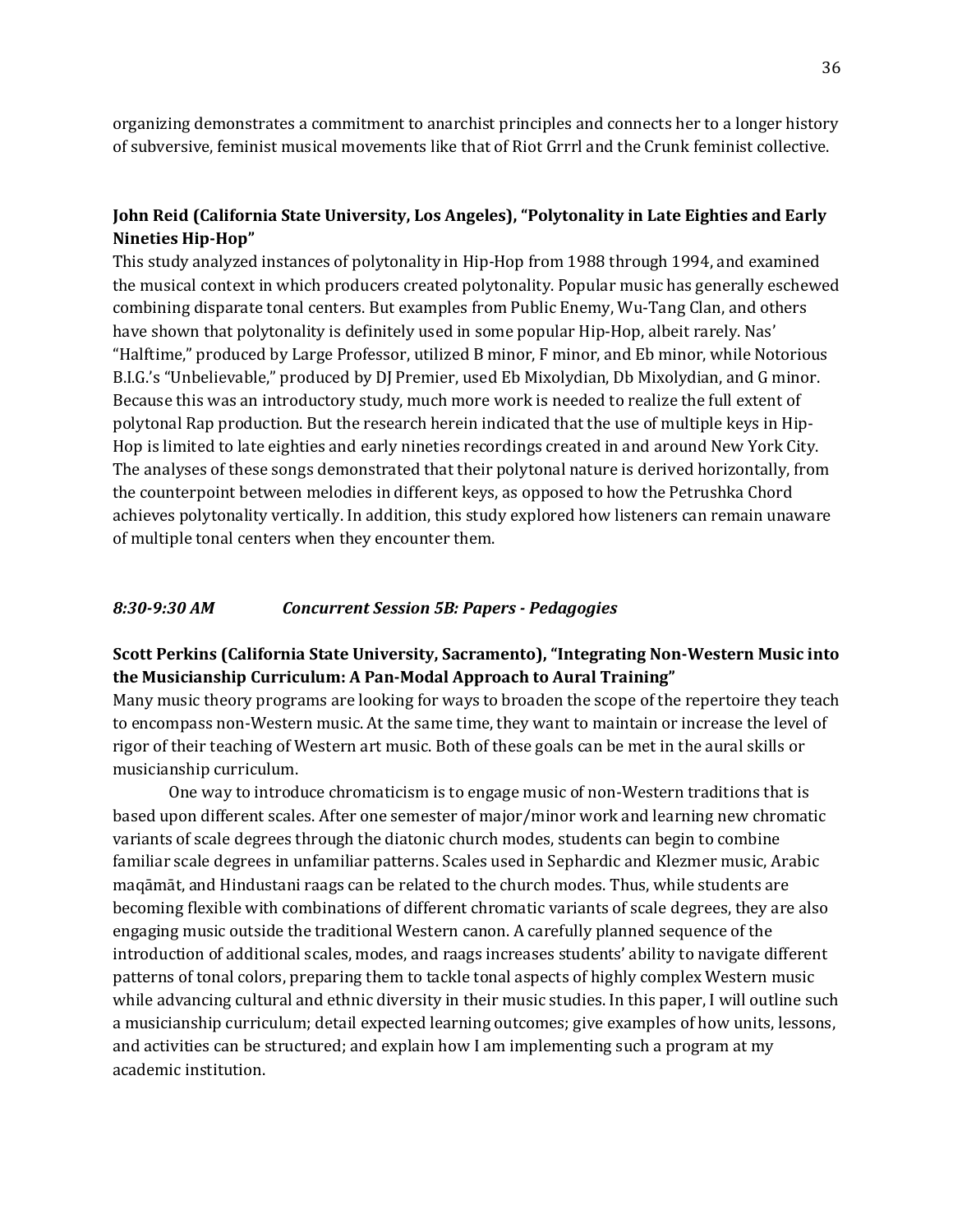## **Lawrence VanOyen (North Central College), "Performing a Concert for Children with Autism and their Families"**

The National Institutes of Health reports autism effects one out of every 68 children in America and occurs in every racial and ethnic group across the socioeconomic levels. Music is considered to be an important aspect in the social and family development of special needs children. "Music encourages communicative behavior and can encourage interaction with others, which is something that autistic children have great difficulty with." (2018 Nurse Journal) Although music can be an important part of the social and family development of the child, children with autism are often unable to sit still or remain quiet during a concert. As a result, families with members who are affected by autism are often unable to attend and enjoy traditional public concerts together. There is a need for concerts where families with special needs children can attend without the traditional concert restrictions. Our ensembles can fill this void. With a few simple considerations, a band can provide a positive opportunity for families with special need children to attend a live performance. Performing a concert for children with special needs has also proven to be an invaluable learning experience for the college band. The concert provides the band student with an opportunity to see the effect music. We have performed special needs concerts for ten years and the concert has become a highlight for the students in my band. In this session, I will address the procedures for and considerations of performing a concert for children with special needs.

#### *9:30-10:30 AM Concurrent Session 6B: Papers*

## Chun Chia Tai (University of California, Riverside), "Singing with Memory: The Japanese Song **Class for Elders in Taiwan"**

Though the Japanese colonial period ended in 1944, the country's cultural influence consistently shapes Taiwanese elders' daily life. Surprisingly, even those born after WWII experience Japan's ongoing influence. The Republic of China attempted to reduce Japanese impact and re-educate Taiwanese students in Chinese culture starting in 1949, so many elders possess two identities at the same time. A Taiwanese identity was strengthened during the forty-year dictatorship of the Kuomintang party, further complicating the identities of these elders. Facing these three identities, Taiwanese elders construct their musical scene in between different national, cultural, and historical identities. In Taiwan today, scholars typically emphasize the overarching narration of this history or focus on people who were killed or arrested under colonization and dictatorship. Recent scholarship, including in music studies, rarely studies the colonial impact on people's present lives in detail. This presentation aims to fill the gap in scholarship with an ethnographic approach to a Taiwanese elders' Japanese song class in Pingtung Canon Presbyterian church. These songs are not only the media for singers to recall their Japanese past under a Chinese-culture dominant society but also an expression of their Taiwaneseness. Concentrating on embodiment and memory under the political transformation in a colony, I propose that the past colonization and dictatorship are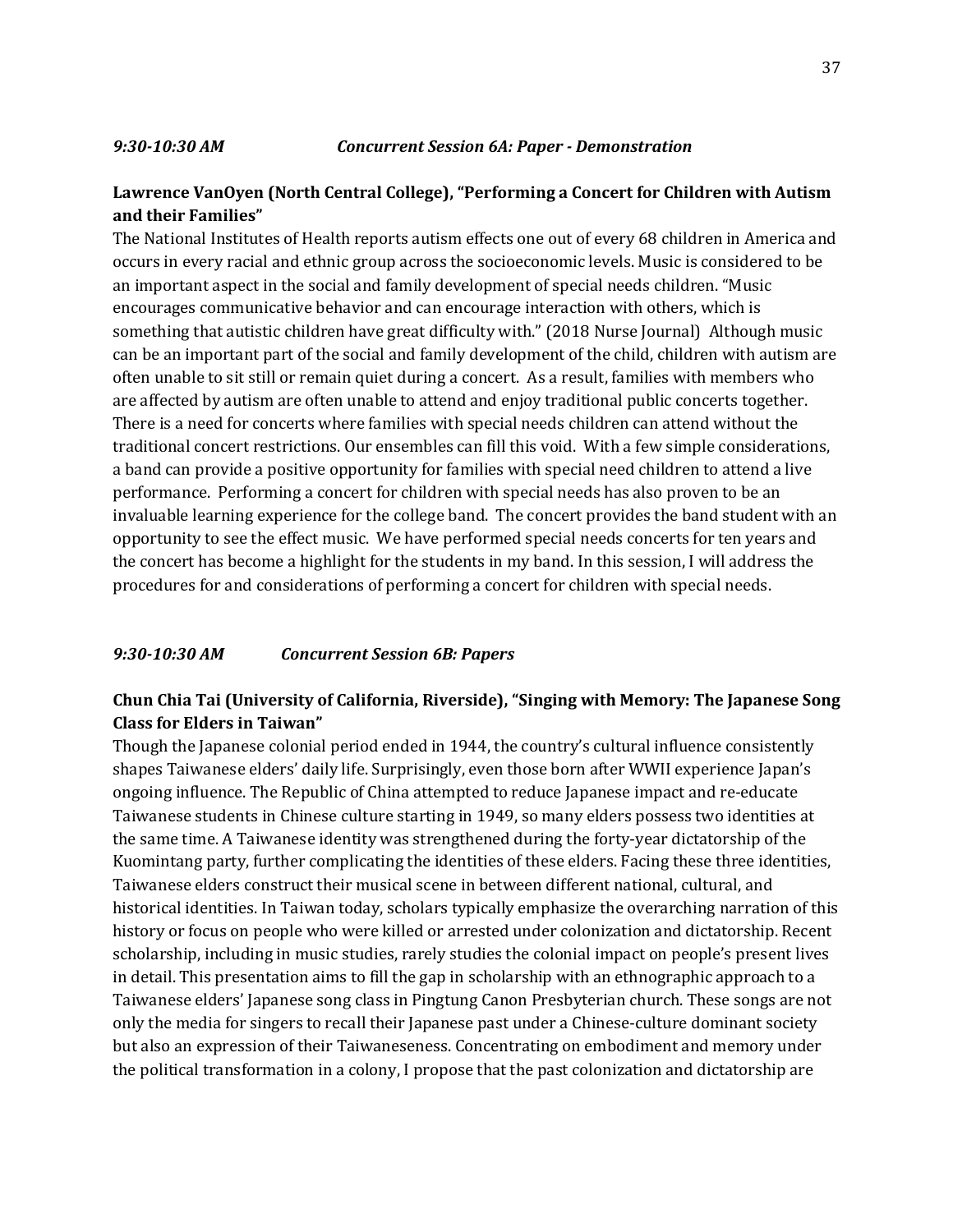not merely historical facts, but they continue to impact individual and social memory that keep constructing common people's music scenes and daily lives.

## **Rebecca M. Rinsema (Northern Arizona University), "The Politics of Coming of Age: Nostalgia** for Innocence in Millennial Music"

In this presentation I identify a trend of nostalgia for childhood and innocence in music of young millennials and propose possible reasons for this phenomenon through cultural analysis. I show how the trend traverses popular music genres, describing its instances in music by 21 Pilots, Chance the Rapper, Melanie Martinez, Mitzki, and in EDM festival culture. Then I explore how the trend counters themes of independence that have shaped youth music since rock's birth, circa 1950. As part of my analysis, I explore constructions of childhood generally: while adults have long constructed childhood and innocence via music and literature, late adolescent constructions of childhood and innocence are under-explored. Public discourse on childhood is particularly revealing. In the '80s discourse on childhood concerned loss of innocence from media violence, contributing to heightened, 'helicopter parent' surveillance of children during the '90s. Recent discourse highlights an opposing concern: millennials stay children too long and become financially responsible too slowly. Politically and technologically, millennials have come of age in uncertain post-9/11 times, littered with real-time media reports of gun violence, terror attacks, and economic instability that have primed them to seek nostalgia for simpler times (and feel-the-Bern utopia). Mike Brake theorises that youth culture arises out of societal problems. Following Brake's theory, one might argue that despite helicopter parenting, instability in formative years has led adolescents to feel they lacked innocence in their childhood. As such, this music allows them to imagine and mourn a childhood innocence they only wish to have experienced.

#### *10:45 AM-12:15 PM Session 7: Papers*

## Devon Gray Porter (University of South Florida), "Review of Gender Diversity of Band Composers among Selected Works at Band Performances at the Midwest Clinic"

The submitted proposal is an ongoing investigation. The purpose of this research is to establish if gender disparity exists in the representation of male and female composers of band literature in the works performed at the Midwest Clinic. Programs from the Midwest Clinic have been gathered spanning 2007-2014. The composers featured on these program will be identified based on gender. This data will be analyzed to see if trends exist in the proportion of male and female composers due to the year of piece publication and year performed. In addition, this research will compare the proportions found to general populations of music students and composition students.

## **Jared Staub (Grand Rapids Community College), "Repertoire for a Cause—Social Justice Programming for the Variable Wind Band"**

Historically, music has often reflected the social and political climates of its respective time. Music composed today is no different—often alluding to some of the more prominent and painful aspects of contemporary American society. In recent years, choral compositions referencing social justice issues have become more widely incorporated and more openly discussed. In 2017, Chorus